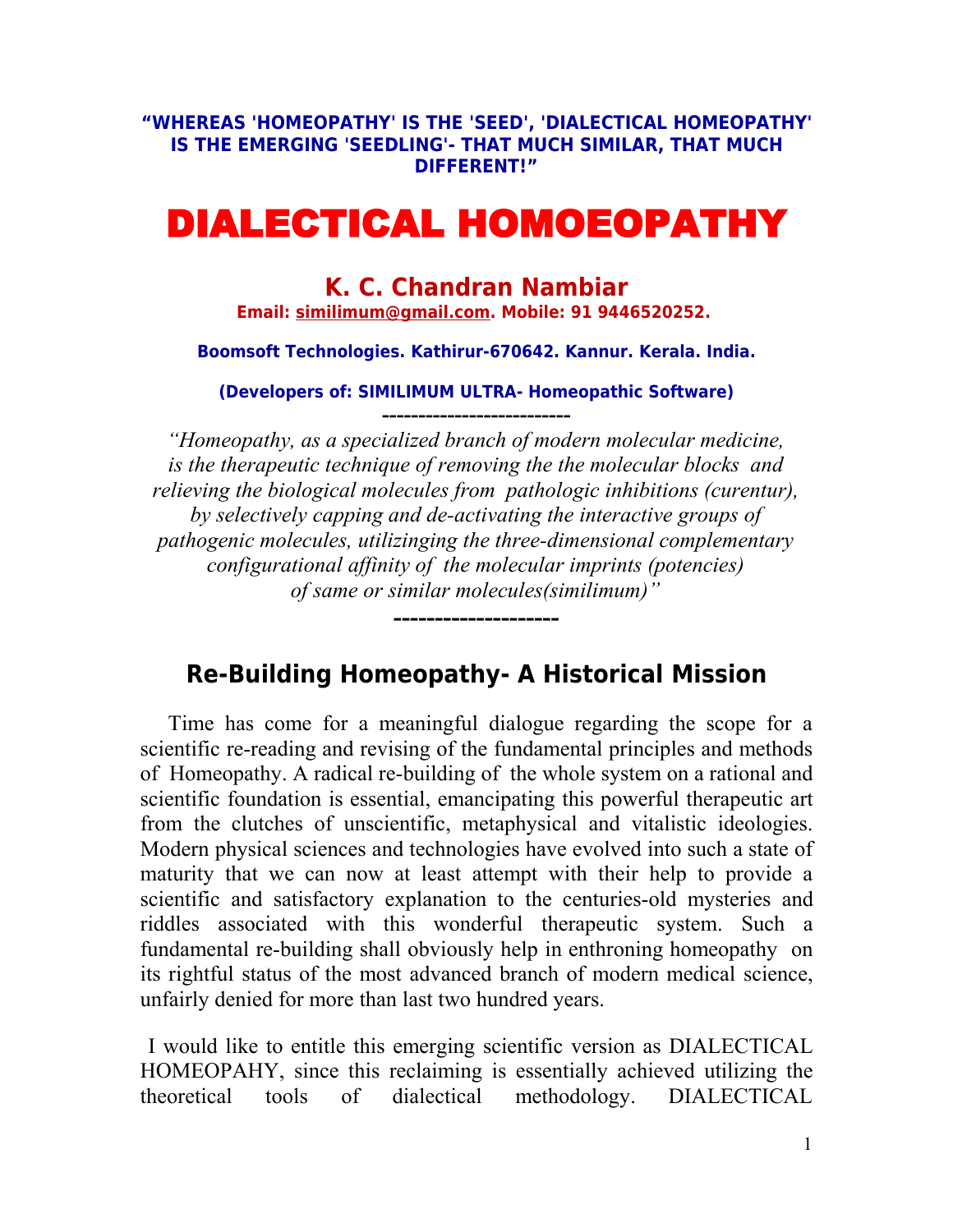HOMEOPATHY is basically an innovative and positive enhancement of classical Hahnemanian Homeopathy, and as such, may be considered as its 'dialectical negation' at large. Historically, it represents a qualitatively higher stage in the natural evolutionary growth and maturation of Homeopathy. 'Dialectical' also indicates its readiness to open up to new ideas, and engage in creative dialogue with other scientific disciplines. It advocates to discard all forms of dogmatism existing in homeopathy. Whereas 'Homeopathy' is the 'seed', 'Dialectical Homeopathy' is the emerging 'seedling'- that much similar, that much different.

In this modern era of scientific enlightenment and technological advance, we can no longer hope to proceed further ahead with Homeopathy, without the help of a well proven and universally acceptable scientific methodology. We can no longer hope to depend upon certain set of somewhat mysterious quotations and philosophical speculations inherited from our great masters. It is very important that Homeopathy has to be first of all dealt with as a subject of science, not as a religion or metaphysics. Essentially, the principles of Homeopathy have yet to achieve the right to be recognized as part of modern medical science. To begin with, it has to attain acceptability among the modern scientific community, at least in terms of a rational methodology and vocabulary.

Science is not a mere heap of lifeless and dry inflexible theories and dogmas. It is a live cognitive system, undergoing an endless process of selfrenewal and growth. Science never celebrates the words of masters quoted out of context. It is the the sum total of the ideas enwrapped in the expressed words that really matter. It is the readiness on its part to prove its propositions on practical level, to imbibe new ideas, and to discard obsolete ones mercilessly, that makes science distinct from other intellectual activities. That is the touch-stone of scientific method. There is no watertight compartments in the realm of science. Our approach to human knowledge should be dialectic, not dogmatic.

Human knowledge develops and unfolds itself through a never ending dialectic process of simultaneous assimilation and negation of history. It is impossible for anybody to proceed with his intellectual quest without drawing resources from the treasures of knowledge amassed by the by-gone generations. Obviously, no genius can totally overcome the objective limitations imposed upon him by the space-time context of his life and activities. Development of human knowledge should be percieved in relation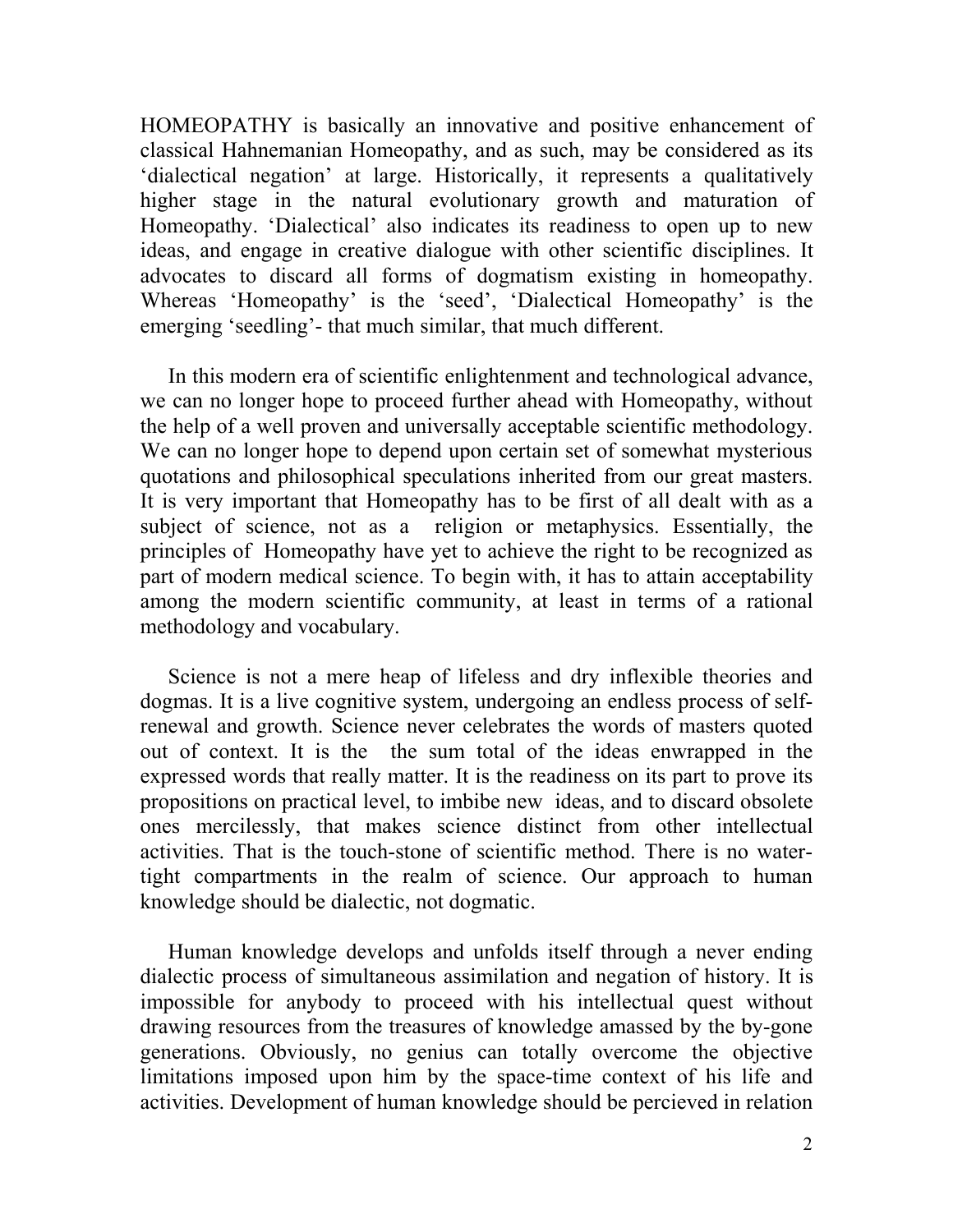with this objective framework of historical evolution. Man knows today much more than he knew yesterday. Certainly he would know infinitely more tomorrow, than what he knows today. The knowledge of yesterdays, however great they might have been, were much incomplete than that of today. Tomorrow, human knowledge would be definitely more expansive and more comprehensive than that of today. The basis of scientific perspective of knowledge lies in realizing this fundamental truth.

We should never forget the objective historical context of  $18<sup>th</sup>$  century Germany, where Samuel Hahnemann lived and developed his novel therapeutic system. Two hundred and more eventful years have passed since it happened. It is not to be seen as a sin to say that his thoughts and propositions were definitely confined by the limitations imposed by the infantile level of science and technology then existed there. Even though the the essence of the therapeutic principle he developed is capable of transcending the boundaries of centuries to come, it would be unfair to try to evaluate his achievements and contributions detatched from his objective time-space framework.

 Human knowledge has attained an ever greater maturity of more than two centuries, compared with the conditions that existed when Hahnemann lived. It is an undisputable fact that man now knows much more about the diverse phenomena of this universe than in the era of Hahnemann. Hahnemann had developed his ideas depending upon the existing knowledge about the universe available to him. Naturally it is bound to bear the limitations imposed by the objective historical and geographical context.

Obviously, modern science and its methodology were in its infancy in those days. Had he happened to live in this world 200 years later, the towering genius of Hahnemann would have presented to humanity a therapeutic system totally different, and much more advanced and scientific than what we now call Homeopathy. He would have definitely rewritten completely what we preach and practice in the name of Homeopathy today.

All these facts underlines the crucial relevance of a complete re-reading and reclaiming of the theory and practice of Homeopathy in conformity with modern scientific and historical context. Whenever we try to learn the teachings of Hahnemann, we should be on the look out to understand what he would have said about those subjects, if he were elaborating them in the modern context. We should not take his written words as if they were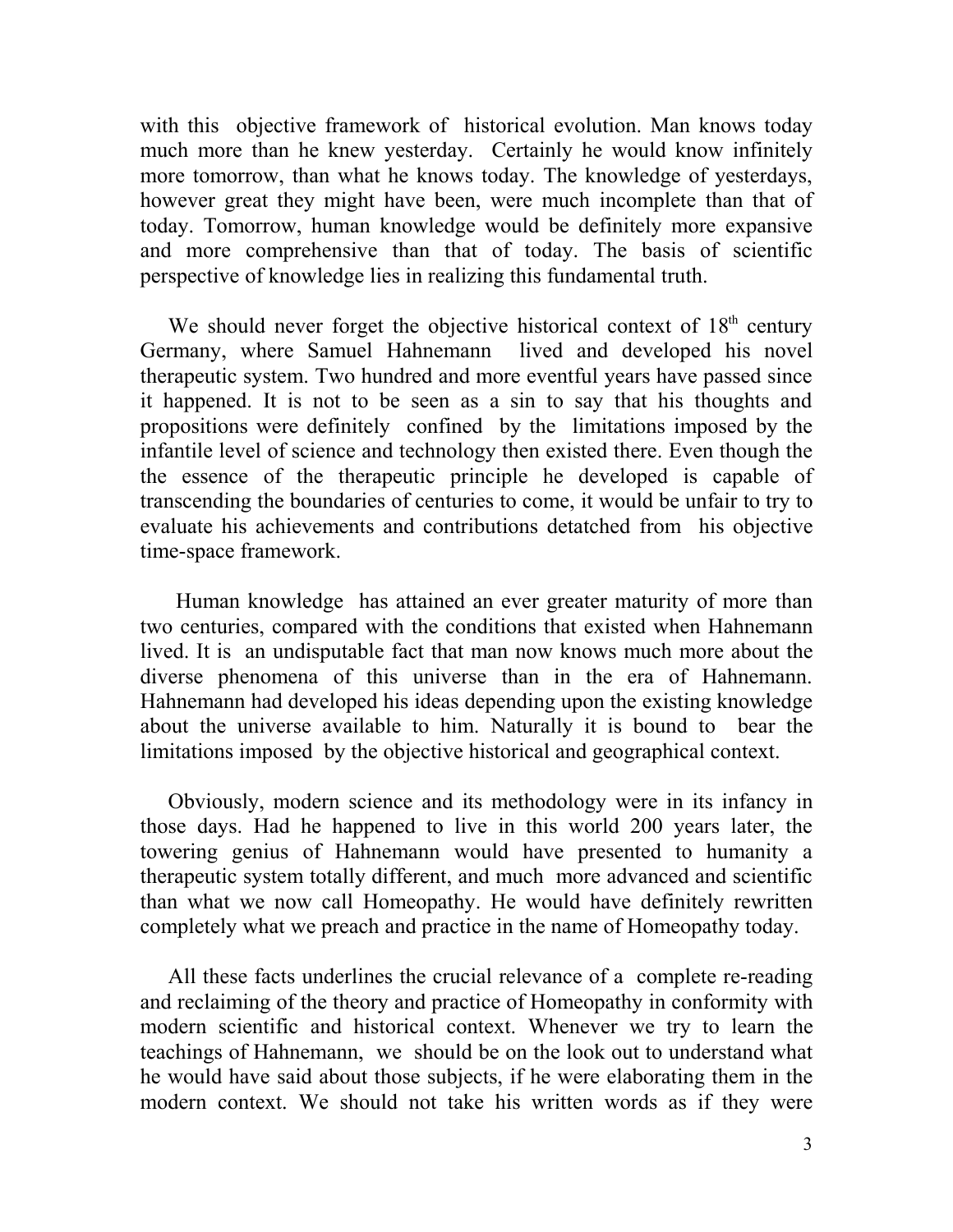ultimates, unquestionable and beyond any scope of further revisions and improvements. We should honour the great master by following his teachings as valuable guide to tread forward, and not as lifeless dogmas. This is the essence of dialectical methodology.

The theory and practice of Homeopathy has been always a matter of endless controversy, since its inception two hundred years ago. Representatives of the so-called 'official science' were always in a state of undeclared war against it. Rather than being hailed as a possible new medical breakthrough to give better health for all, it has been ridiculed, ignored and systematically suppressed through centuries. We repeatedly hear about 'successful" attempts by its opponents, to 'disprove' it 'scientifically', and time and again declaring it a 'fraud, placebo, or pseudoscience'. Inspite of all these scorns, ridicules and 'witch hunts', Homeopathy still exists and thrives all over the continents, alleviating pain and sufferings of millions. The rising acceptance of Homeopathy not only by the millions of lay public, but by the heads of states, members of royal families and many other dignitories all over the world, has produced a state of dilemma in the world of medicine. Either all of these millions had fallen victims to a successful global scale 'medical hoax', or the 'learned scientists' striving to disprove Homeopathy, are being proved themselves wrong.

On the other side of the matter, certain unscientific and dogmatic concepts and notions still dominate the mindset of many who work in the field of Homeopathy today. Many of them proudly claim that they are strict followers of Hahnemann, and Hahnemann alone. We can meet 'Classical Homeopaths' who hesitate even to refer to any book other than those written by Dr. Hahnemann. They raise questions about the 'scientifcness' of modern science, and engage in 'scholarly' discourses regarding the futility of science and sientific method! They declare themselves to be practitioners of what they call 'True Homeopathy'. They are not mere followers, but real worshippers of Samuel Hahnemann. For them, Hahnemann is omnipotent and omniscient like a God! They will not tolerate any attempt of additions or deletions to what the master has said regarding Homeopathy two hundred years back. According to them, Homeopathy is the 'ultimate' 'scientific' therapeutic system, and all other medical systems are absolutely 'unscientific'. We also meet certain clever guys who try to sell Homeopathy maximum through their own private outlets, by assigning attractive trade labels such as 'predictive', 'true', 'pure', 'classical', 'expert', 'elite' and so on. Still another set of people 'strive' in vain to make Homeopathy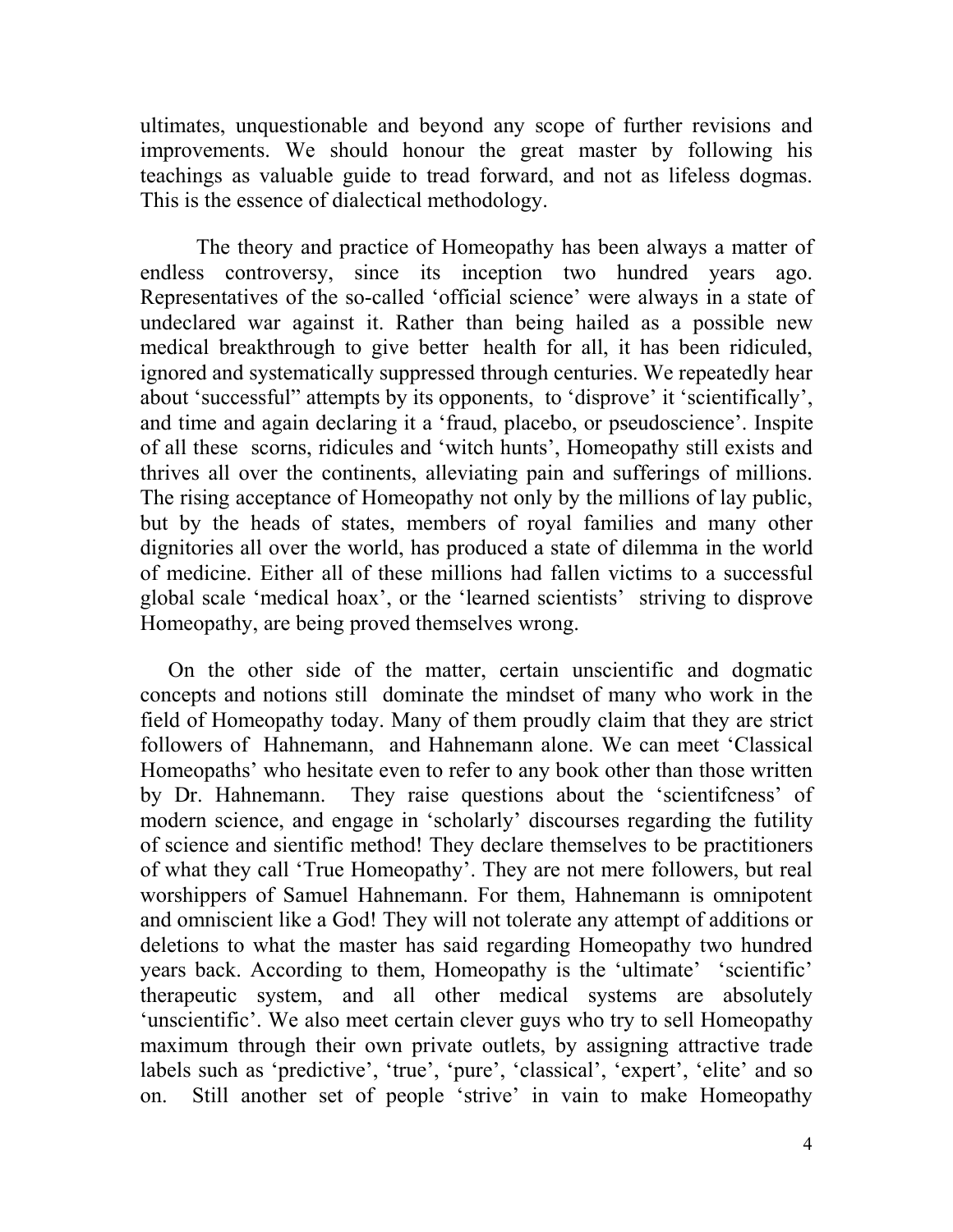'competent' to vie with modern medicine, by establishing commercial networks of high-tech 'super speciality clinics', pretending themselves to be Homeo Paediatricians, Homeo Psychologists, Homeo Gynecologists and many other specialities. They are trying to fool the public by enacting such absurd drama, whereas it is well known that, being a holistic system of therapeutics, there is very limited scope for such specialities in Homeopathy. Recently, I have even had a chance to interact with an 'elite class' young homeopath, declaring himself to be a follower of a new 'predictive' school in Homeopathy, exclaiming that the theory of 'similia similibus curentur' is outdated, and he no longer requires any Repertory or Materia Medica to practice his 'scientific' brand of Homeopathy! Making the scenario still worse and hopeless, all sorts of unscientific and unethical commercial patented formulations are flooding the market, in the guise of "Scientific Homeopathy". The irony is that all these people of various colors and clowns are claiming themselves to be the 'true' desciples of a great Genius, who displayed the intellectual courage to reform and re-write his own 'Organon of Medicine' six times in his life time, as part of his unrelenting quest for truth and perfection. As this undeniable historical truth remains, it is a pity to note that people who claim themselves to be the ardent followers of the great Master, are shutting their doors on the face of all new knowledge and scientific enlightenment with such hideous tenacity.

# **The Parellel Road Pursued by Hahnemann**

Samuel Hahnemann, the great founder of Homeopathy, was born on  $10<sup>th</sup>$ April 1755 in Germany. He died on 2<sup>nd</sup> July 1843. 'Similia Similibus Curentur' or 'Likes Cures Like' is the expression of a universally applicable natural therapeutic law revealed to him as a result of his extraordinary observational skills and ardent study. Based on this fundamental law of natural curative process hitherto unknown to humanity, Hahnemann laid the foundation for a new therapeutic system called Homeopathy. A detailed theoretical frame work and practical tools for this new system of therapeutics were also developed during his later years. It is the aim of this article to re-read and re-evaluate these principles in the light of modern biochemistry and other physical sciences. Such a rational re-reading is expected to culminate in providing a scientific explanation for the fundamental principles of Homeopathy at large.

The epoch-making revealation of Hahnemann regarding the fundamental law of cure was of so much relevance and implications that it really deserved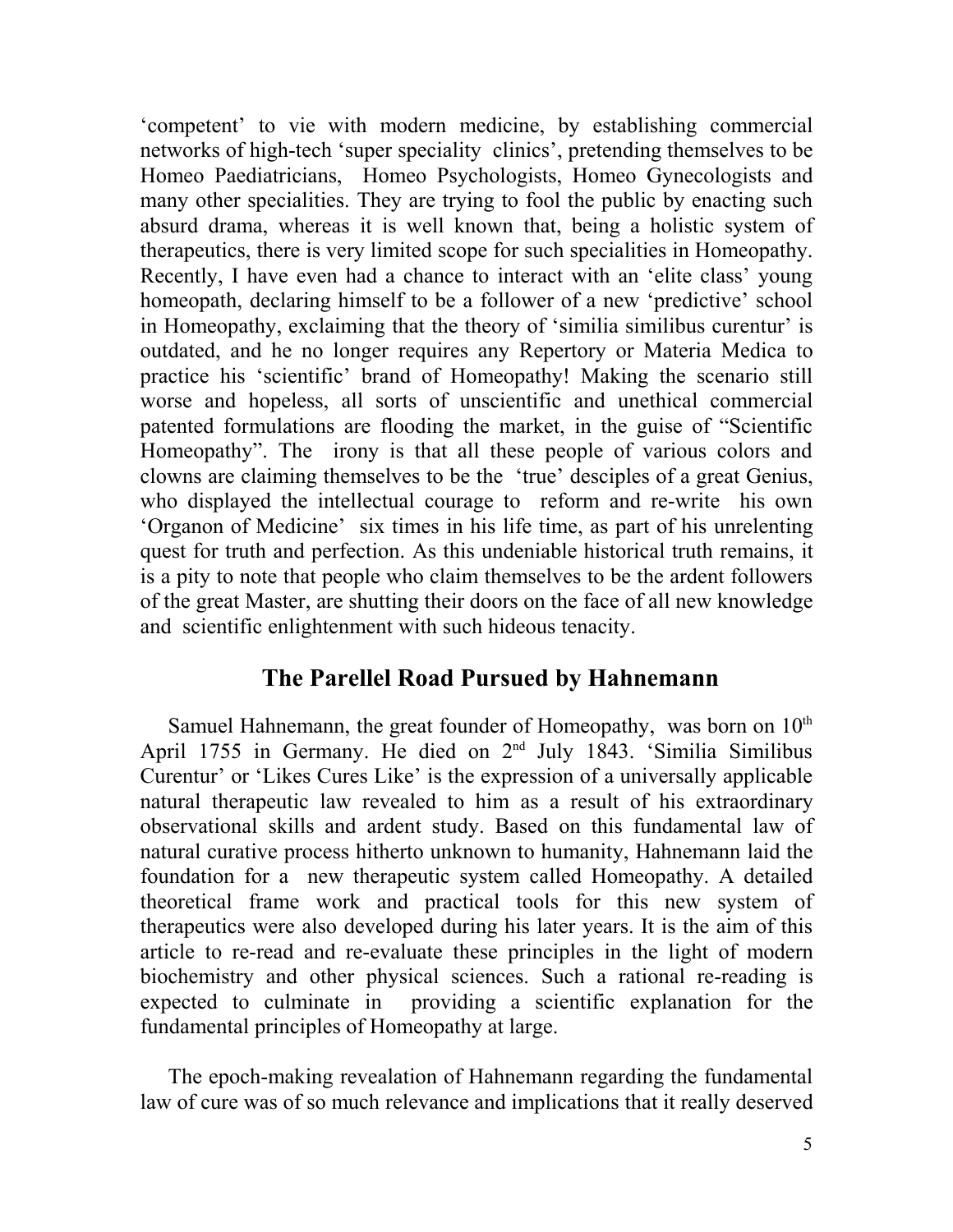to be recognized in the history of human knowledge along with Newton's Theory of Motion, Theory of Gravitation, or Darwin's Theory of Evolution. It was a grave unpardonable historical blunder on the part of contemporary scientific world that such a recognition did not happen. Had it been possible for them to imbibe Hahnemann's findings in its real gravity, the fate and course of modern medicine would have been entirely different.

Physical Sciences of 18<sup>th</sup> Century Germany was in its early infancy, and obviously, could not recognize the importance of the new therapeutic law discovered by Samuel Hahnemann. The toolbox of contemporary science and technology was not sufficiently equipped to address this task. Mindset of of the leading personalities working in diverse disciplines of physical sciences were governed by the world outlook of mechanistic materialism. Naturally, they could not take up the the task of assimilating Hahnemann's findings and propositions, which presented much more complicated theoretical and practical issues that were beyond the boundaries of their mechanistic methodologies. This situation resulted in some sort of willful neglect and apathy from the part of mainstream scientific community towards Hahnemann and his discoveries. They miserably failed to comprehend the revolutionary content and epoch-making relevance of Hahnemann's findings. Hahnemann, whose apathy towards the contemporary medical system and its professional community is well known, may also have chosen to keep himself aloof from mainstream science. His unrelenting ideological rebellion against the influence of machanical materialism existing in the dominant medical stream may have led him inevitably into some sort of metaphysical and idealistic philosophical gleanings, which dominated the contemporary non-scientific intellectual arenas. Inevitably, Homeopathy was constrained to follow an independent parallel intellectual course, far removed from the mainstream science. Hence it is not really unexpected that Homeopathy is reveling in an atmosphere much akin to speculatory theorizations, rather than an objective scientific activity. Even today, Homeopathy is not able to free itself from the clutches of the above mentioned parallel path. Still it has not come to terms with modern mainstream Science.

As a simple and effective therapeutic system, free of any fear of unwanted side effects, Homeopathy has gained acceptability to a great extent during the by gone two centuries. The principle of 'Similia Similibus Curenter' has sufficiently proved its 'right of existence' through thousands and thousands of miraculous cures by homeopaths all over the world. But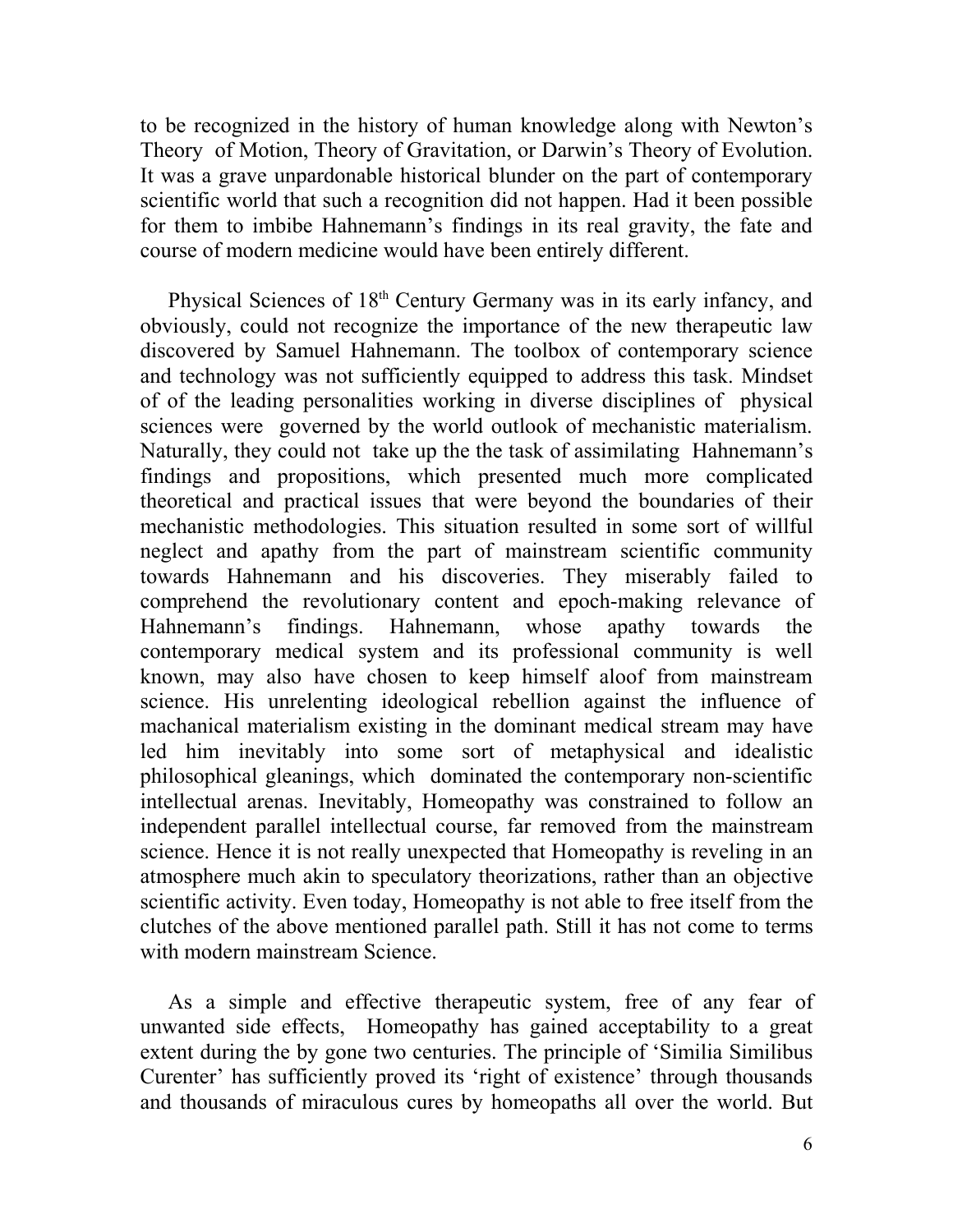we cannot overlook the fact that we have not yet succeeded in explaining this principle scientifically enough. Modern physical sciences and molecular biology have accumulated a huge wealth of knowledge in recent years, unraveling even the minutest secrets of the phenomenon of life . But we have not yet been able to recreate the fundamental principles of Homeopathy scientifically and convincingly enough, by taking advantage of the above mentioned modern scientific achievements. Homeopathy shall be duly recognized and respected as an advanced branch of modern molecular medicine, only when such a scientific recreation of its basic premises is attained. Until then, acceptance of our claim that Homeopathy is a science will remain confined to ourselves alone.

### **Material Basis of Vital Processes**

Modern Science has already unraveled many fundamental facts regarding the 'chemistry of life', crucial in exploring the secrets of the biological phenomena of life, health, illness, cure and death. To take up the task of providing scientific explanations to the theory of 'Similia Similibus Curentur', it is imperative that we should be well equipped with a clear understanding about these fundemental facts.

By the term 'living organism', we indicate a material system with a specific quantity, quality, structure and functions of its own, which is capable of self-controlled growth and reproduction of its progeny, by accepting matter and energy from its environment. The phenomenon of life exists through a continuous chain of highly complex biochemical interactions which control each other, depend up on each other and are determined by each other. A 'living organism' represents a much higher and advanced level of existence of the same elements of matter we meet in the inorganic world, different only in its structural organisation and functional complexity. The universal phenomenon of material motion we find as part of primary existence of matter itself, attains the wonderful qualities of life, due to this complex structural organisation. In fact, 'life' is the result of a continuous evolutioniory process of primary matter in this universe through millions of years, attaining different levels of organisational and functional forms. Primary forces, sub-atomic particles, elementory atoms, simple chemical molecules, complex inorganic molecules, carbon containing organic molecules, biomolecules, complex bio-polymers, RNA-DNA-Protein structures, organelles, unicellular organisms, multicellular organisms, diverse species of plants and animals, and ultimately Homo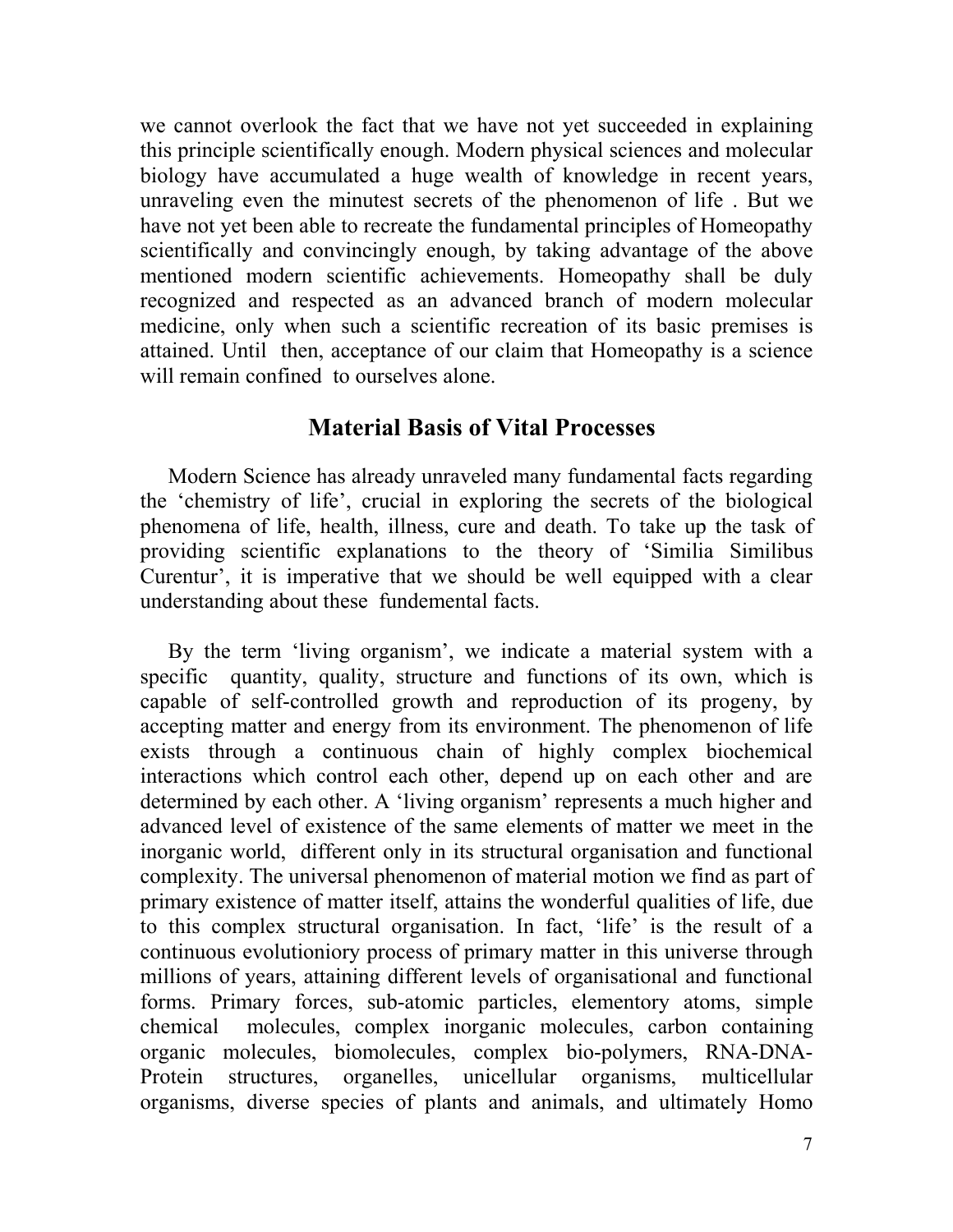sapiens- these are the prominent milestones in the known evolutionary ladder on earth, panning thrugh millions and millions of years. Human beings represents the highest form of this material evolutioniory history on earth, as far as it is known to us. Parallel to this biological evolution, we can percieve a systematic evolution and perfection of the nervous system also. Simple forms of conditioned reflexes that existed in primitive organisms, gradulally evolved into nerve cells, neural networks and ultimately into a well organised nervous system in higher animals. In higher forms of life such as humans, this nervous system has attained such a structural and functional perfection that human brain and its diverse faculties have begun playing a decisive role even in the existence and development of that species and even life on earth itself. Of course, collective labour, language and social relations also played a major role in this evolutionory process.

 A living organism can exist only through a continuous interaction with its environment. There is an unceasing flow of matter and energy in both directions, between internal and external environments of the organism. Metabolism, or 'life process' is the term used to describe the sum total of this flow. The moment this bi-directional flow of matter and energy ceases, the organism can no longer exist.

# **Chemistry of Life**

A living organism is distinguished from other non-living forms of matter by certain fundamental features such as: high level of structural organization, the ability to convert and utilize energy, continuous material exchange with environment, self regulation of chemical transformations, and, reproduction or transfer of hereditary information. A state of disease may ensue when any of the biochemic channels governing these fundamental factors of life are disturbed. Obviously, it is impossible to make a scientific study of pathology and therapeutics without an understanding of these subjects.

Complex bio-molecules which participate in the diverse chemical processes of life are broadly classified into four major groups: Proteins, Carbohydrates, Lipids and Nucleic Acids. These are polymers of simple chemical components or sub units, called monomers. The monomers of proteins are amino acids, and those of carbohydrates are monosaccharides. Lipids are polymers of fatty acids. The monomers of Nucleic acids are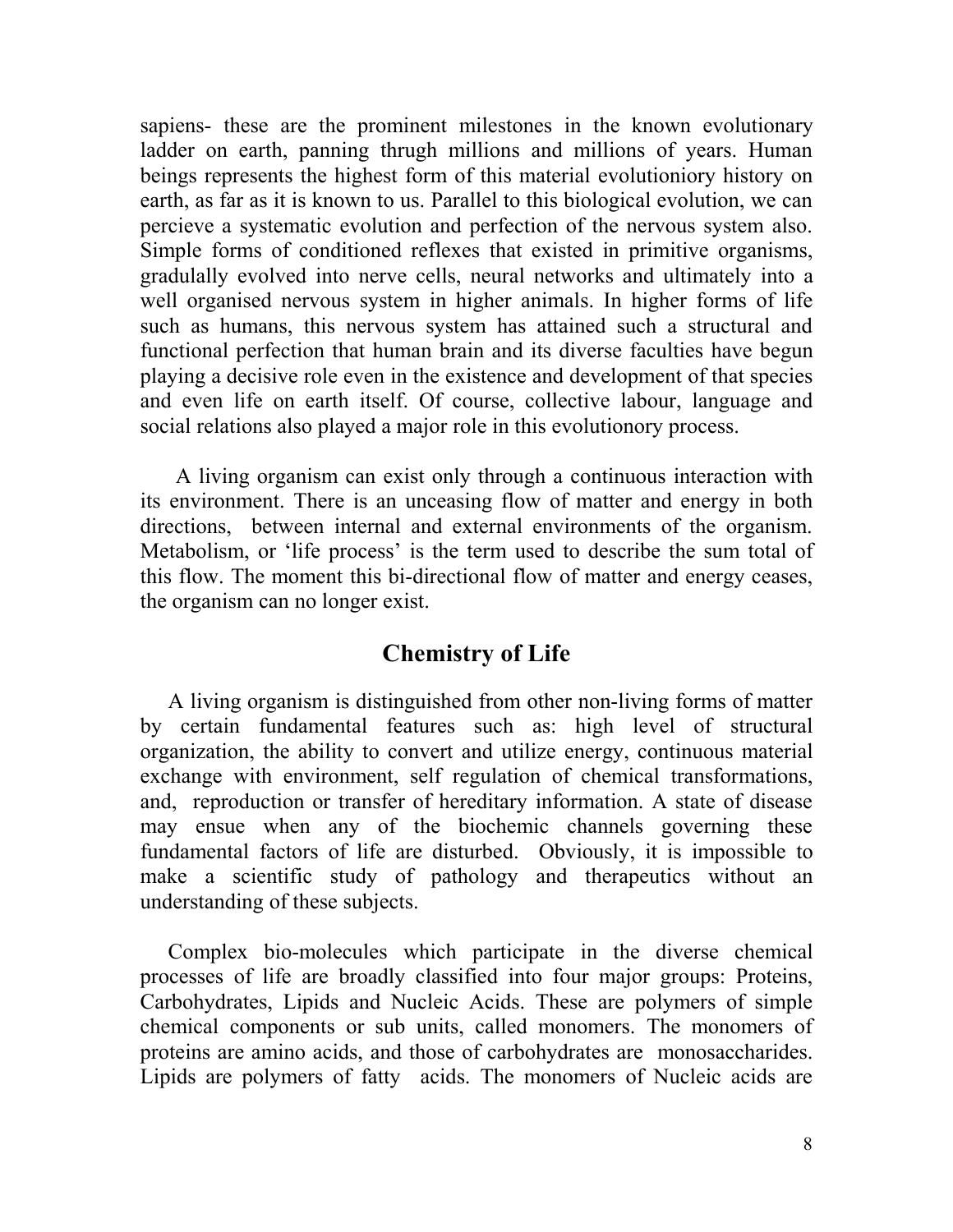known as nulcleotides. These bio-molecules are considered to be the building blocks of life on earth, and are never seen in the non-living world.

#### **Importance of Proteins and Enzymes**

We cannot engage in a meaningful discourse regarding the phenomena of life and disease without a proper understanding of the protein and enzyme chemistry, and the complex dynamics of their molecular interactions. Proteins are a class of highly complex nitrogen-containing bio-molecules, functioning as the primary carriers of all the biochemic processes underlying the phenomenon of life. There exist millions of protein molecules belonging to thousands of protein types in a living organism. Each protein molecule is formed by the polymerization of monomers called amino acids, in different proportions and sequences. Each protein type has its own specific role in the biochemic interactions in an organism. Most of the amino acids necessary for the synthesis of proteins are themselves synthesized from their molecular precursers inside the body. A few types of amino acids cannot be synthesized inside the body, and have to be made available through food. These are called essential aminoacids. There are specific protein molecules assigned for each biochemic process that take place in the body. Various proteins play different types of roles, like biological catalysts or enzymes, molecular receptors, transport molecules, hormones and antibodies. Some proteins function as molecular switches, systematically switching on and off of certain biochemic pathways. Proteins are synthesized from amino acids, in conformity with the neucleotide sequences of concerned genes, with the help of enzymes, which are themselves proteins. It may be said that genes are molecular moulds for synthesizing proteins. There are specific genes, bearing appropriate molecular codes of information necessary for synthesizing each type of protein molecule. Even the synthesis of these genes happens with the help of various enzymes, which are protein molecules. There is no any single bio-molecular process in the living organism, which does not require an active participation of a protein molecule of any kind.

The most important factor we have to understand while discussing proteins is the decisive role their three-dimensional spacial organisation plays in biochemic interactions. Proteins exhibits different levels of molecular organization: primary, secondary, tertiary and quaternary. It is this peculiar three dimensional structure that decides the specific biochemic role of a given protein molecule. More over, co-enzymes and co-factors such as metal ions and vitamins play an important role in keeping up this three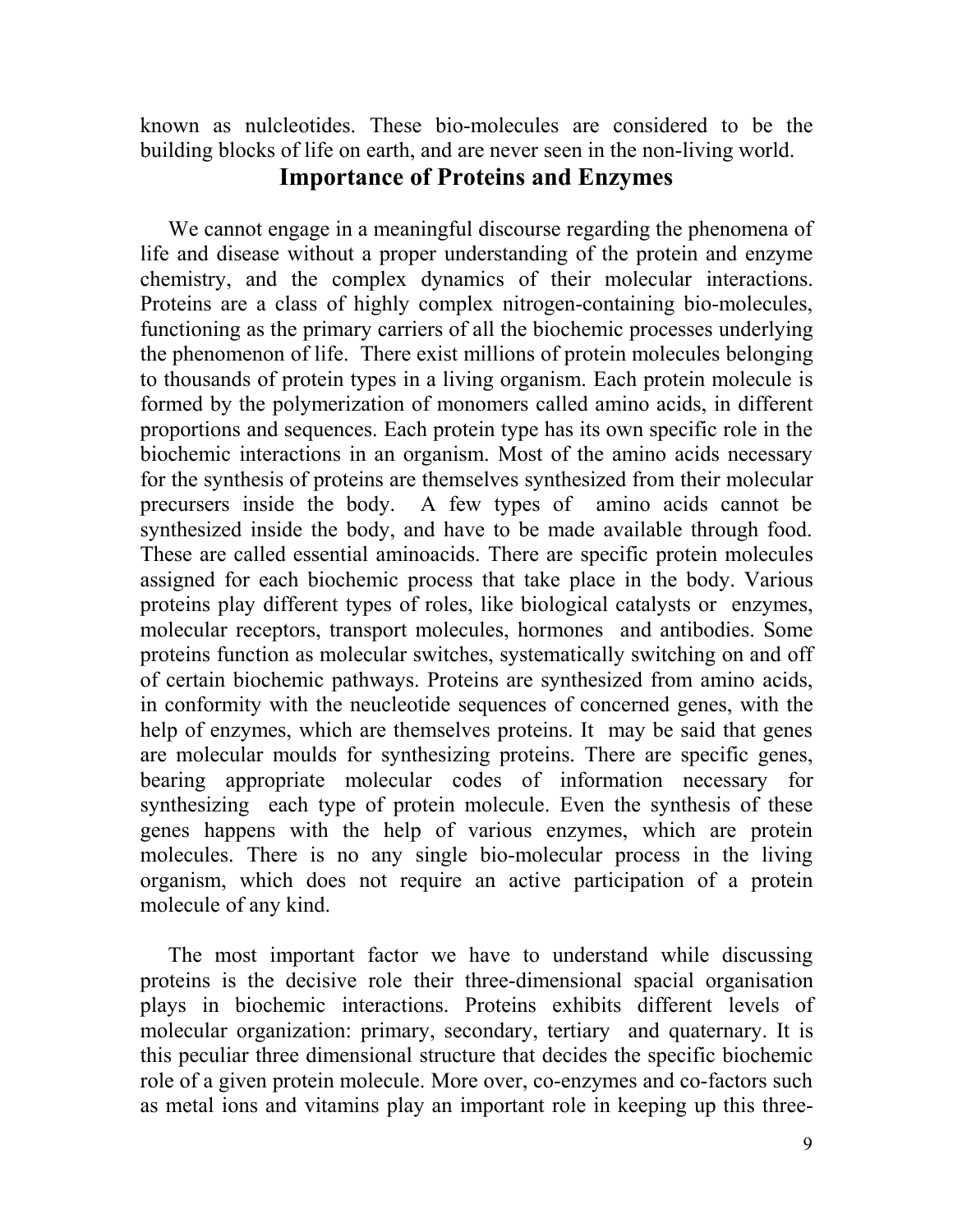dimensional structure of protein molecules intact, thereby activating them for their specific functions.

Whenever any kind of error occurs in the particular three-dimensional structure of a given protein molecule, it obviously fails to interact with other bio-molecules to accomplish the specific functions it is intended to play in the concerned biochemic processes. Such a failure leads to harmful deviations in several biochemic processes in the organism, that require the participation of this particular protein, ultimately resulting in a cascading of multitude of molecular errors. This is the fundamental molecular mechanism of pathology, which we percieve as disease of some or other category. These deviations in biochemic processes are expressed as various groups of subjective and objective symptoms of disease. The organic system exhibits a certain degree of ability and flexibility to overcome or self repair such molecular deviations and preserve the state of homeostasis required to maintain life. Anyhow, if these deviations happen in any of the vitally decisive biochemic channels, or, if these are beyond self repair, the biochemic processes ultimately stop and death happens.

Broadly speaking, the molecular errors which underlie diverse conditions of pathology belong to any of the following types:

1. Nutritional deficiencies of amino acids: Any shortage in the availability of various amino acids and their precursers may lead to nonproduction of proteins in the organism. In some cases, it may result in the production of defective proteins.

2. The absence or defects of appropriate genetic materials, coding the information required for the production of various protein molecules utilising amino acids, may inevitably lead to total failure of protein synthesis, or to production of defective proteins. These come under the class of genetic proteinopathies.

3. The deficiencies or errors related with the enzymes required for genetic expression in the process of protein synthesis and post-translational transitions may lead to non production of essential proteins, or may lead to production of defective proteins.

4. Any deficiencies or structural defects of co–factors and co-enzymes which help the protein molecules maintain their specific three-dimensional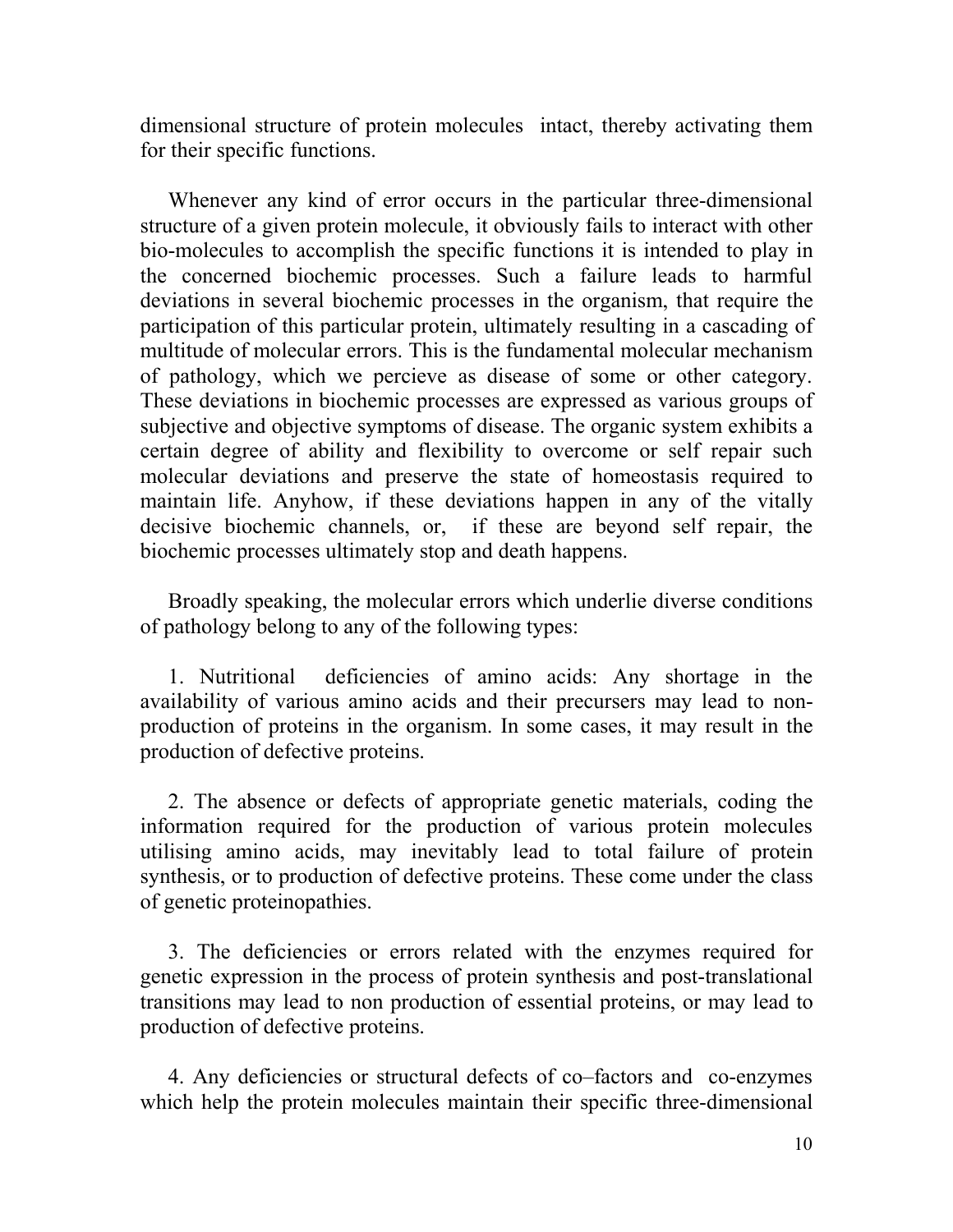structure and activate them. This may be due to the nutritional deficiencies of essential elements and vitamins, or due to some errors in their metabolic pathways.

5. The absence of congenial physiologic conditions for protein molecules to remain active. Dehydrations, deviations of pH in the internal medium, variations of temperature, harmful radiations etc. may deactivate the protein molecules.

6. The absence or structural defects of certain subtract molecules which are to interact with proteins in biochemic processes.

7. The inability of subtracts to interact with protein molecules due to binding of any foreign molecules or ions on themselves.

8. Molecular inhibitions of protein molecules, resulting from binding with exogenic or endogenic foreign molecules or ions, inluding metabolites.

It is obvious that almost all conditions of pathology we normally confront, including those resulting from genetic origin, are involved with some or other errors or absence of some protein molecules that are essential for concerned biochemic processes. Moreover, most of such molecular errors arise due to binding of some exogenic or endogenic foreign molecules or ions on the active, binding or allosteric sites of protein molecules, effecting changes in the three-dimensional configurations of protein molecules. Host of diseases originating from viral-bacterial infections, allergies, poisoning, drugs, food articles etc, belong to this category.

The most important factor we have to bear in mind when talking about kinetics of proteins in general, and enzymes in particular is their highly defined, pecuiliar specificity. Each type of protein molecules, or some times even some part of a single protein molecule, is designed in such a way that it can bind only with a specific class of molecules, and hence participate in a specific type of biochemic interaction only. This functional specificity is ensured through the pecuiliar three-dimensional configuration of the protein molecules, exhibited through their characteristic folding and spacial arrangement. Reactive chemical groups known as active sites, binding sites, and regulatory sites are distributed at specific locations on this three dimensional formations of protein molecules. These chemical groups can interact only with molecules and ions having appropriate spacial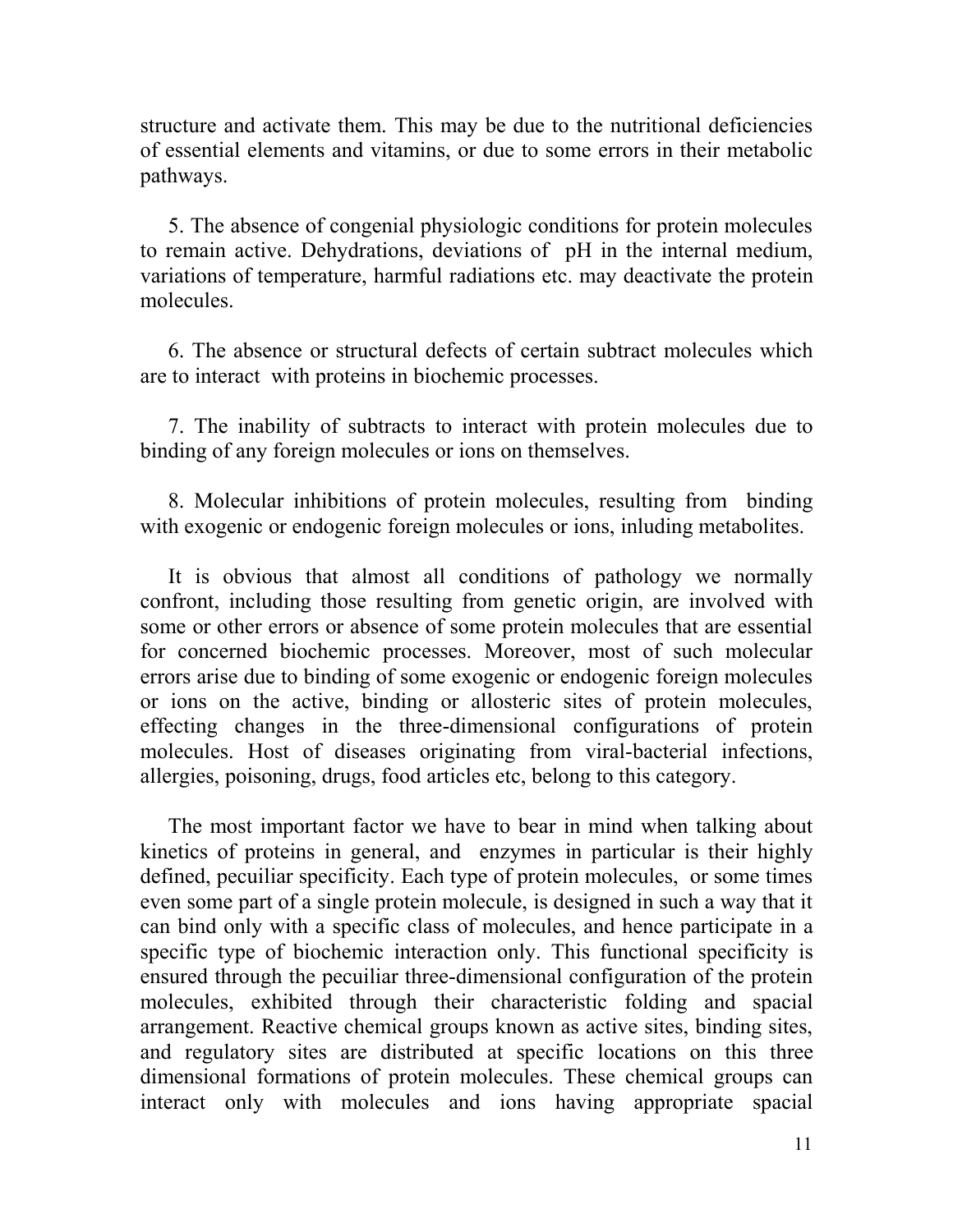configurations that fits to their shape. This phenomenon can be compared with the relationship existing between a lock and its appropriate key. Just as a key with an exactly fitting three dimensional shape alone can enter the key hole of a lock and open it, molecules with exactly fitting three dimensional structure alone can establish contact and indulge in chemical activities with specific protein molecules. This key-lock relationship with substrates defines all biochemical interactions involving proteins, ensuring their optimum specificity. Obviously, any deviation in the three dimensional configuration of either lock or key makes their interaction impossible.

It has been already explained that the primary basis of any state of pathology is some deviations occuring in the biochemical processes at the molecular level. Endogenic or exogenic foreign molecules or ions having any configurational similarity to certain biochemical substrates can mimic as original substrates to attach themselves on the regulatory or the active sites of proteins, effecting changes in their native 3-D configuration, thereby making them unable to discharge their specific biochemical role. This situation is called a molecular inhibition, which leads to pathological molecular errors. It is comparable with the ability of objects having some similarity in shape with that of key, to enter the key hole of a lock and obstructing its function. As a result of this inhibition, the real substrates are prevented from interacting with the appropriate protein molecules, leading to a break in the normal biochemical channels. This type of molecular errors are called competitive inhibitions. It is in this way that many types of drugs, pesticides and poisons interfere in the biochemical processes, creating pathologic situations. Such substances are known as anti-melabolities.

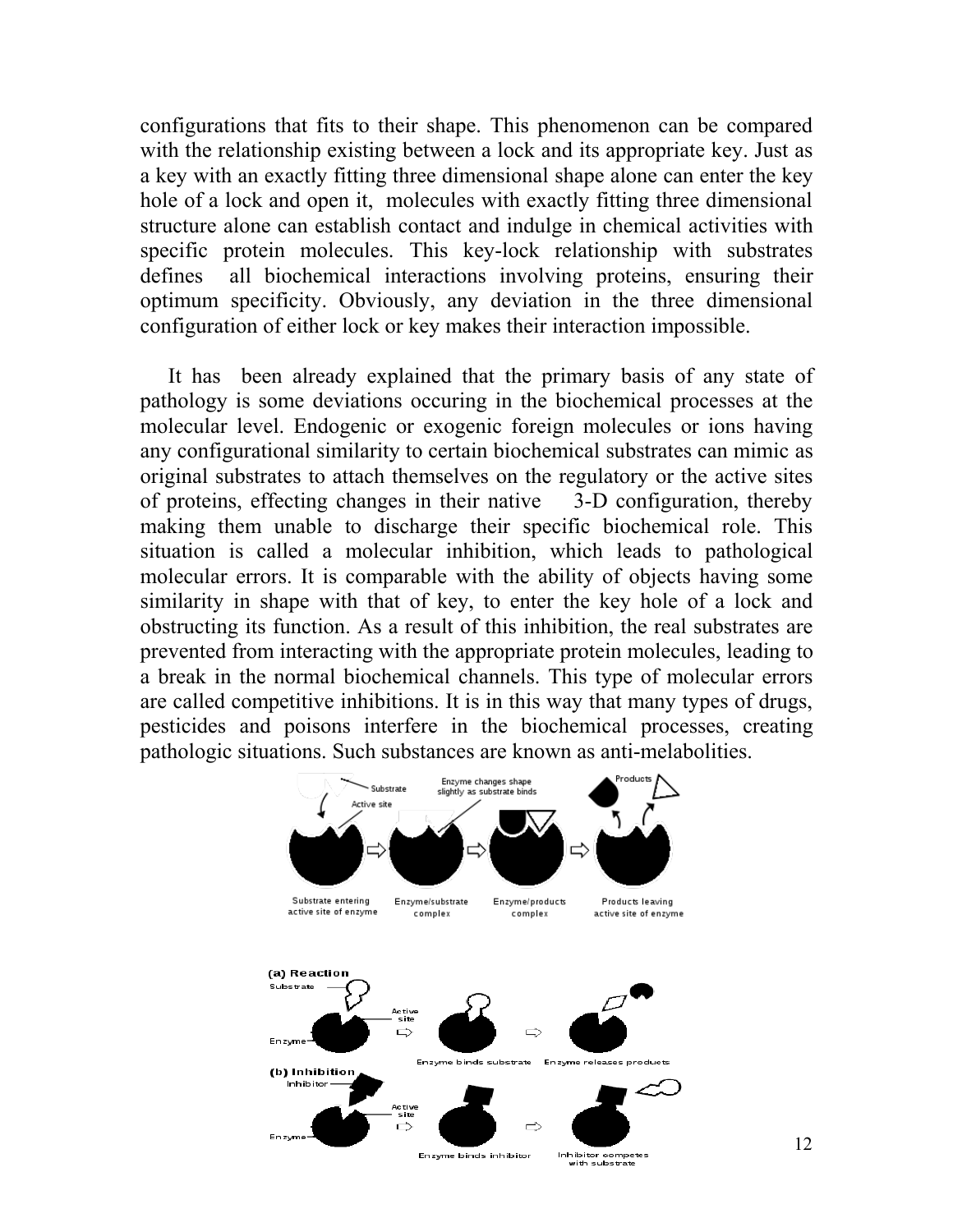Homeopathy has devised its own method of closely following even the minutest deviations in the biochemical processes in the organism, through a special strategy of monitoring and recording the percievable symptoms caused by such deviations. Obviously, each biochemical deviation resulting from such nano-level molecular inhibitions produces a specific train of subjective and objective symptoms in the organism. In other words, each specific group of symptoms exhibited by the organism indicates a particular error occurred in the molecular level. Homoeopathy chases these train of symptoms to their minutest level, from periphery to interior, in order to study the exact molecular errors underlying any particular state of pathology. Not even the sophisticated tools of ultra-modern technologies can monitor those molecular errors with such perfection. Then, those pathological molecular inhibitions are removed by applying appropriate therapeutic agents, selected on the basis of 'law of similars' or 'Similia Similibus Curentur'. This fundamental strategy underlying the homeopathic system of therapeutics evidently surpasses even the most scientific methods of modern molecular medicine. It is high time that the scientific world had realized and recognized this truth, and incorporated this wonderful tool into their armamentarium.

#### **Symptoms – Indicators of Biochemical Processes**

We time and again hear our critics sarcastically declaring that homeopaths indulge in a totally unscientific way of medical practice, considering the external symptoms alone, and accuse that the basic causes of diseases are not dealt with in homoeopathic treatment. 'Homoeopaths treat only the symptoms, not the disease'- they say. Even now these learned friends utterly fail to understand the logic of homoeopathy, and the fact that it is a highly scientific method of therapeutics. The subjective and objective symptoms prsented by the organism are the only reliable indicators to help us correctly understand the minute molecular deviations underlying a state of pathology. Each group or train of symptoms represent a specific molecular error that had occurred in a particular biochemical channel. These symptoms invariably indicates the specific type and character of the endogenic or exogenic foreign molecules or ions responsible for the particular molecular inhibition. By studying the train of symptoms carefully and systematically, homoeopaths are really observing these exact molecular inhibitions. This symptomatology-based analytical method of Homoeopathy is far more exact and superior than the multitude of expensive complex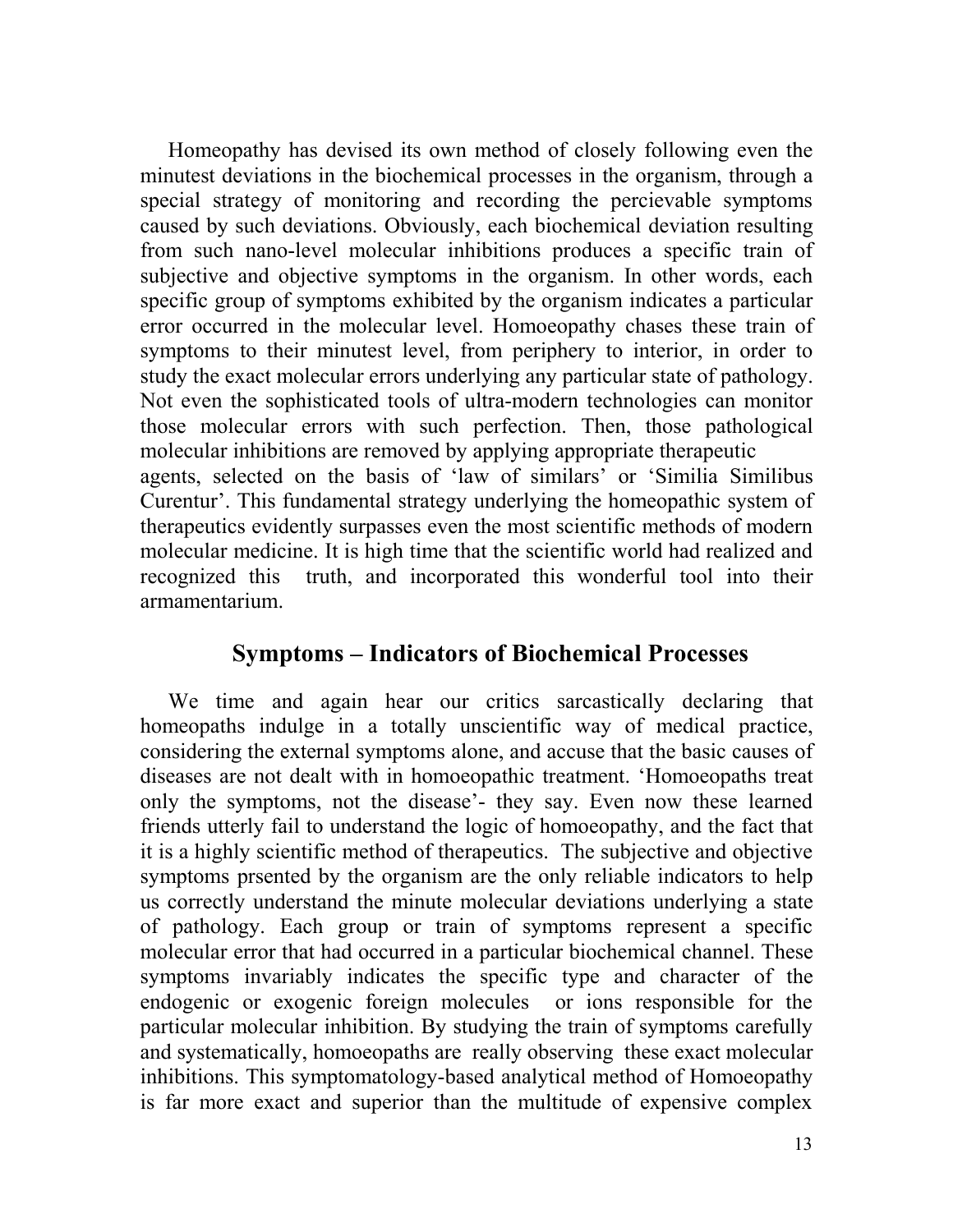laboratory chemical tests and imaging technologies we consider to be scientific.

If a drug substance is introduced to a living organism, which exists in comparative state of dynamic equilibrium, constituent molecules of that substance are conveyed by the internal transport systems, and bind by their configurational affinity to any of the complex bio-molecules engaged in natural biochemical processes. As a result of such binding, the biomolecules are subjected to deviations in their three-dimensional configurations, and becomes incapacitated to deliver their natural molecular functions. All the biochemical processes mediated or participated by those bio-molecules are affected, and dependent biological channels are subsequently blocked. Since different biological channels are interdepedent, deviations in one channel natuarally affectes the dependent ones also. The cascading of molecular deviations influence the neuro mediator-neuro transmitter systems and endocrine systems and finally manifest in the form of a particular groups of subjective and objective symptoms. This is the real molecular kinetics of pathology.

# **Logic of Drug proving**

Homoeopathy has its own peculiar way of experimenting and documenting the properties of medicinal substances. This is called drug proving. For this, a particular drug is introduced into a healthy organism, and, the subjective and objective symptoms and their modalities representing the diverse molecular deviations caused by the drug, are carefully observed and recorded. Each specific group of symptoms that appear as part of diverse pathological conditions are thus artificially created in healthy individuals. These symptoms are compiled as a materia medica of the substance used.

Small doses of a particular drug material are administered to a large group of apparently healthy individuals, as part of this drug proving program. The drug molecules thus entering the organism are naturally conveyed by the internal transporting system of the body into tissues and organs. These molecules may undergo some preliminary chemical changes, and subsequently get themselves bound to various biomolecules participating in the essential biochemical activities in the organism. The three dimensional structure of the individual drug molecules, and that of the concerned biomolecules are the decisive factors in this process of formation of molecular binding between them. This peculiarity is called molecular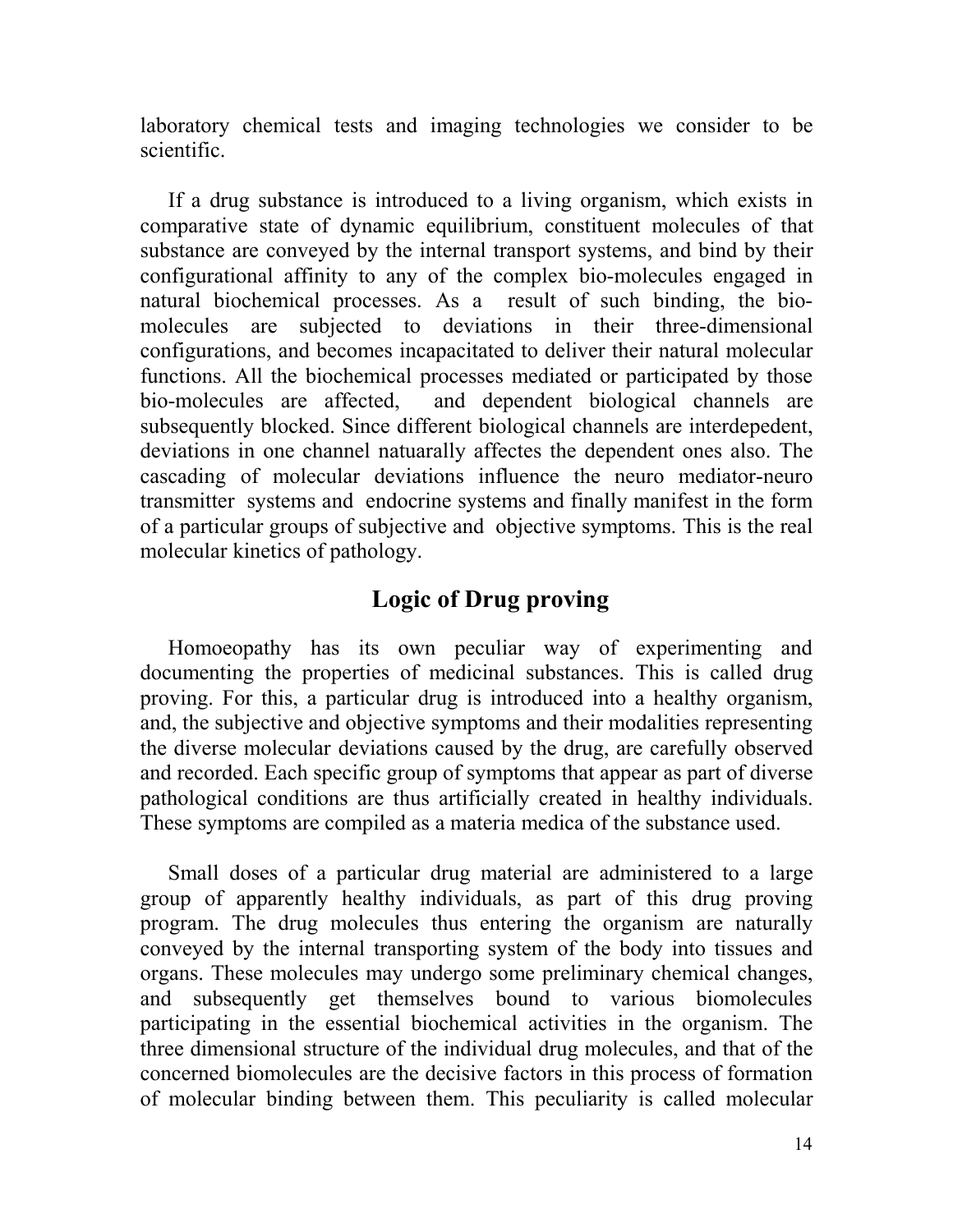affinity. On the surface of biomolecules belonging to protein category, with their charecteristic three dimensional organization, there will be different functional groups suitable for engaging in various types of biochemical bonds. These functional groups belong mainly to two categories. Certain functional groups play a role in establishing contacts between molecules, and are cald binding groups. Functional groups performing real chemical processes are known as active groups. Thereby, different binding sites and active sites exist on the complex biomolecules. We can compare these binding sites and the active sites of biomolecules to the three dimensional key-holes of ordinary mechanical locks. A key will be suitable only to the particular complimenting key- hole with exact three dimensional structure that fits to the shape of the key. In the same manner, various molecules engaged in biochemical processes identifies and interacts each other with the help of pecuiliarities of their spacial configurations. A different key, with a three dimensional structure only partially similar to that of the original key, may enter partially in the key-hole, but it fails to open the lock, and results in mechaniacally obstructing the key-hole. Molecular mechanism underlying a disease process may be broadly compared to such an obstruction and inhibition of molecular locks, due to the action of some molecular keys, partially similar to but different from original ones. Due to such an inhibition, the particular bio-molecule becomes incapable of interacting with its real molecular keys, thereby hindering the concerned normal biochemical process. This situation amounts to a pathology at molecular level. We can also visualize a different scenario of molecular inhibition, where the original key itself become structurally deformed, thereby hindering its interaction with its appropriate lock. become impossible to open the lock in yet another situation. There may also be be such occassions as some dirt getting collected inside the key-hole, or the keyhole or the key itself has some manufacturing defects etc. All such presumed situations are possible in the case of bio-molecules also, and may result in disease process of some sort or other

Eventhough modern biochemistry and molecular medicine has made great strides in the study of diverse molecualar inhibitions related with diseases, still there are grave limitations. It is imperative that modern science should strive to find out means to define the exact bio-molecular deviations and inhibitions responsible for each and every one of the multitude of diverse symptoms and modalities expressed in particular disease conditions, in order to evolve a most scientific method of removing such inhibitions. We may hope, that such a day will not be too far, when it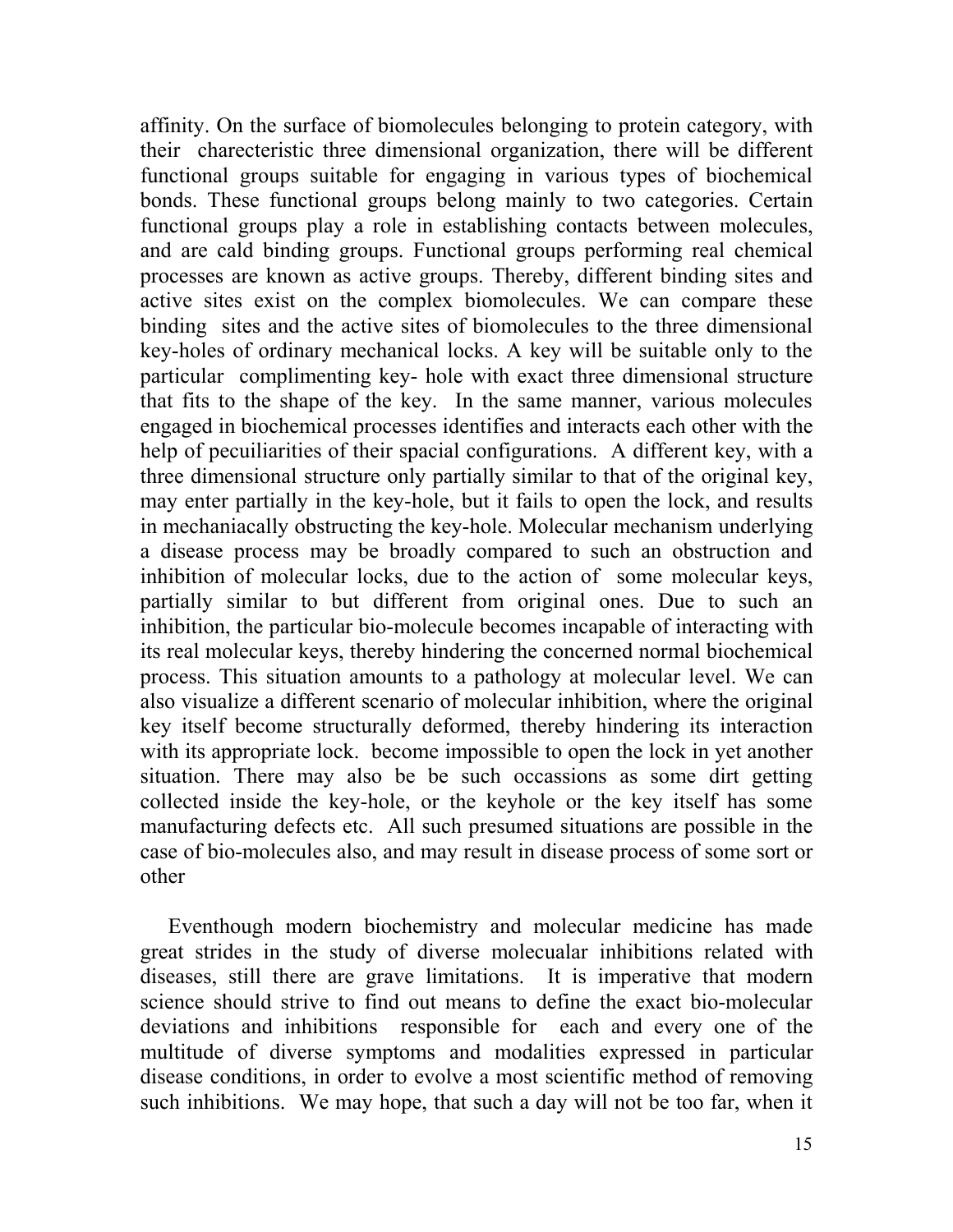could be possible for humainty to devise a perfect technology to recognize and handle each and every pathological molecular mechanisms. That should be the ultimate aim of molecular medicine of the future. Until that happen, the only reliable practical technology available for us is the Homoeopathic method of recognizing the underlying molecular processes of diseases by minutely observing the expressed symptoms, the language of nature. Here lies the paramount importance of the homoeopathic theory of similimum and drug proving.

#### **Potentizaton**

All the major controversies related with homoeopathy are essentially concerned with its theory of potentization of drugs. Homoeopathic potencies or dilutions are made by adding crude drugs with sugar of milk or a mixture of ethyl alcohol and water, and undergoing a peculiar serial mechanical process known as Trituration, Dilution and Succussion. These homoeopathic potencies are prepared mainly in three series known as Decimal, Centicimal and Millecimal. These are dilutions in the multiples of ten, hundred and million respectively. Homoeopathy claims that even objects which are comparatively inert chemically, turn into very potent medicines through this some what simple mechanical process. The scientific world not only refuses to accept this concept, but they are very much reluctant even to consider it worth discussing seriously. They always prefer to make it a mockery when talking about this concept. The biggest intellectual challenge homoeopathy face at present is to explain and demonstrate this process of potentization in such a way that modern science could understand and imbibe it easily.

There is no much scope for empty philosophical dialogue any more. We cannot any longer save ourselves hiding merely behind centuries-old hypotheical theorizations and hollow verbal exercises. We have no other go but to demonstrate and explain our fundamental principles scientifically, and answer the following questions: What really happens at material level during the process of Potentisation? What are the active principles in the potentized medicines? How these potentized medicines exactly influence the biochemical processes and relieve the pathological molecular inhibitions? Only when these fundamental questions are answered satisfactorily, will Homoeopathy be accepted and crowned as a rational and scientific system of medicine*.*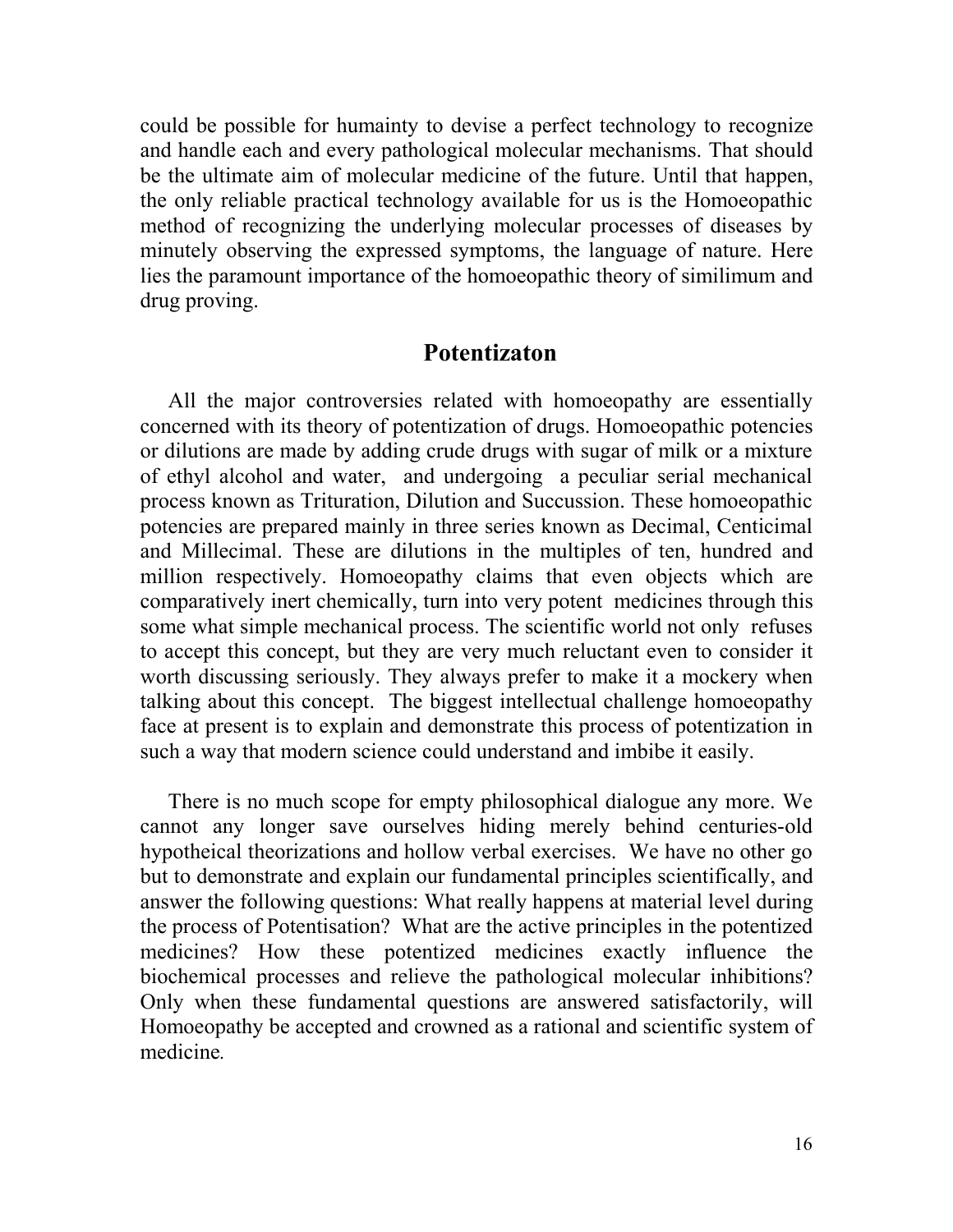Several attempts had been made so far by many, to explain the phenomenon of potentisation and similimum. Almost all of those theoretical experts of Homoeopathy claim that some mysterious 'dynamic power' contained in the medicinal substance is liberated through the process of potentization, and that this dynamic power which remains in some sort of non-material form invigourates the vital force in the patient and effects a cure. According to them, both disease and cure takes place not in the material level, but in a mysterious dynamic level. They try to introduce a concept of a medicinal power and a vital force which are beyond any scope of analysis and explanation through the known tools and methodologies of physical sciences. They talk about a medicinal force and a vital force which exist and interact on some unknown super-material level. At least, we have to understand that it will never be possible for us to present Homoeopathy as a branch of science with the help of such supernatural and dynamic explanations, which is far from a rational and scientific world outlook.

Yet another class of 'experts' shock us with their 'scientific' explaination of homoeopathy, declaring that atomic energy is released during the process of potentization. It is really an absurdity not even a primary school student can tolerate, to hear that atomic division is possible through such a very simple mechanical process like potenlisation. Further, it is very unlikely that those people who talk about atomic energy in homoeopathic medicines had ever thought about how the simple sub-atomic particles could preserve and exhibit the specific medicinal properties of highly complex drug molecules subjected to potentization.

It is only a primary knowledge of any student of physics that an object loses its gross molecular properties when it is divided into atoms, and loses even the atomic properties when atoms are divided in to sub-atomic particles. It is beyond any comprehension and common sense how the individual medicinal properties of complex drug molecules can be preserved and exhibited by simple sub-atomic particles they contain, as our 'scientific' interpretors of homoeopathic potentization try to 'prove'. All the similar particles at sub-atomic level are same, whether they come from nux vomica or sulphur or gold. Such irrational 'pseudo scientific' arguments only help in making Homoeopathy a subject of unending mockery. We should always bear in mind the fact that such a simple mechanical process involved in homoeopathic potentisation can never effect any atomic division at all. Only division we can imagine is ionization of atoms and molecules during this mechanical process. In a knowledge-based society having clear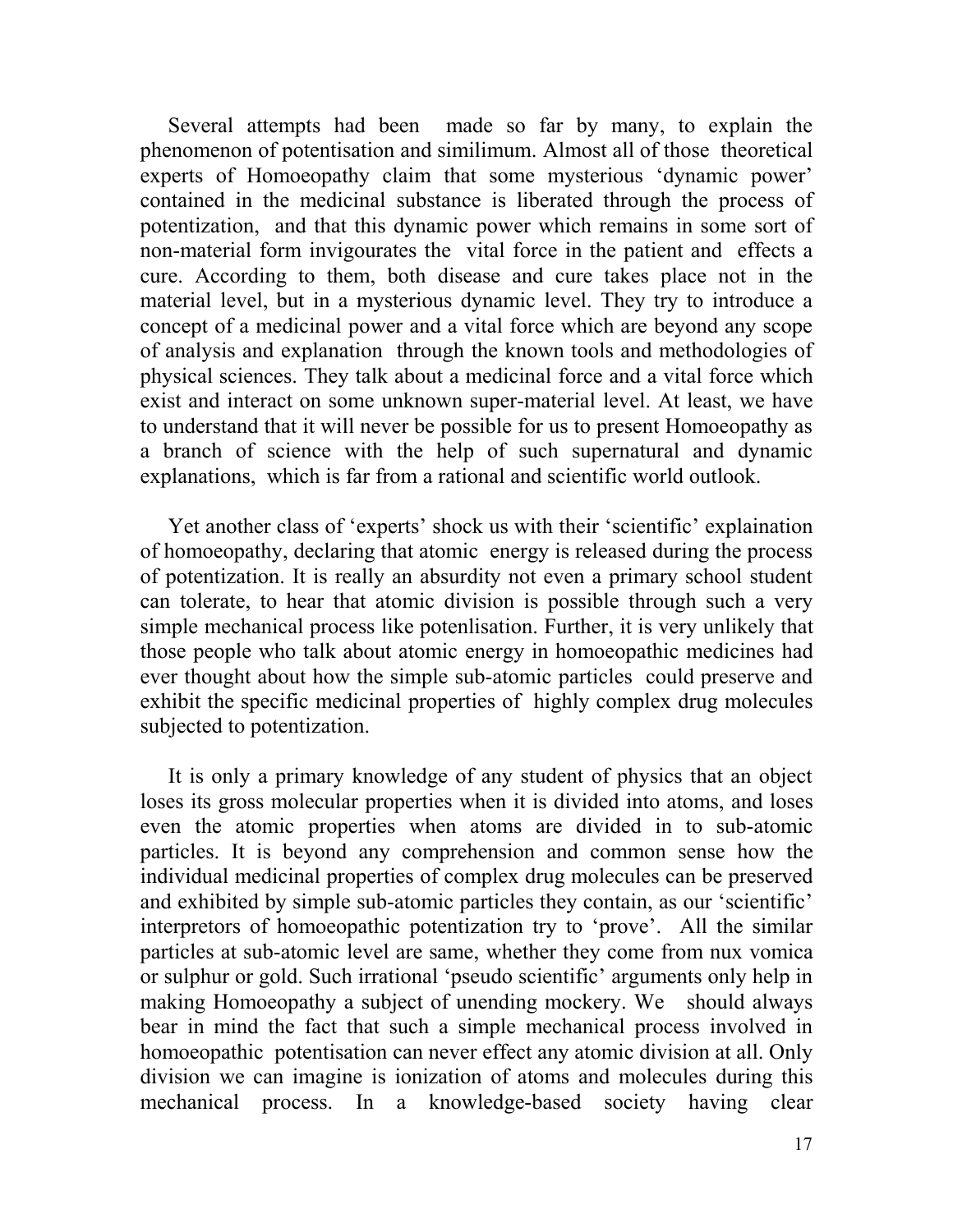understanding about various forms of energy and forces, our slippery talk about mysterious 'dynamic medicinal energy' and 'dynamic vital force' has no any relevance in a scientific dialogue. Let us hope that common sense will prevail on all the concerned.

According to proven laws of physics, the number of molecules contained in one gram mol quantity of any substance is  $6.0221367 \times 10^{23}$ . This number is known as Avogadro's constant. Since the molecular weight of oxygen is 32, 32gms of oxygen will contain  $6.0221367 \times 10^{23}$  molecules of oxygen. That means, number of molecules contained in one gram of oxygen will be  $(6.0221367 \times 10^{23})$  /32. It is evident that, as the structure of individual molecules become more complex, and their molecular weight increase, the number of molecules contained in one gram of that substance gets proportionaly reduced.

If the drug substances contain large complex molecules with high molecular weight, the limits of Avogadro's number will be crossed even before the process of potenlisation reaches 10th dilution in the centecimal scale. If the drug molecules are simple and small in size, this may happen above 20 th dilution or so. As hydrogen is the smallest molecule, with least molecular weight, it will be the last to cross the Avogadro limit during dilution process. It is evident from calculations that in a homoeopathic potency above 23C, which is very much diluted than the Avogadro limit, not even a single molecule of the original drug is likely to remain. It will contain only the molecules of water and alcohol used as the medium of potentization, along with some probable cantaminants. 30C potency means the drug is diluted in a ratio of 1:1000000000000000000000000000000. In the case of 200C, this is 1:  $1 \times 1^{200}$ . Eventhough we name those highly diluted preparations using labels such as sulphur, mercury etc, which were used to start the process of dilution, the undeniable truth remains that they contain not a single atom of those substances. Same time, we successfully utilize those dilutions to cure diseases, according to our therapeutic law: similia similibus curentur. We are obliged to prove it, and provide a reasonable explanation for this mysterious riddle, if we hope homoeopathy has to be finally acceptable to the modern scientific world.

Whatever the critics of homoeopathy may say, we are fully confident of the fact that these highly diluted homoeopathic preparations exhibit medicinal properties. These preparations can be effectively used in the treatment of diseases on the basis of the principle of Similia Similibus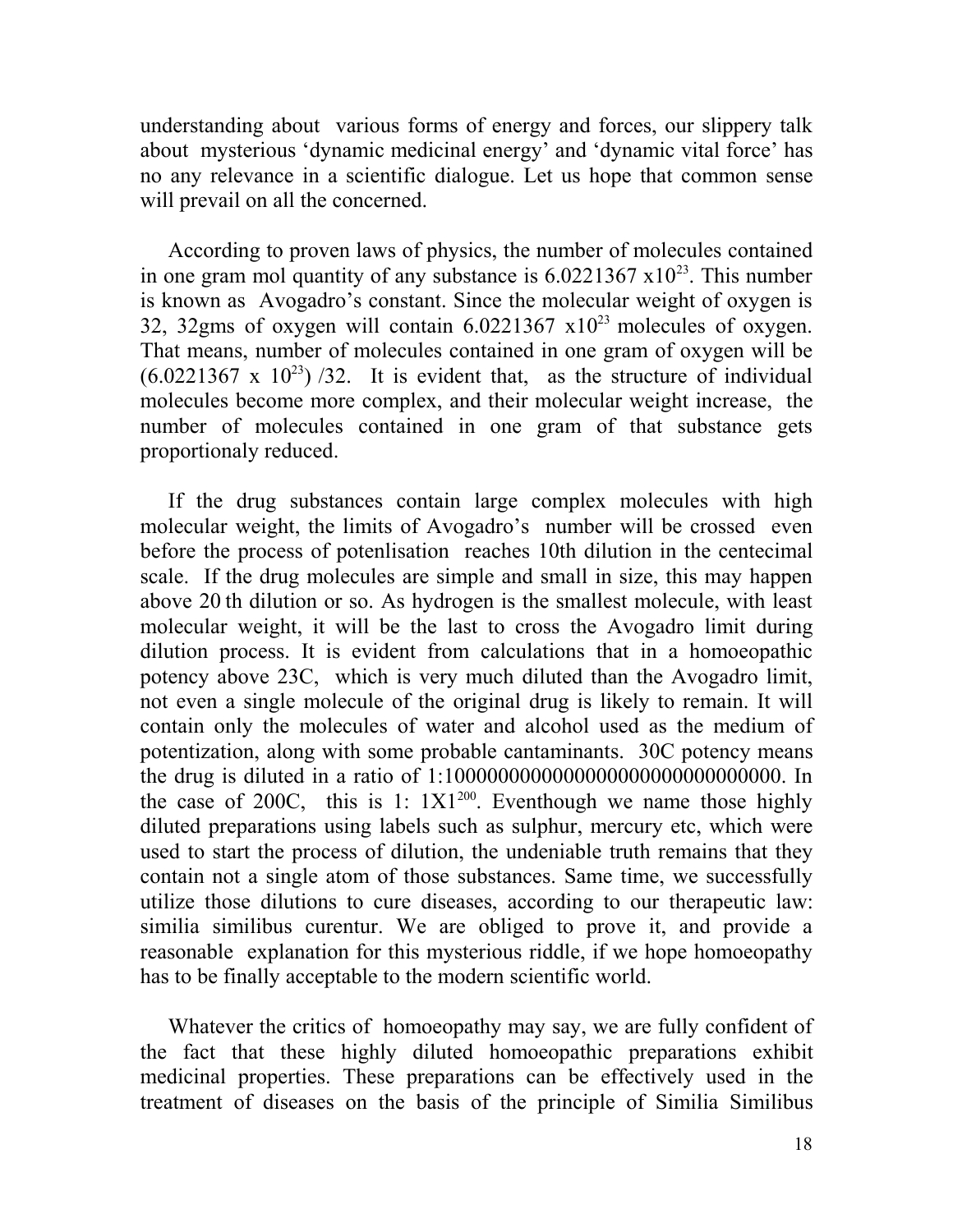Curentur. These facts are regularly being proved in everyday experience by thousands of homoeopaths all over the world. It has been also proved in various controlled in vitro tests in the laboratories. The sarcastic comments of our opponents that 'homoeo medicines act only as placebos' may be dismissed as expressions of their arrogance resulting from 'scientific ignorance' regarding matters happening outside their realm. Actually, these off-hand sarcastic comments about homoeopathy points to certain limitations of existing scientific thought and the methodology they follow. Even in such a case, we are bound to convince the scientific community, how these highly diluted preparations preserve and exhibit the reverse therapeutic properties of original drugs, in the total absence of their molecules. We should realize that it is of no particular use, trying to evade from this obligation by labelling this phenomenon with non-specific phrases such as 'dynamic force' or the like, which even the homoeopaths fail to fully comprehend.

It is obvious that during the process of 'trituration, the complex molecules contained in the drug substances probably get liberated themselves from their inter-molecular bonds and get ionized when they are mixed with crystals of 'sugar of milk' and subjected to strong molecular friction. These ionized drug molecules thus attains a full expression of their chemical and biological properties, and become more virulent than the tightly packed original molecules. The secret of even those substances which seem to be chemically inert, turning into potent medicinal agents through the process of homoeopathic trituration may be due to the liberation and ionization of individual molecules contained in those drugs.

But, we cannot explain the medicinal properties of the highly diluted homoeopathic potencies even on the basis of ionization. There is least chances of even a single molecule of the drug substance still remaining in those preparations. More over, the medicinal properties exhibited by these high potency dilutions are exactly opposite to those of their original drug substances. Homoeopathic potencies expresses their therapeutic effect by removing disease symptoms that are similar to those produced by the original drugs when introduced into in healthy organisms for proving. It means that homoeopathic potenices act in a direction reverse to original drugs. The fact that they behave somewhat like antidotes of the original drug substances indicates that properties of drug substances are somehow transferred into the medium in their reverse order through the process of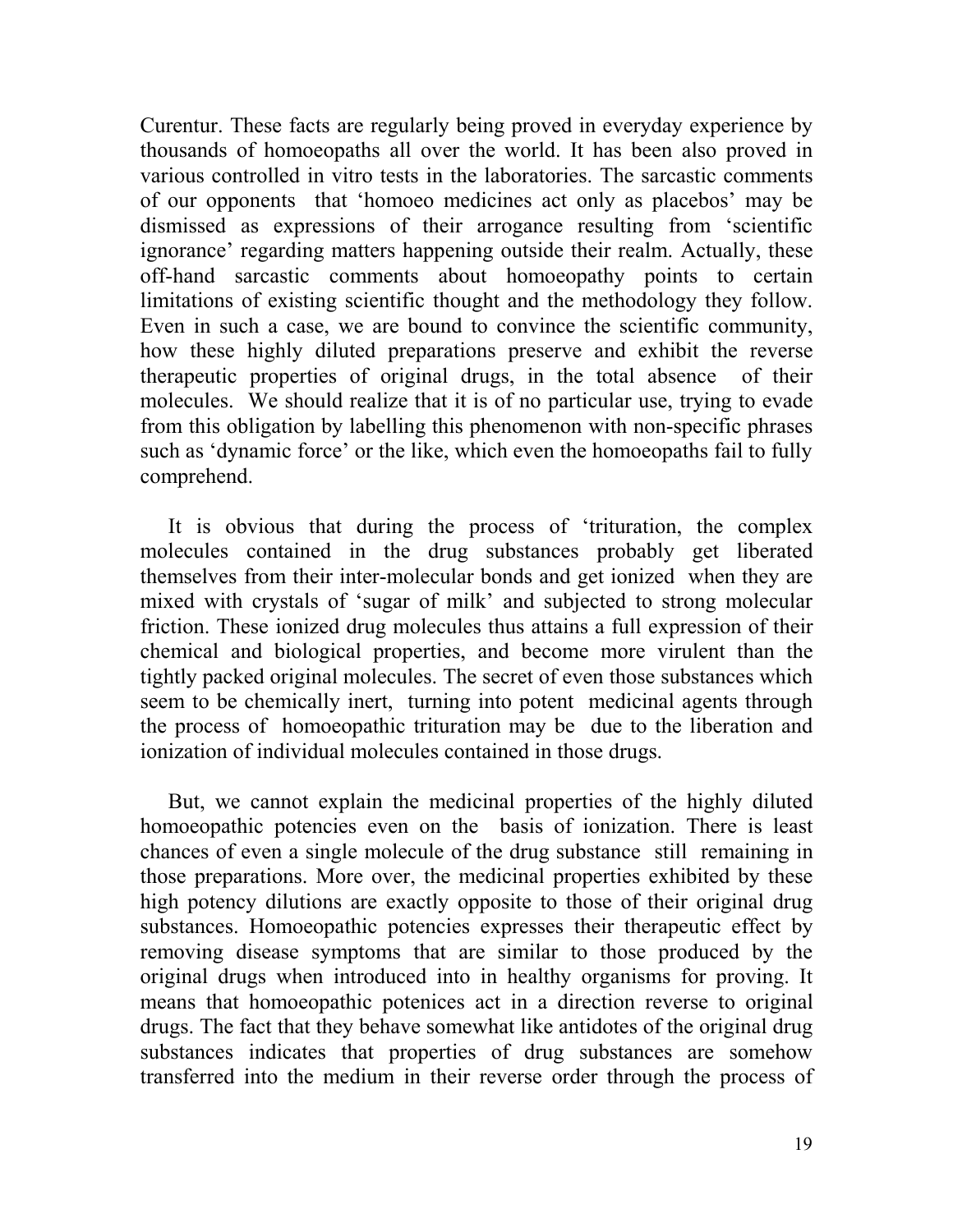potentization. This important observation gives us certain vital clues in solving the mystery of homoeopathy.

Homoeopathic potencies are prepared using a special medium of water and ethyl alcohol, mixed in in a particular ratio. (60 power rectified spiritdensity 0.8298). This mixture contains is 87% w/w of ethiyil alcohol, and the remaining part is water. The wonder is that, it has been proven through minute chemical analysis, that even after the process of potentisation is completed, the mixture still remained simply water and alcohol in the same initial proportion. In other words, The medium used for potentization, and the product of potentization are similar in chemical structure. The grave challenge we face is, how to explain the diverse specific medicinal properties and therapeutic effects exhibited by these potentized preparations, having only a chemical structure of simple alcohol-water mixture. It is imperative that a satisfactory answer to this question should given at least to the people who do not have any doubts regarding the therapeutic capabilities of homoeopathic potencies.

The therapeutic properties of potentized homoeopathic preparations are found to be lost by the influence of physical forces such as violent motion, strong magnetic fields, powerful light, excessive heat, electricity, and other electro-magnetic radiations. Every homoeopath may have experienced this phenomenon. It means that the medicinal properties of homoeopathic potencies exist in such a particular form that it can be adversely affected by above said physical influences. It is evident from this observation that through the process of potentisation, the water-alcohol mixture attains such a physical transformation that can be reversed by certain physical influences described above. Through this pure physical transformations, without inducing any chemical changes, certain properties of the original drug substance are transferred into the alcohol-water mixture in a reverse order, giving it the therapeutic properties we experience. We have to inquire into the exact mechanism of this phenomenon, with the help of modern physical sciences.

It should be specially noted that the therapeutic properties of homoeopathic potencies are exactly opposite to the medicinal properties of original drug molecules used for potentization. Diseases with symptoms similar to those produced by drug substances during proving are cured by the potentised form of same drug. Since no chemical changes take place in the alcohol-water mixture during potentization, we can conjecture that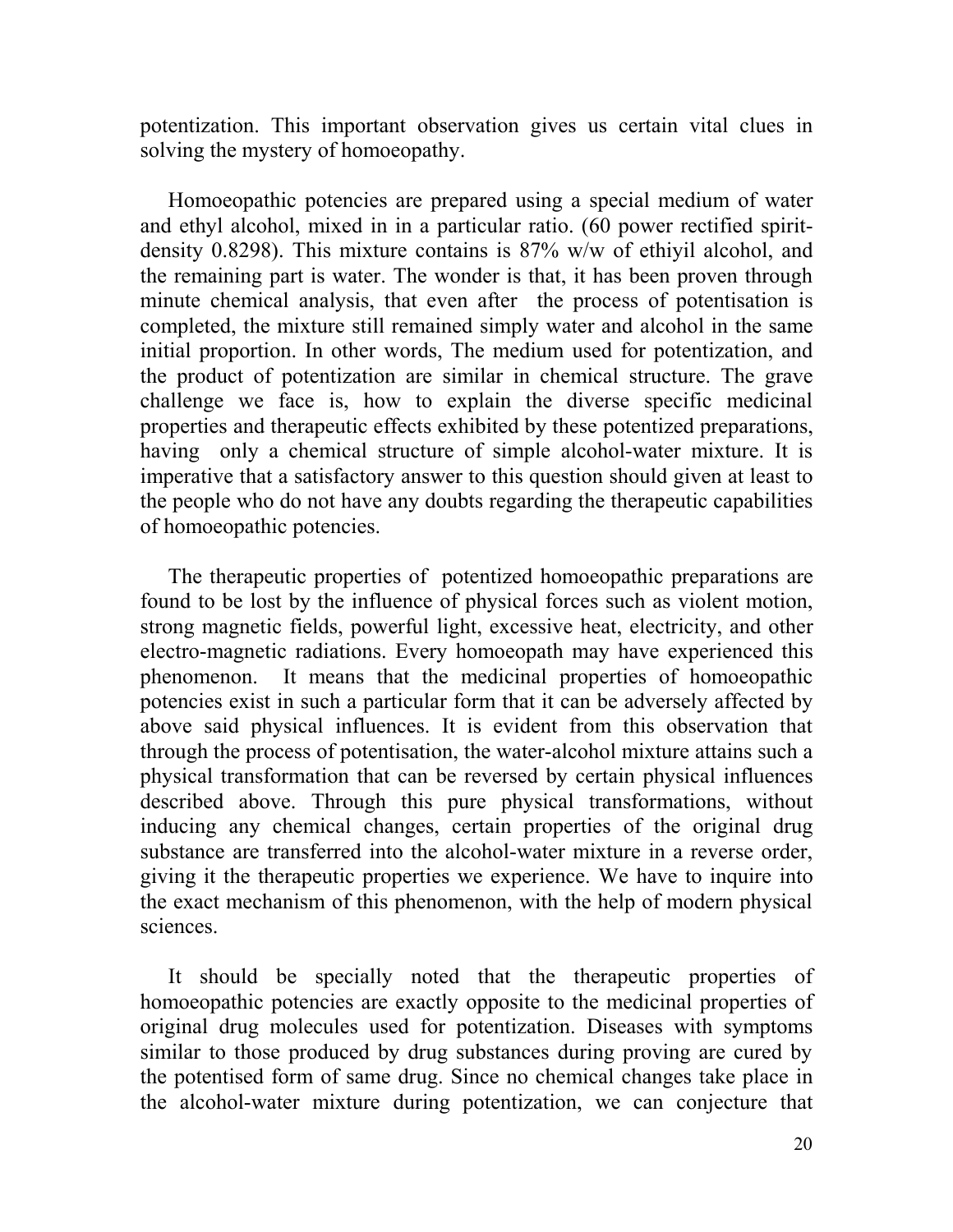changes happens only at the level of the physical formations. More over, these physical transformations occuring in the nanoscopic level are liable to be reversed by the influence of above-said physical forces. As a result of this nanoscopic physical transformations happened through potentization, the alcohol-water mixture attains the capacity to interfere in the biochemical processes in the living organism, resulting in desired therapeutic effects. It can be proven by simple experiments that the rate of evaporation, solubility, surface tension, spectrosopic analysis etc., of alcohol-water mixture before and after potentization are different. It indicates that, though the chemical structure remains the same, some changes have occurred in the supermolecular level as aresult of potentization. Key to the mystery of homoeopathy may be available by persuing these primary observations in scientific directions.

What is the exact character and dynamics of this physical transformations occuring in the alcohol-water mixture during potentization? How is the information regarding the medicinal properties of drug molecules encoded into these physical formations, and preserved even without the presence of a single original drug molecule? What is the exact molecular dynamics of therapeutic properties of these highly diluted preparations? How they interfere in the biochemic interactions of organism, thereby removing the specific pathologic molecular inhibitions? The future of Homoeopathy and medical sciences at large, depends on the answers we provide for these fundamental questions. With apology, the author dares to delve into the depth of these vital issues, equipped with his very limited resources.

This search inevitably leads us to the study of the wonderful physical and chemical properties water, one of the the most common and abundant mineral on earth. We may begin our discussion by looking into the wealth of information already collected by modern physical sciences on this subject.

#### **Water- its Role in Potentization**

Until recently, we knew precious little about various miraculous properties of water, though we find it in plenty around us, and utilize freely in our daily life. Even the highly equipped scientific community has begun to turn its serious attention to the study of water only in recent times. The facts being revealed in these studies are really amazing, and may help us in solving the mysteries haunting homoeopathic potentization.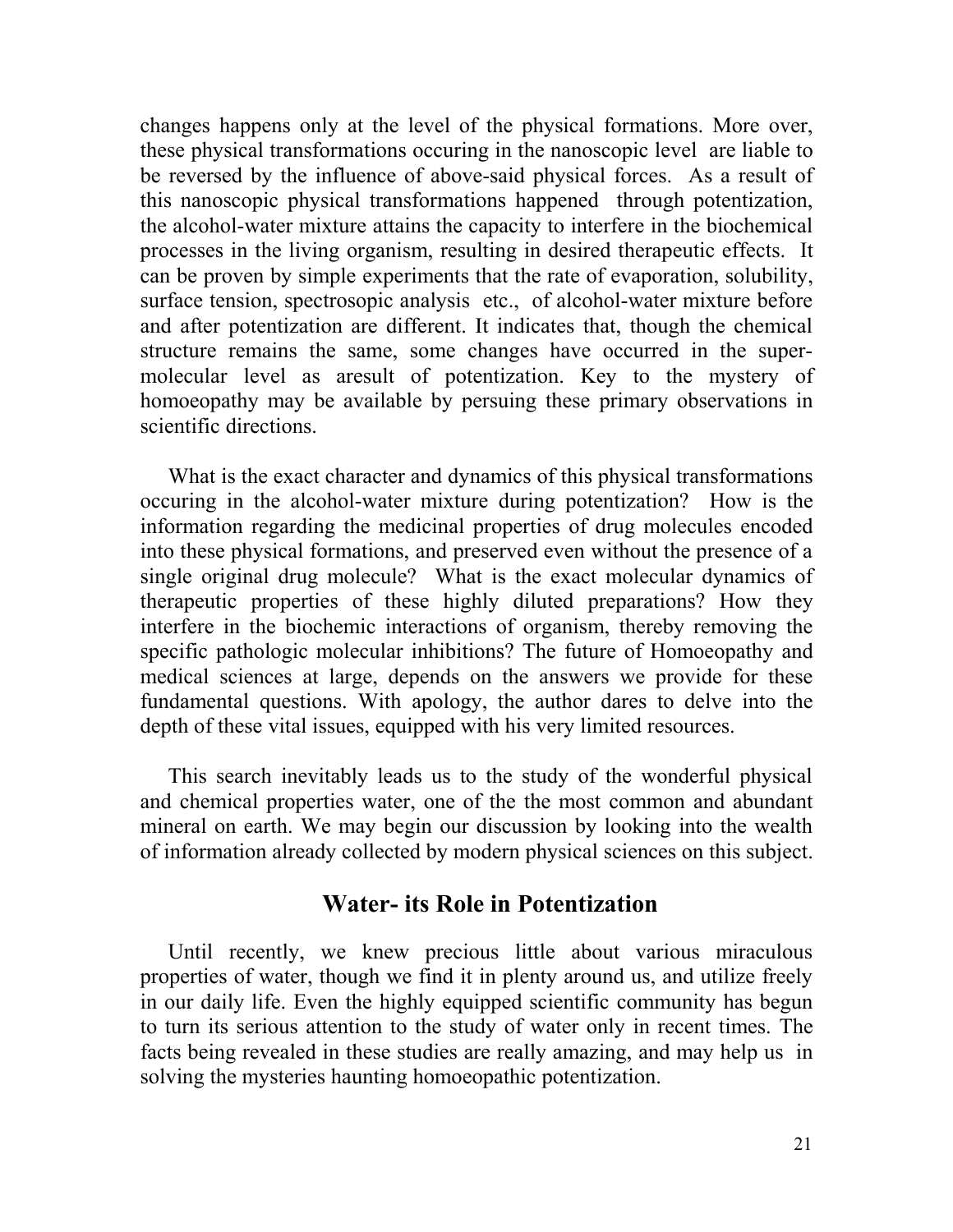Seventy percent of the surface of earth is covered with water. 45-70% of our body mass is water. This ratio changes with age, and it may be said that human body becomes more and more dry with aging. 30-40 % of this water is seen in the intra-cellular fluid,12-16% as extra-cellular , and 5 % in blood plasma. 2% of water is in lymph, and 1-3% in different body cavities. This wide spread presence of water in the living body indicates the paramount importance of its role in various biological processes. About 2 litters of water enters our body from outside, along with food every day. A small quantity of water is produced in the body itself as a by-product of metabolism.

As far as we know, life cannot exist without water. It is considered that the phenomenon of life originated on this earth only because of the presence of water. All the biochemical processes in the organism take place with the involvement of water. In the absence of water, essential biological molecules such as proteins and DNA undergo structural changes, and become inactivated. Water is the essential condition of life. Liquid water has importance as a solvent, a solute, a reactant and a biomolecule, structuring proteins, nucleic acids and cells and controlling our consciousness.  $H_2O$  is the second most common molecule in the universe (behind hydrogen,  $H_2$ ), the most abundant solid material and fundamental to star formation.

Why this simple hydrogen oxide(H2O), which is formed by the union of two hydrogen atoms and a single oxygen atom happen to play such a crucial role in the origin and existence of life? What are the factors that make water distinct from other similar chemical compounds such as hydrogen sulphide?

The answers to this question lies in the wonderful physico–chemical properties of water, arising from its peculiar super-molecular structure. Water is a solvent with higher polarity than similar liquids. H–O–H have bond angle of 105 degrees. That means, water molecule is a dipole. Because of this peculiarity, water molecules can exist like a super-molecular network by forming hydrogen bonds between themselves . A minimum number of five water molecules will be contained in this network. These formations are called pentamers. Most of the wonderful properties of water arise from this capacity of peculiar hydrogen bonding and supermolecular formations.

A lot of research work is now undertaken all over the world regarding this phenomenon. The uncommon physico– chemical properties of water are the result of this poly-molecular structure at supermolecular level. Water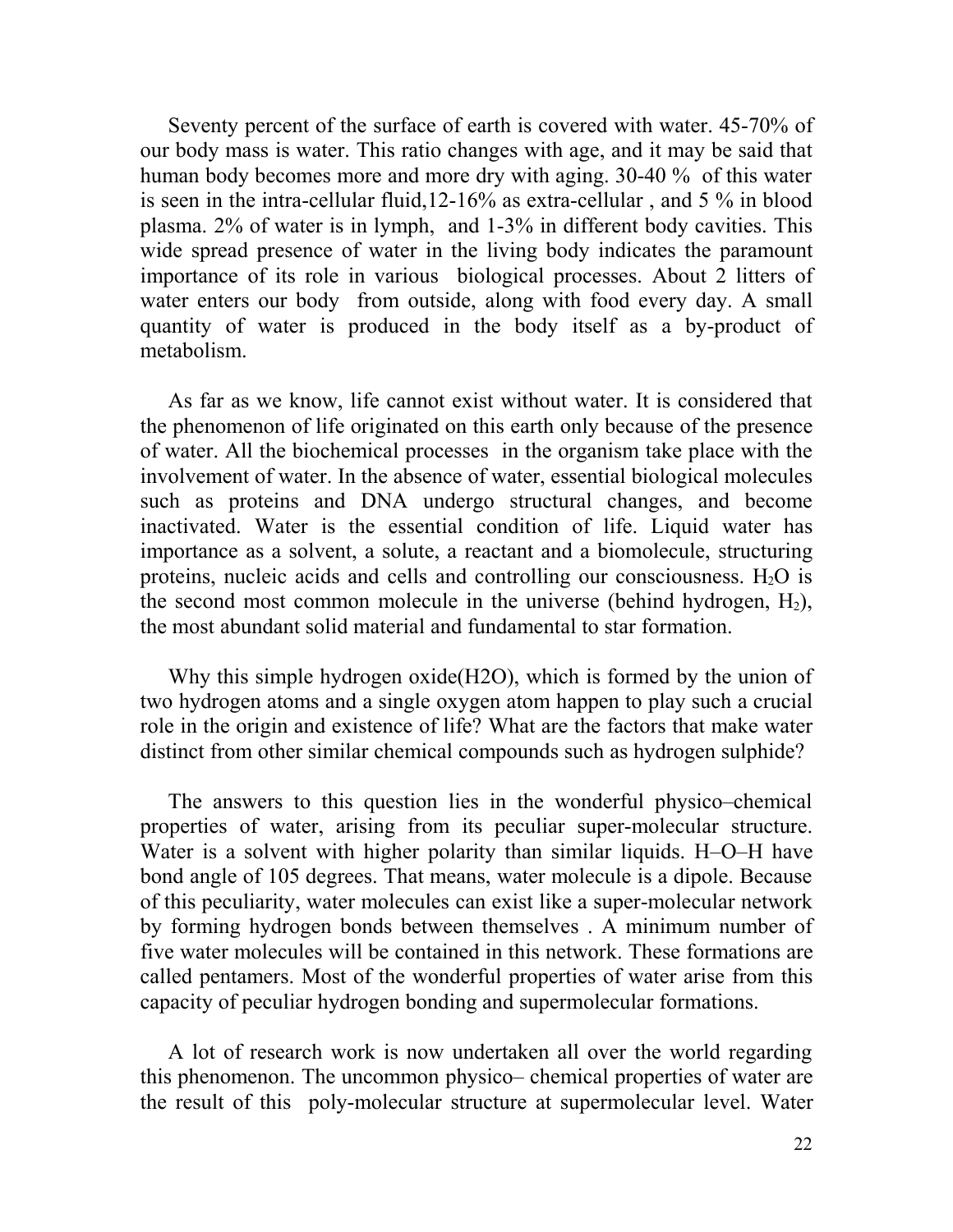becomes the essential material for the existence of life on earth, by its diverse properties such as high polarity, anomalous expansion, anomalous boiling and melting points, high viscosity, surface tension, thermal storage capacity, high specific heat, hydration properties etc.

Water molecules (H<sub>2</sub>O) are symmetric (point group  $C_{2v}$ ) with two mirror planes of symmetry and a 2-fold rotation axis. The hydrogen atoms may possess parallel or antiparallel nuclear spin.The water molecule consists of two light atoms (H) and a relatively heavy atom (O). The approximately 16 fold difference in mass gives rise to its ease of rotation and the significant relative movements of the hydrogen nuclei, which are in constant and significant relative movement.

Although not often perceived as such, water is a very reactive molecule available at a high concentration. This reactivity, however, is greatly moderated at ambient temperatures due to the extensive hydrogen bonding. Water molecules each possess a strongly nucleophilic oxygen atom that enables many of life's reactions, as well as ionizing to produce reactive hydrogen and hydroxide ions. Reduction of the hydrogen bonding at high temperatures, or due to electromagnetic fields, results in greater reactivity of the water molecules.

As liquid water is so common-place in our everyday lives, it is often regarded as a 'typical' liquid. In reality, water is most atypical as a liquid, behaving as a quite different material at low temperatures to that when it is hot. It has often been stated that life depends on these anomalous properties of water. In particular, the high cohesion between molecules gives it a high freezing and melting point, such that we and our planet are bathed in liquid water. The large heat capacity, high thermal conductivity and high water content in organisms contribute to thermal regulation and prevent local temperature fluctuations, thus allowing us to more easily control our body temperature. The high latent heat of evaporation gives resistance to dehydration and considerable evaporative cooling. Water is an excellent solvent due to its polarity, high dielectric constant and small size, particularly for polar and ionic compounds and salts. It has unique hydration properties towards biological macromolecules (particularly proteins and nucleic acids) that determine their three-dimensional structures, and hence their functions, in solution. This hydration forms gels that can reversibly undergo the gel-sol phase transitions that underlie many cellular mechanisms. Water ionize and allows easy proton exchange between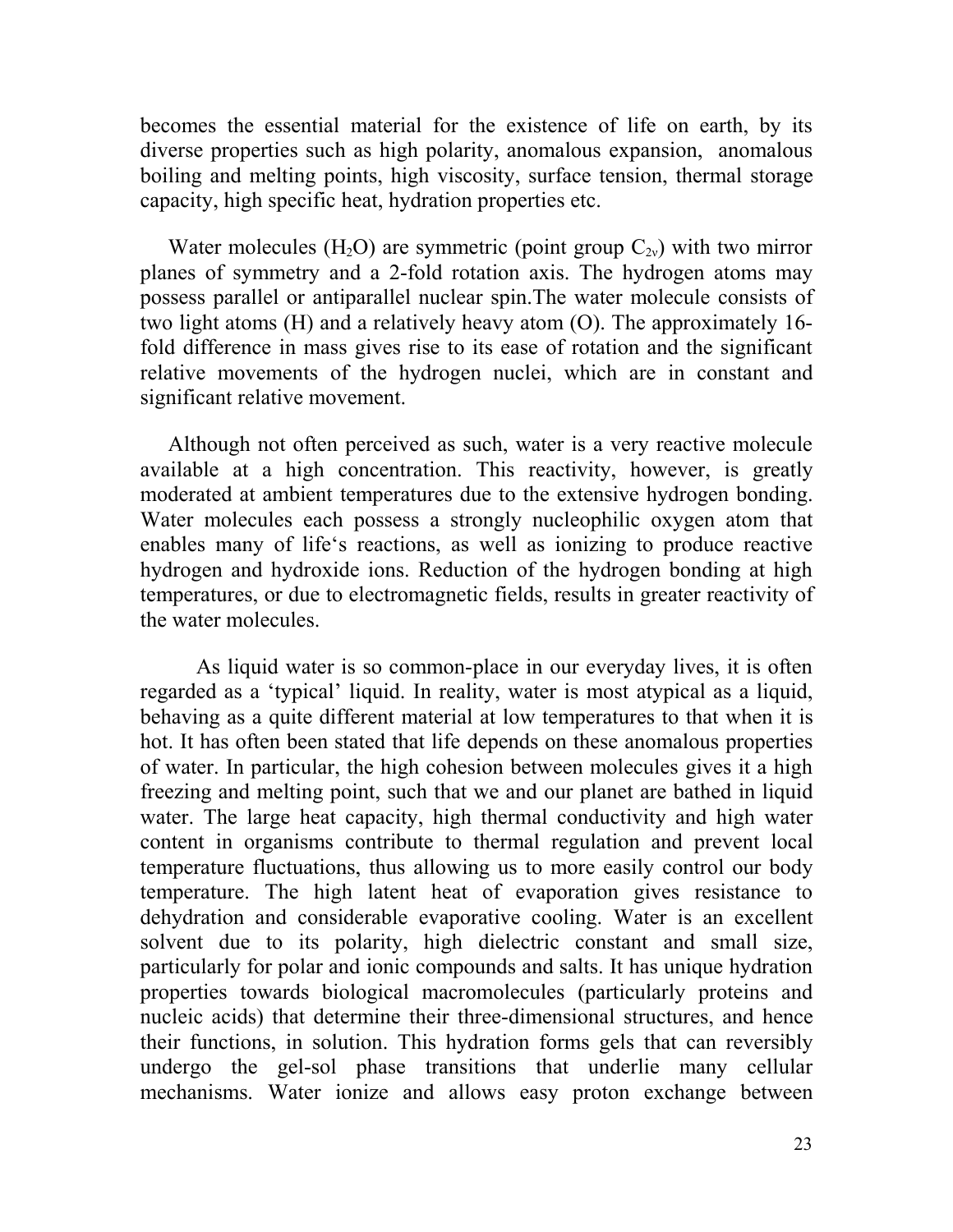molecules, so contributing to the richness of the ionic interactions in biology.



# **Hydrogen Bonding**

In reality, Hydrogen Bonding is a special type of dipole force. It is a force of attraction formed between partial electro negative atom which is part of another molecule. The reason for strength is the partial positive charge attained by hydrogen. Hydrogen is capable of establishing similar bonds with the atoms of nitrogen, fluorine and oxygen. That is to say that the basis of hydrogen bonding is the attraction between one hydrogen atom which is part of a molecule which is attached to oxygen or nitrogen and oxygen or nitrogen which remains part of another molecule. This force is less powerful than the co–valent bonds which keeps the atoms inside molecule bound together. But those are these less powerful bonds responsible for the wonderful bio – chemical qualities of water.

In the ordinary liquid state, in spite of 80% of the electrons being concerned with bonding, the three atoms in water do not stay together, as the hydrogen atoms are constantly exchanging between water molecules due to protonation/deprotonation processes. Both acids and bases catalyze this exchange and even when at its slowest (at pH 7), the average time for the atoms in an  $H_2O$  molecule to stay together is only about a millisecond. As this brief period is, however, much longer than the timescales encountered during investigations into water's hydrogen bonding or hydration properties, water is usually treated as a permanent structure.

The presence of ethyl alcohol in water is considered as a factor reducing the rate of protonation/deprotonation processes, thereby enhancing the stability of hydration shells.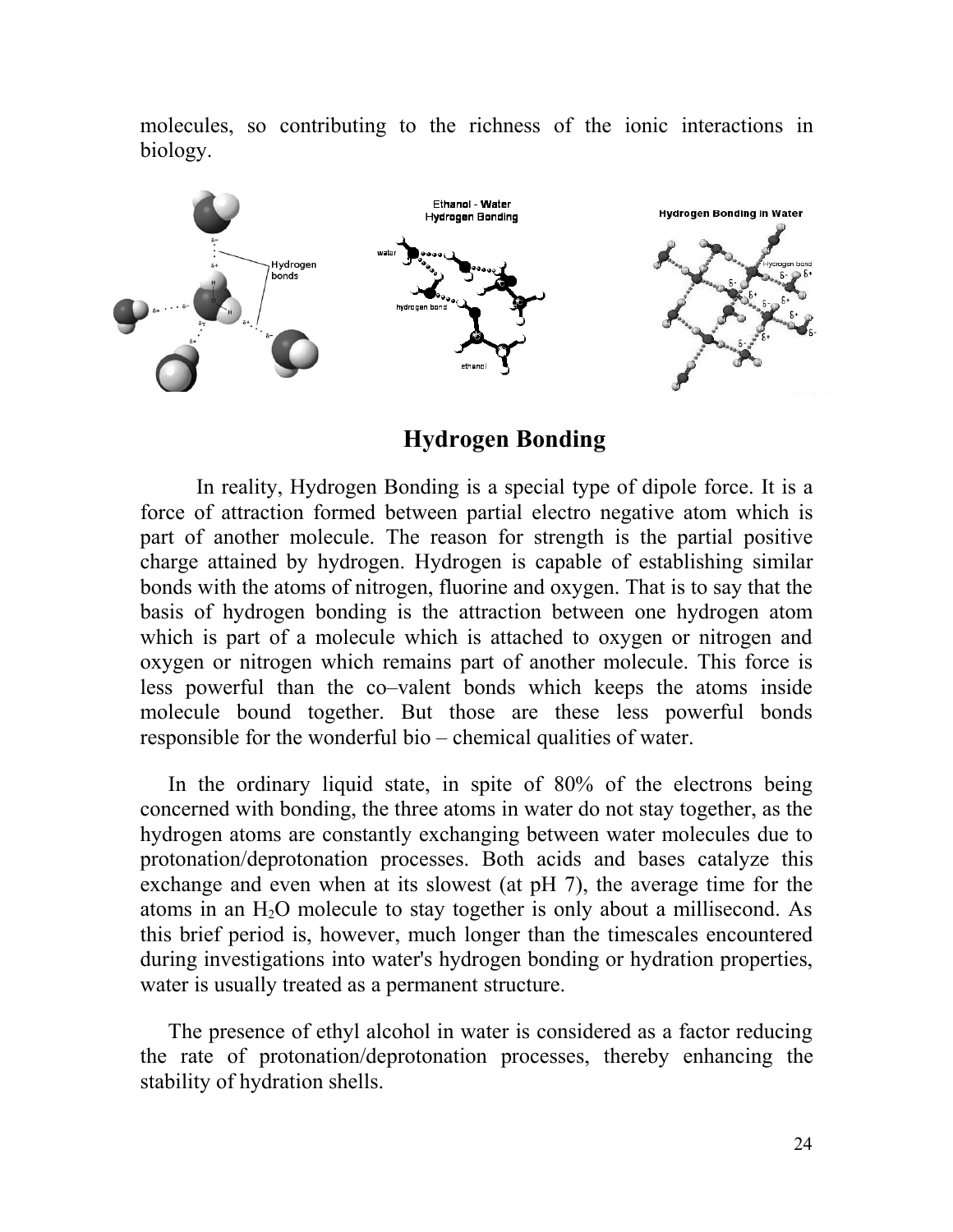Hydrogen bond strength can be affected by electromagnetic and magnetic effects.

**Any factors, such as polarization, that reduces the hydrogen bond length, is expected to increase its covalency.** There is still some dispute over the size of this covalency, however any covalency will increase the network stability relative to purely electrostatic effects. As hydrogen bond strength depends almost linearly on its length (shorter length giving stronger hydrogen bonding), it also depends almost linearly (outside extreme values) on the temperature and pressure .

**It has to be verified whether the violent succussion and rotatory motion done during potentization procedure any how plays a role in reducing the hydrogen bond lengths, thereby increasing the stability of hydration shells formed.** 

Hydrogen bonded chains (that is, O-H····O-H····O) are cooperative; the breakage of the first bond is the hardest, then the next one is weakened, and so on (see the cyclic water pentamer). Thus unzipping may occur with complex macromolecules held together by hydrogen bonding, for example, nucleic acids. Such cooperativity is a fundamental property of liquid water where hydrogen bonds are up to 250% stronger than the single hydrogen bond in the dimer . **A strong base at the end of a chain may strengthen the bonding further.**

#### **Role of Ethyl Alcohol in Potentization**

At this stage we have to understand a few facts about Ethyl Alcohol(CH3-  $CH<sub>2</sub>$  - OH ). The molecules of alcohol also have the dipole structure as water molecules. It is possible for them to establish mutual connection through hydrogen bonding. The molecular weight of alcohol molecul is 46. The molecular weight of water $(H_2O)$  is 18. That means that the number of water molecules contained in 18 gram of water and the number of alcohol molecules contained in 46 gram of ethyl alcohol are equal. When alcohol and water are thoroughly mixed alcohol molecules network with water molecules through hydration bonds, The mobility of water molecules is restricted by the bonds established with alcohol molecules. Hence, hydration shells formed in alcohol–water mixture are comparatively more stable. The count of alcohol molecules and the count of water molecules contained in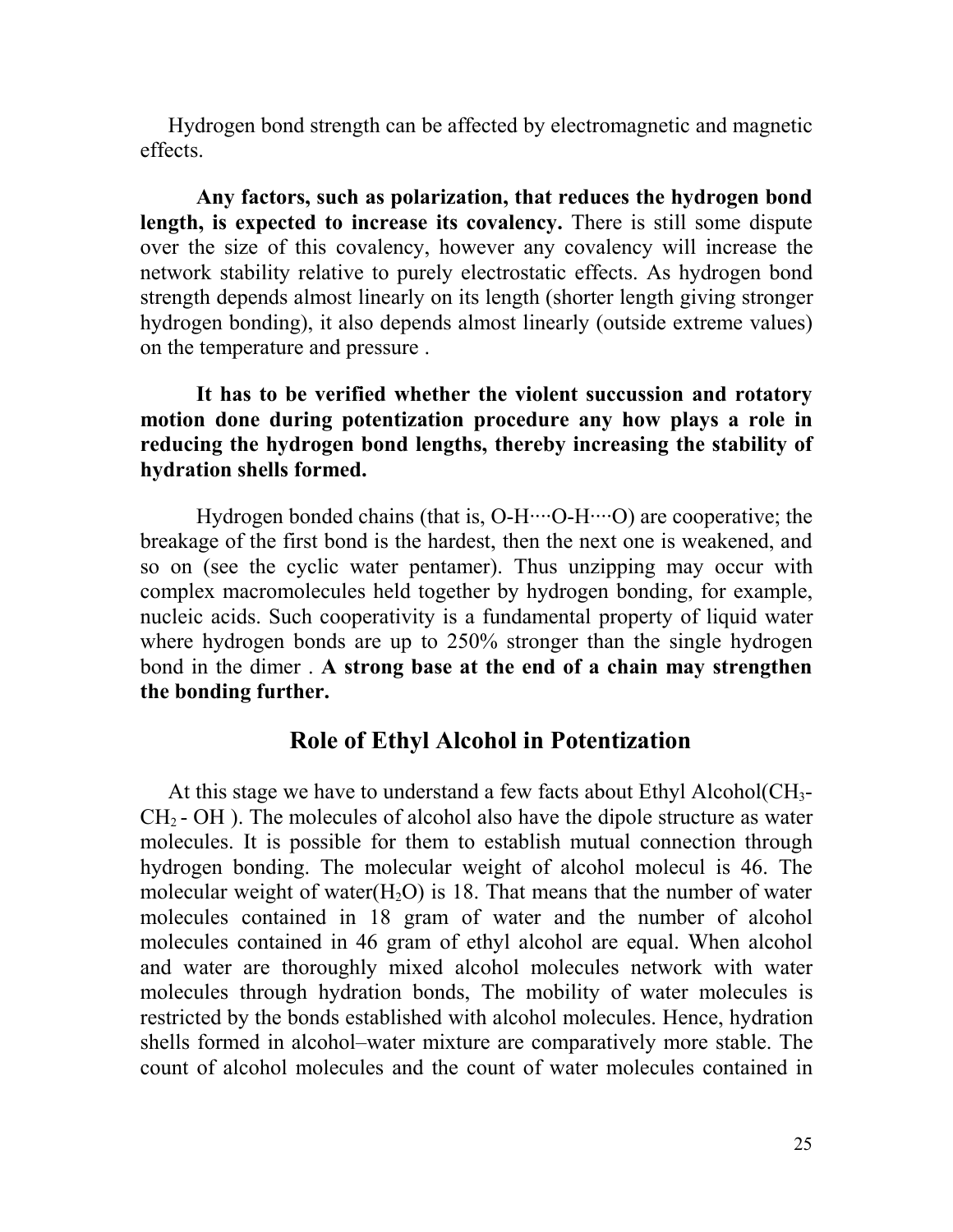their mixture in 73:27 ratio will be equal. (73% w/w. alcohol and 27% w/w water) This mixturei is known as (40 power spirit).

 Medium used for homoeopathic potentisation contains 87% w/w of alcohol and 13% w/w of water. In this ratio, the number of alcohol molecules will be about more than that of of water molecules. Such a ratio will be very suitable for the production of stable hydration shells. More over, the presence of ethyl alcohol in water is considered as a factor reducing the rate of protonation/deprotonation processes, thereby enhancing the stability of hydration shells. *This may further explain the role of ethyl alcohol in preparing the medium of homoeopathic potentization.*

#### **Role of Silica (Silicon Dioxide) in Potentization?**

It should be specially noted that the vessels and utensils used for potentization are made of high quality glass or porcelain, which contains large quantities of Silica (Silicon Dioxide). Chances of silica particles liberated into the medium during the process of trituration, succussion and potentization of drugs have to be seriously considered. Studies have proved that potentized homoeopathic preparations contain trace quantities of silica. Silica is hence considered to be an unavoidable contaminant we have to cope with

Certain recent studies regarding the properties of silica indicates that this factor has to be considered from another angle. Chances of silica particles playing a role in the molecular imprinting process during potentization cannot be ruled out at present. The peculiar molecular structure and physico chemical properties of silica proposes such a role. It has been noted that homoeopathic potencies prepared using utensils made of material other than silica glass are of low quality. Anyhow, more research is required on these lines.

#### **Molecular Memory Of Water**

'Molecular memory of water' is a rarely understood phenomenon, and is a subject of much controversies and speculations in the world of science. Even now, scientists differ much in their opinion regarding this phenomenon. Final outcome of these controversies will have great concern and significance in the realm of homoeopathy. Let us examine some dtails of the nature and essence of this controversial phenomenon.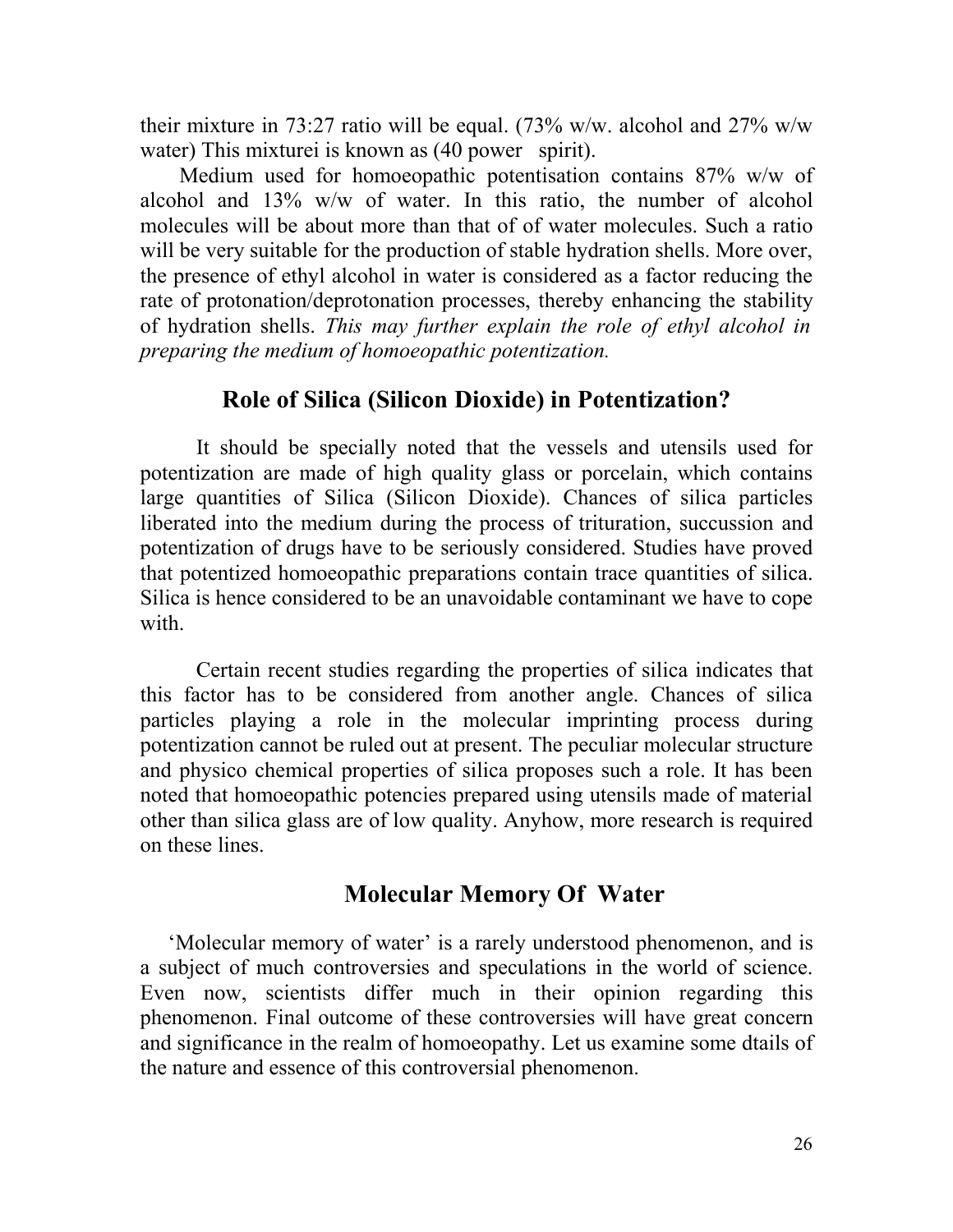Jacques Benveniste(1935–2004), who was a famous French immunologist, published a research paper in Nature magazine in the year 1988. This paper and the subsequent controversies which shook the world of science, were incidents which roused great interest as far as Homoeopathy was concerned. It was through this article that the idea of 'molecular memory of water' became a subject of discussion in the world of science. But an infuential section of scientists took a stand that ideas put forward by Benveniste were nothing but nonsense. Heated controversies followed, which have not subsided yet, even after 22 years. The accusation raised by his enemies was that Benveniste could not prove his arguments in the controlled experiments overseen by experts appointed by Nature. Benvenistse had later put on record that he was a made a scape goat, and subjected to inhuman revenge and character assassination from the part of reperesentatives of official science.

In his original paper, Beneveniste claimed that he could observe in his experiments that human basophil degranulation can be triggered by very dilute aqueous solutions of anti- IgE antiserum. Using the molecular weight of immunoglobulins and Avogadro's number, he calculated that less than one molecule of antibody is present in the assay when anti-IgE antiserum is diluted to 1 x 1014 (corresponding to 2.2 x 10-20 M). But in the experiments he reported, he could detect significant basophil degranulation down to the 1x l0120 dilution. Specific effects have also been triggered by highly diluted agents in other *in vitro* and *in vivo b*iological systems, but he conceded that it still remained unexplained. He pointed to the possibility of biological effects in the physical absence of molecules. He argued that the entities supporting this 'metamolecular' biology can only be explored by physical investigation of agitation causing interaction between the original molecules and water, thus yielding activity capable of specifically imitating the native molecules, though any such hypothesis is unsubstantiated at present.

He suspected that the molecular memory of the antibodies which was imprinted in water during dilution is responsible for this peculiar phenomenon. But the sad part of this story is that he failed to prove his arguments in the repeated experiments which were conducted in an atmosphere of absolute hostility, under the supervision of experts who were inimical to him, whose sole aim was to disprove him.

If we carefully examine the history of Benevenite's failure, we would understand that it was not his basic propositions that failed, but the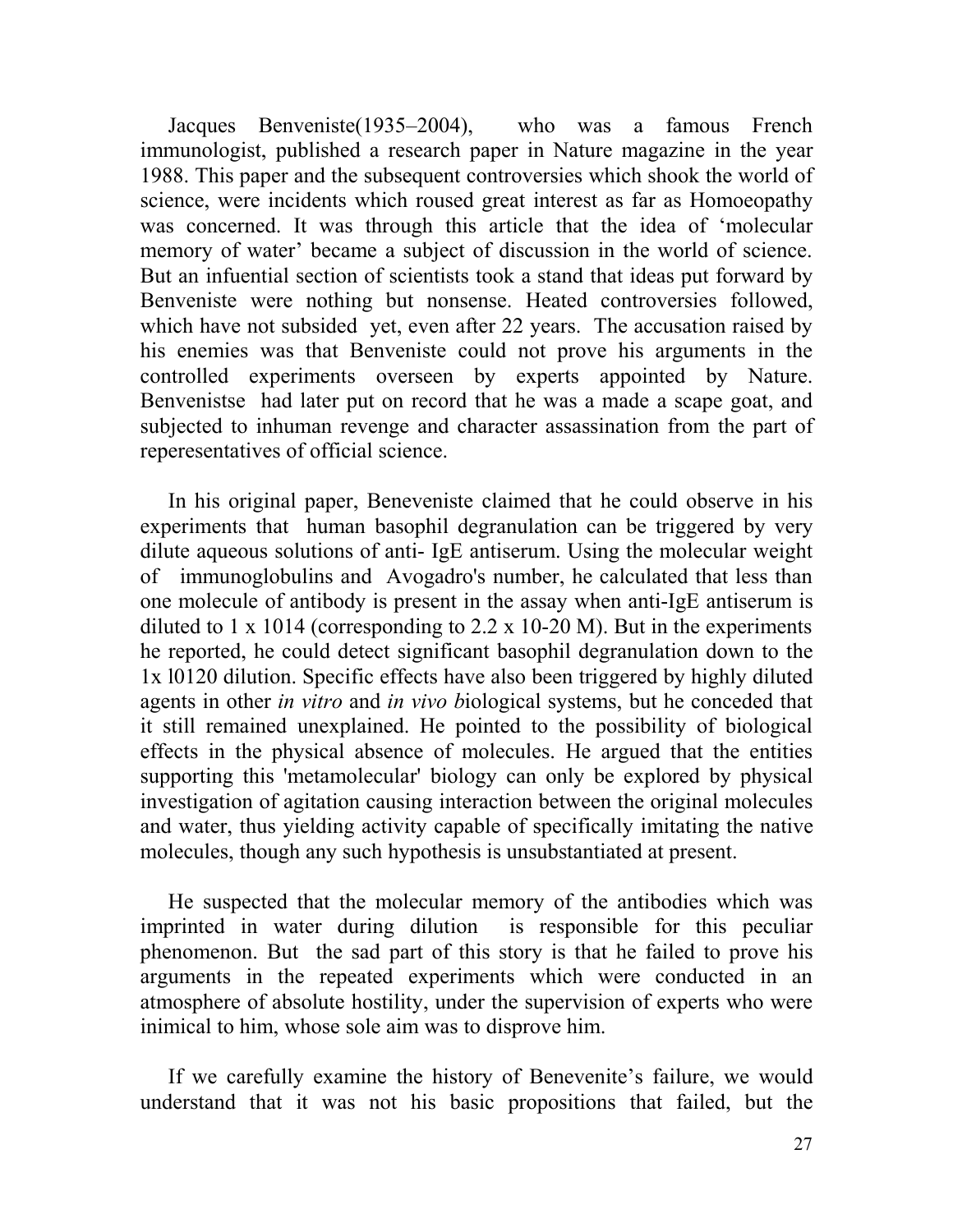experiments he was subjected to in order to to prove his arguements. His Firstly, his argument that the drugs so diluted to the extend of making it impossible to contain a single molecule, can interfere in biological processes exactly mimicking the basic drug substance was a little exagerated interpretation of results of his original experiments. This inaccurate interpretation of the phenomena he observed, led him to agree to subject himself to inappropriate experiments, that were obviously designed to defeat him. He failed to observe that the molecular memory of the drug substances is imprinted into water in a negative direction, in complementary configuration. Put in another way, drug molecules will be imprinted in water not as exact configurational duplicates, but as negative complements, and hence, they cannot mimic the original drug molecules in biological processes. Failure to understand this phenomenon was a great mistake, that cost heavy to him. His conclusion that the molecular imprinted water interferes in biochemical processes exactly like the original drug molecules proved to be immature. He failed to comprehend the exact mechanism of molecular imprinting in water, and design the experiments accordingly. Had he understood the real mechanism of molecular imprinting, he would have studied about the unsteady behaviour of hydration shells in water, and taken necessary precautions, before subjecting himself to a controlled experiment. He could have devised some techniques to ensure the stability of hydration shells , such as using alcohol-water mixture instead of pure water, as done in homoeopathic potentization.

We know that water is a good solvent. Let us see what happens when foreign molecules are made to dissolve in water. If a foreign molecule, ion, or colloidal particle happens to enter the matrix of 3-dimensional dynamic network of water molecules, they are entrapped inside this network. Water molecules arrange themselves around the intruder in a peculiar way by the formation of a special type of molecular interaction known as hydroagen bonding. These formations of water molecules around the foreign molecules is known as hydration shells.These hydration shells exist in a dynamic state, and are more or less unstable. The foreign molecules dissolved in water exist in a state of being entrapped inside these hydration shells. This phenomenon can be seen both in ionic solutions and colloidal solutions. Obviously, hydration shells assume an internal spacial arrangement exactly fitting to the 3-dimensional spacial configuration of the foreign molecule entrapped in them. If we could devise some technique to remove the entrapped foreign molecules from these hydration shells, without disturbing the hydrogen bonds between the constituent water molecules, these hydration shells can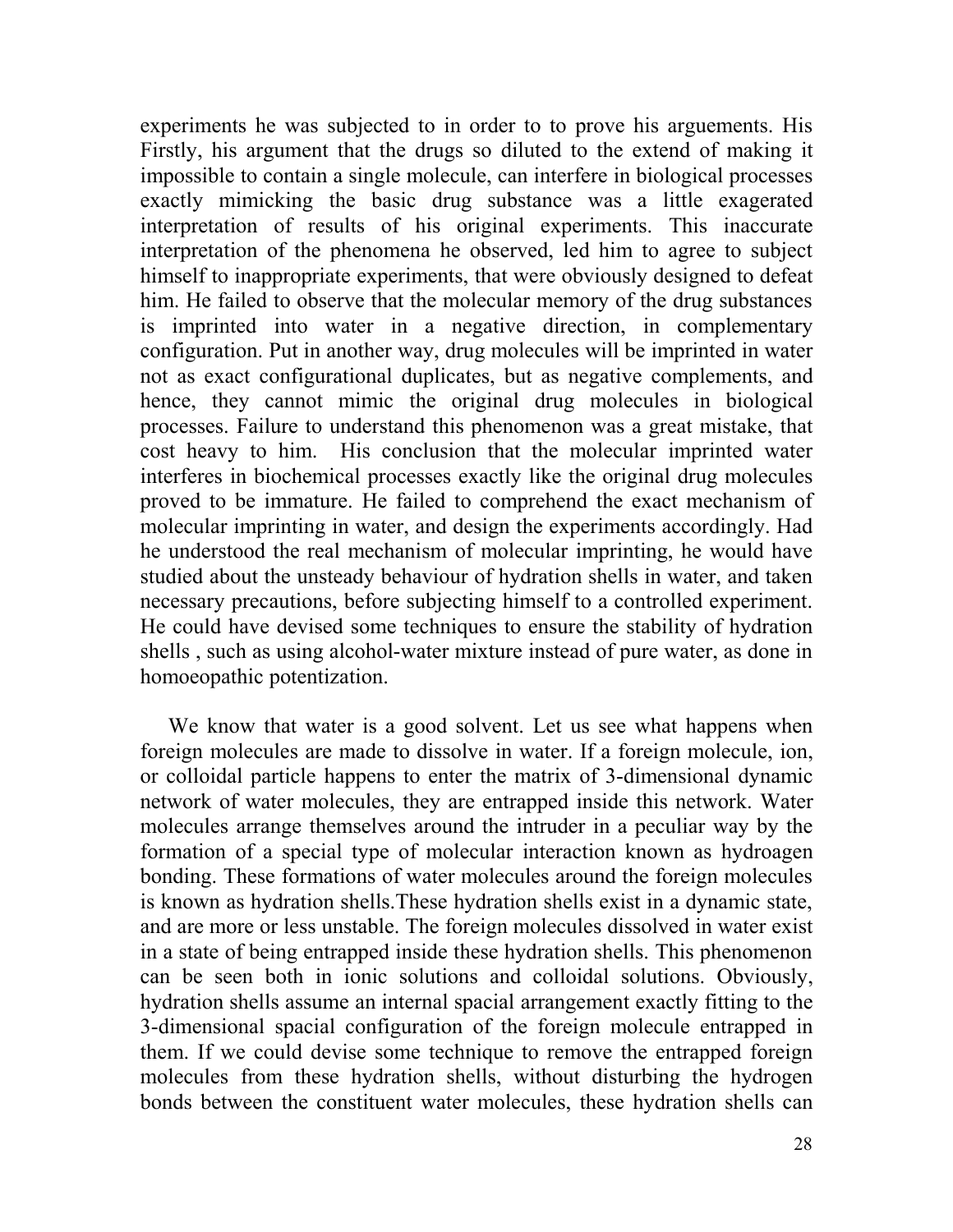still retain the molecular memory of the molecular configurations of the removed foreign molecules. This rarely studied phenomenon is known as 'molecular memory of water'. Actual mechanism and forces underlying this phenomenon has to be investigated minutely by physical scientists. Minute changes occuring in the electron clouds of atoms of water molecules during the formation of hydration shells may be one factor responsible for this phenomenon. It has been well proven that these hydration shells later show a peculiar capability to differentially recognize the original foreign molecules which were responsible for their formation. This may be due to the existence of some imprinted memory of those foreign molecules retained in the hydration shells. This imprinting of memory may be compared to formation of finger prints. As in the case of finger prints, configuration of these molecular imprints also will be a complementary negative of original molecules. These empty hydration shells, or super molecular formations of water subjected to molecular imprinting, may be called 'hydrosomes', which means, minute 'cavities of water'. Homoeopathic process of potentization is essentially a crude method of preparing hydrosomes, imprinted with various drug molecules, for utilizing as therapeutic agents. It should be specially noted that the medium used for homoeopathic potentisation is not pure water, but it is mixed with ethyl alcohol in a particular ratio. It may be inferred that the presence of camparatively heavy ethyl alcohol molecules in this mixture may be contributing to stabilize the hydrosomes, preventing their easy dissociation. The the convergent forces of rotational movements to which the mixture is subjected as part of potentization, may also be a contributing factor in stabilizing the empty hydration shells.

This peculiar configuration of hydrosomes are destroyed only when their energy level of water molecules are disturbed by the effect of heat, electricity, magnetism and other electro magnetic radiations. This phenomenon is called molecular memory of water. As stated earlier the hydration shells formed in pure water are comparatively unstable. Here lies the importance of the fact that homoeopathic potencies are made using alcohol- water mixture.

# **Supra-Molecular Sciences**

Information we recently receive from various research institutions, regarding the wonderful supra-molecular structures of materials and their hitherto unknown peculiar properties, may greatly contribute in our efforts to unravel the secrets of homeopathic potentisation. Studies on 'water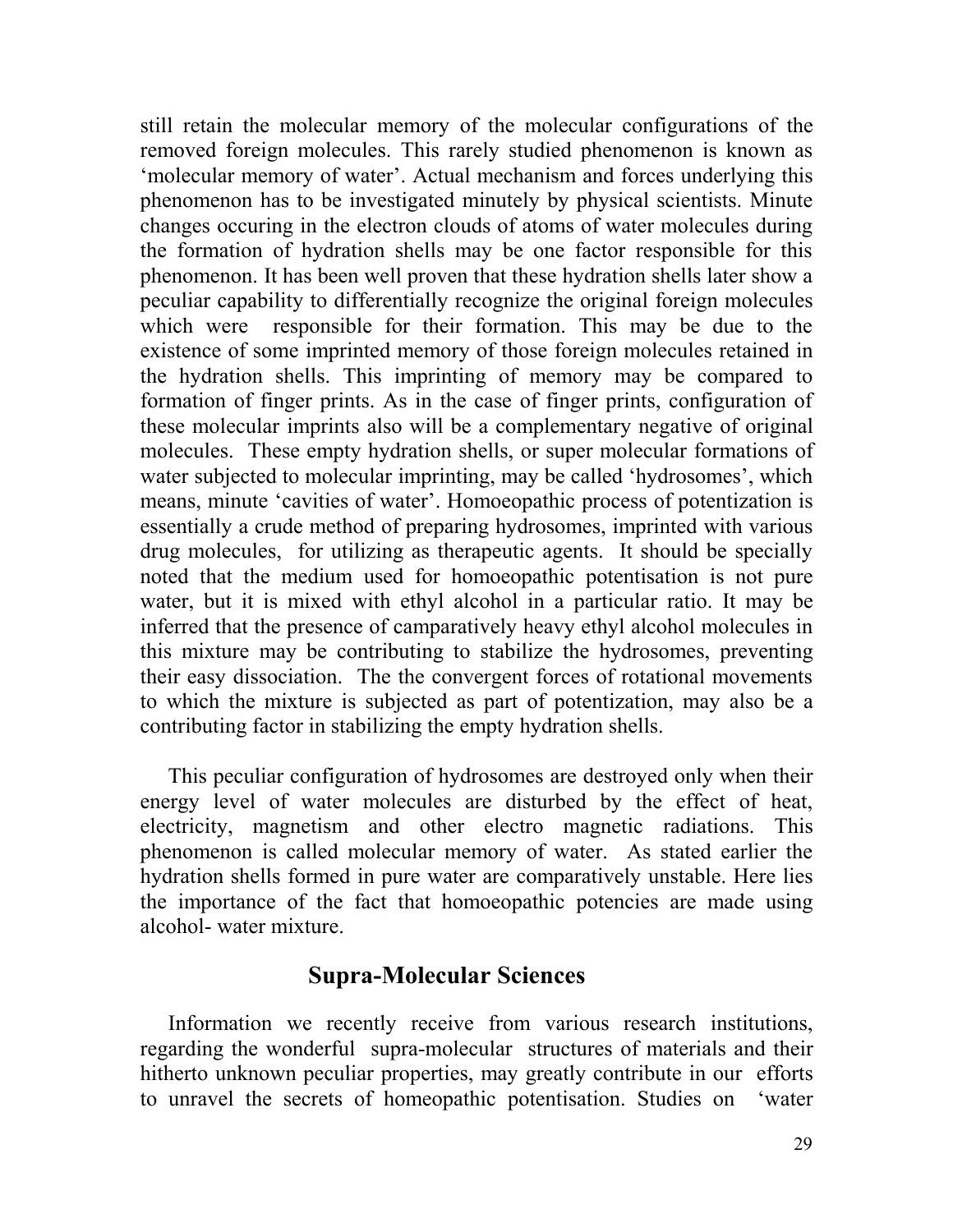clusters', 'crystalline structure of water', 'shape memory property', 'molecular imprinting', 'nano technology', 'clathrate formations' and other diverse phenomena are offering promising indications in this direction. We have to utilize all these new revealations in our scientific study of homoeopathy. Generally speaking, we have to deal with homoeopathic potentization, as a branch of nano technology.

# **Crystal Structure of Water**.

We all know that water exists as ice crystals in its solid form. But it has been recently observed that water can exist even in its liquid form in crystals. In reality, water formed by melting of ice is in a state of liquid crystals. The lattice structure which is formed through hydration bonds is responsible for this phenomenon. Homoeopathy too is interested in this area of researches pertaining to this peculiar crystalline nature of water. It is believed that in the process of molecular imprinting of water using drug molecules, this crystalline structure of water plays a crucial role. It is likely that more advanced studies about dynamics of crystallization of water may help us help us to correctly explain the phenomenon of duplication of molecular imprints during homoeopathic potentization.

#### **Clathrate Compounds**

The studies about Clathrate Compounds or host-guest compounds in supra-molecular chemistry is an area in which homoeopathy has sincere interest. Clathrates are the molecular networks which are formed when gases dissolve in water under high pressure. They exist in a peculiar host–guest relationship. The studies about this phenomenon are still in their infancy. Clathrates have a crystalline nature, existing as molecular networks, formed by a process of water molecules arranging around the guest molecules. The studies about the dynamics of clathrate formation are also likely to help in explaining the phenomenon of homoeopathic potentisation. Even if the host molecules are removed from clathrates, the net work of water have been found to remain intact. More over, the existing clathrates can induce the formation of similar clathrates. It will be very useful to consider these above discoveries connecting them with the phenomenon of homeopathic potentisation.

# **Shape Memory Property Materials**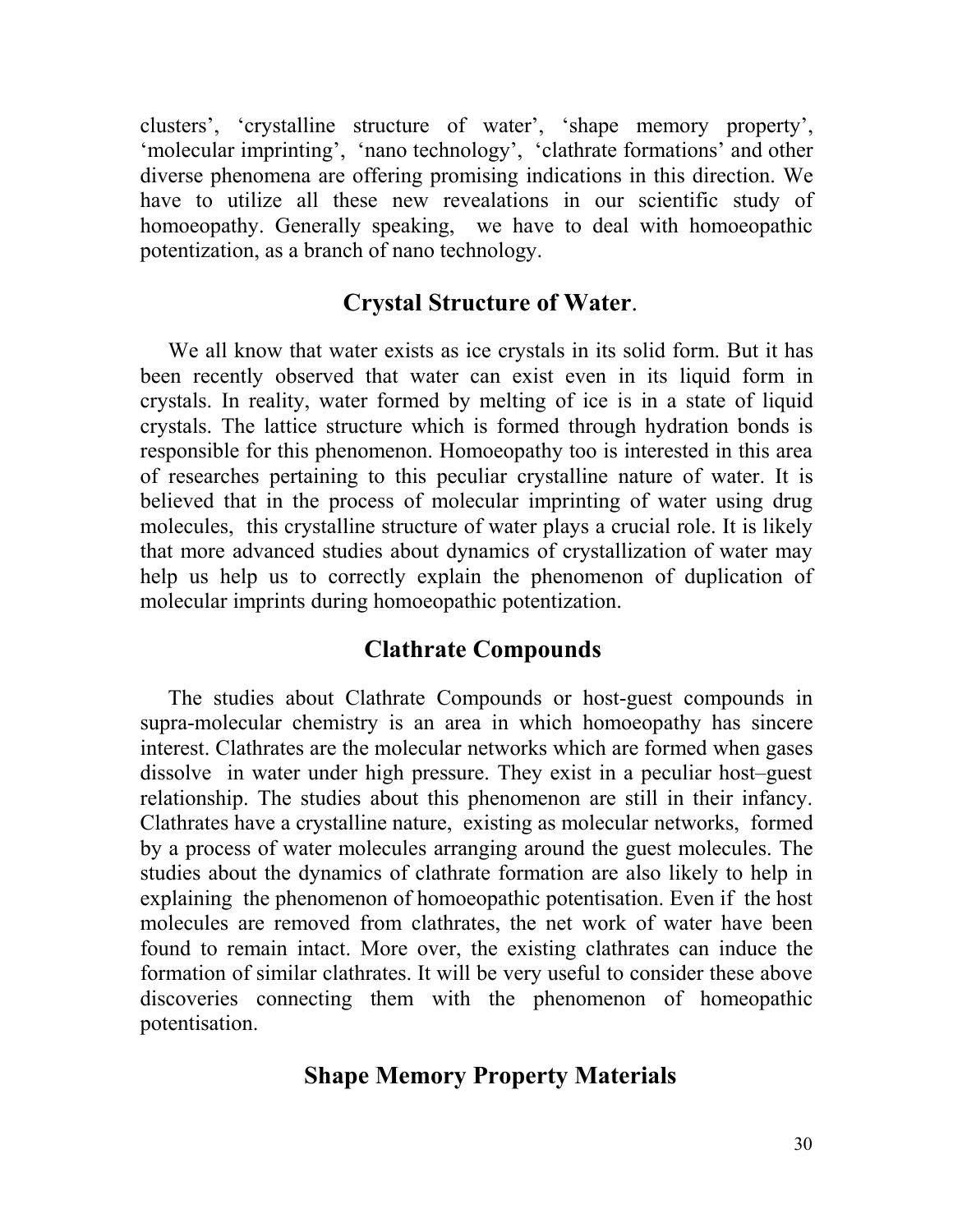A lot of studies has been published regarding shape memory materials. Several alloys having crystalline structure have been observed to possess shape memory property. Such materials are known as SMART materials. This phenomenon also has to be understood well while trying to explain homoeopathic potentization in a scientific language.

#### **Molecular Imprinting**

The scientific technology of molecular imprinting on polymers has already been developed. Molecular imprinted polymers are at present widely used in various areas of science and technology. But the concept and technology of molecular imprinting on water are still in their infancy. It is being proved that since water has a polymer structure, capable of forming hydrogen bonds, it can be used as a medium for molecular imprinting.

The technology of molecular imprinting on protein molecules is also being developed. It has already been acknowledged that the so-called antibodies are in reality native protein molecules which have been subjected to molecular imprinting by foreign pathologic proteins. Different types of proteins which are artificially molecular imprinted are going to evolve in near future, in the form of therapeutic agents and laboratory reagents.

Science has already recognized the fact that the much discussed pathologic molecules known as prions are nothing but disfigured molecule imprinted protein molecules. Apart from protein molecules, it is possible to do molecular imprinting on different types of polysaccharides and nucleic acids.

Miasms, considered by homoeopaths to be the cause of chronic diseases, are in reality molecular imprinted proteins, subjected to natural molecular imprinting and subsequent structural deviation. This subject will be dealt in detail elsewhere in this article while discussing 'miasms'.

It is in the phenomenon of 'molecular memory of water' itself that we naturally land on when we attempt to scientifically explain the homoeopathic potentisation of drugs. We have already seen that the alcohol– water molecules contained in the medium used for potentisation, arrange themselves around the drug molecules, and form hydration shells. The drug molecules entrapped in the hydration shells are systematically removed as a result of serial dilutions and shaking, done as part of potentisation. Empty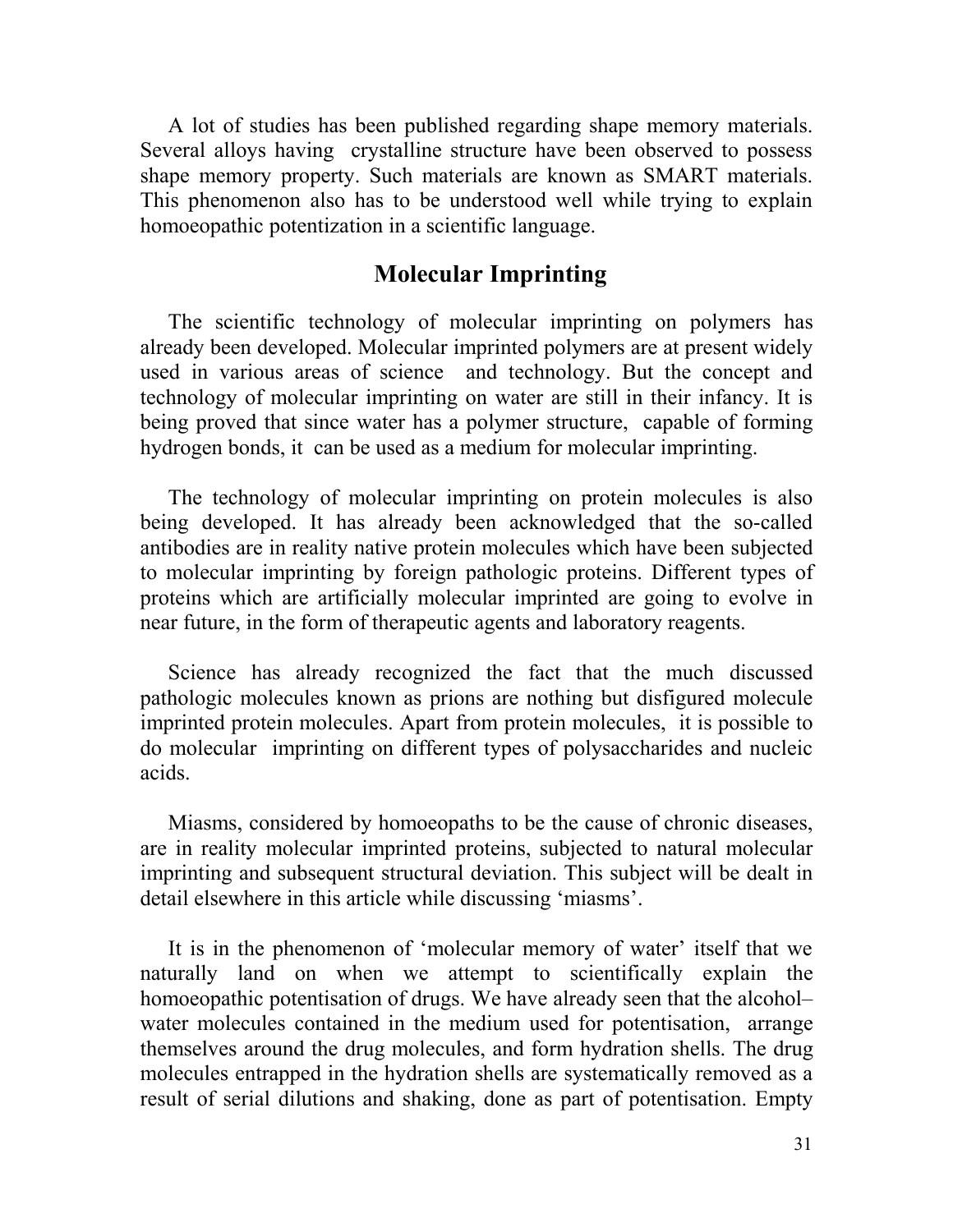hydration shells or 'hydrosomes' remain. These 'hydrosomes' will be imprinted with the three-dimensional 'finger print' of drug molecules used for imprinting. This phenomenon is termed as 'molecular imprinting in water'. These hydrosomes are the active principles of homoeopathic medicines, potentized above 30C.

The genius of Hahnemann invented the process of homoeopathic potentization more than two hundred years ago. During his period, physical sciences were in their infantile stage. Obviously, he was not in a position to explain the dynamics of this process in scientific terms. He tried to explain his new invention in the light of available knowledge, which was not acceptible to the leading men of science. There is no point in blaming them, for failing to understand and acknowledge the importance of his findings. Let us hope that they science will do justice to Hahnemann at least in this new era of awareness.

# **Potentization- Mysteries Solved?**

For more than last two hundred years, "Potentization" remained a mystery, which could not be subjected to a scientific experimentation or rational explanation. Now for the first ime, we are in a position to solve this elusive phenomenon, in the light of modern scientific knowledge.

Evidently, potentization has two distinct phases, providing totally different outputs.

A. **Phase 1:** Phase 1 involves division of drug molecules. When a medicinal substance is subjected to homoeopathic potentisation, if it is not soluble in water or alcohol, it is first mixed with sugar of milk and subjected to trituration. These are subjected to potentisation using alcohol – water mixture. If the medicinal substance is soluble in water or alcohol potentisation is done directly on it. As a result of this process these molecules contained in the medicinal substance are liberated or ionized or get split in to colloidal particles. Crude drug substance undergoes division into individual molecules and ions, due to the mechanism of violent trituration and shaking. Inter molecular bonds are broken, and the constituent molecules and ions are liberated. As a result, these ions and molecules become more virulent, capable of exhibiting their chemical potentials to its full extent, and undergo effective hydration. Individual properties of molecules come out in totality. That is why it is observed that even seemingly inert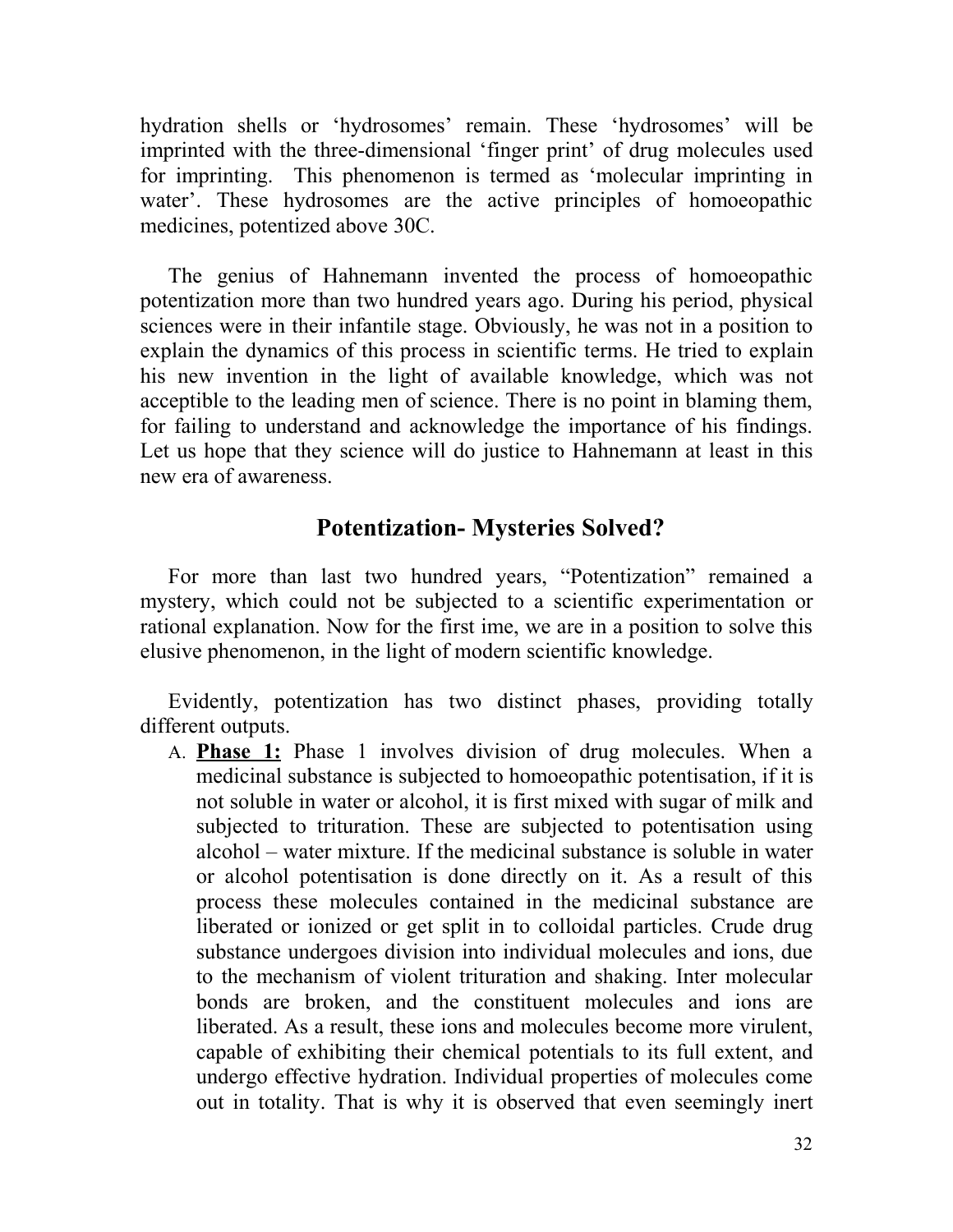substances become powerful drugs due to potentization. Insoluble substances become soluble in water. The difference between crude Lyco and Lyco 6x, Crude Silica and silicea 6x, crude table salt and Natrum Mur 6x etc are examples. This Phase may be called 'liberation phase'.

B. **Phase II:** Phase II of potentization involves hydration and molecular imprinting of individual drug molecules and ions. This phase may be called 'imprinting phase'.

Molecules, ions and colloidal particles, liberated through the first phase undergoes process of hydration and molecular imprinting in water- ethyl alcohol mixture during this phase. Each individual molecule or ion is naturally subjected to hydration and molecular imprinting, independently of others. That is to say, potentized homoeopathic medicines consist of a mixture of independent molecular imprints of constituent molecules contained in the drug substance. This is an importan point to be noted. When Nux Vomica is potentized, it is not Nux Vomica as such getting imprinted, but the individual molecules of its constituents, indepenantly of one another. During serial dilution and shaking, done as part of potentization process, concentration of drug molecules gradually decrease in the medium, while concentration of empty hydration shells or molecular imprints increase. The memory of the three dimensional structure of each separate drug molecule will be imprinted on these empty hydration shells, in a complementary negative configuration. These complementary factors are called 'hydrosomes', which means 'cavities of water'. Hydrosomes act as counteractive complementary factors (CCF) towards pathological molecules during therapeutic process, due to their configurational affinity. We can conceive these imprints as the 3-D finger-prints of drug molecules, capable of fitting exactly to the three dimensional configuration of appropriate drug molecules. We should remember that these hydration shells or molecular imprints of each constituent drug molecules act as therapeutic agents, independantly of one another. We also understand that what we consider as a 'single medicine' in homeopathy is in reality only a mixture of hydrosomes which bear molecular imprints of different types of constituent molecules which are independent.

Potentisation is a process in which molecular imprints of drug molecules are formed and stabilized. At a particular stage of potentisation all the drug molecules are completely removed from the medium. This stage depends up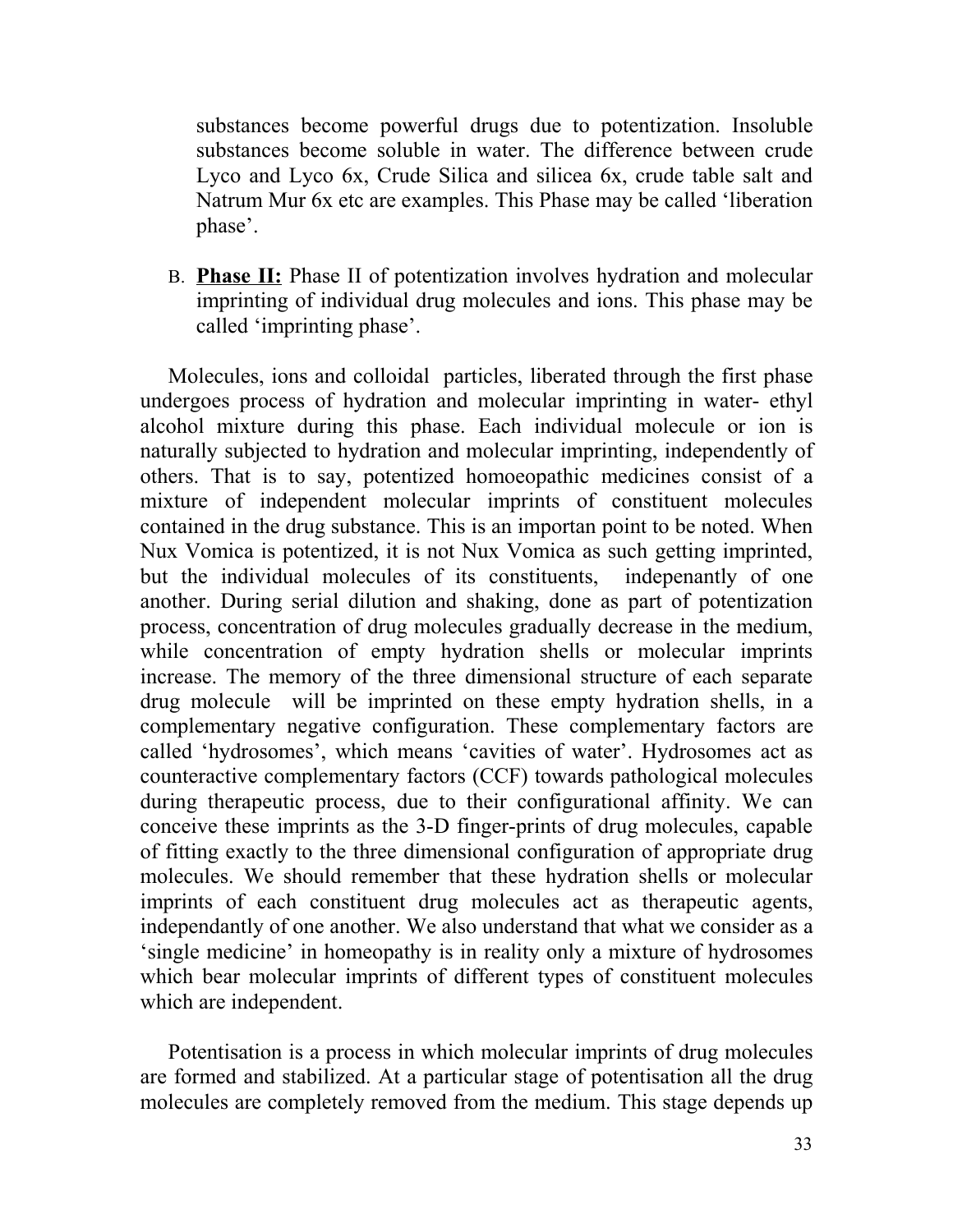on the sizes of individual molecules. Large molecules disappear earlier, and smaller ones at higher stage. Anyhow, when the potentization crosses 23C, even the smallest drug molecules will be completely removed. We can understand this by calculating with the Avagado's number. At potentazation above 23C, it will reach a state in which there is complete absence of drug molecules. When the potentization goes still higher, there will be no drug molecules for imprinting. Advisability of potentization after this stage have to be considered on the basis of studies regarding the possibility of duplication of existing molecular imprints, as in the case of duplicating of crystals. More research studies are required in this matter.

As of now, there are no helpful scientific explanations available, helpful to explain the admissibility of homoeopathic medicines above 30 C potency. May be that, even after the removal of all drug molecules from the medium, copies of existing molecular imprints are serially generated in higher and higher potencies, thereby saturating the medium with more and more molecular imprints.

Potentized homoeo medicines are available in different series like decimal, centesimal, 50 millecimal etc. There never exist any consensus among the practioners about the use of potencies, as it is the case with many other concepts of homoeopathy. When some use potencies like 30c and 200c in plenty others use Q, 3x, 1x, 6x and 12x. Yet another set of people prefer 1m, cm, dm, 0/5, 0/6 etc. While some prescribe medicine every hour, others give medicines only between the intervals of days and months only. When some practioners stick to single medicine theory, some others give more than one medicine simultaneously, alternatively or even by mixing them together.

Different masters have given different guidelines with regard to the use of homoeopathic potencies and repetition of their doses. But in reality, each practitioner has evolved his own method and way of dispensing from experience. Unless we reach a consensus up on the dynamics and mechanism of disease and cure, confusions and difference of opinion with regard to its application are bound to exist.

If it is finally accepted that molecular imprinting is the real mechanism of potentisation, we may reach a consensus that there is no likelihood of any special benefit by higher and higher potentisations above 23C. Potentisation need be continued only just beyond the limit of Avagado number. By that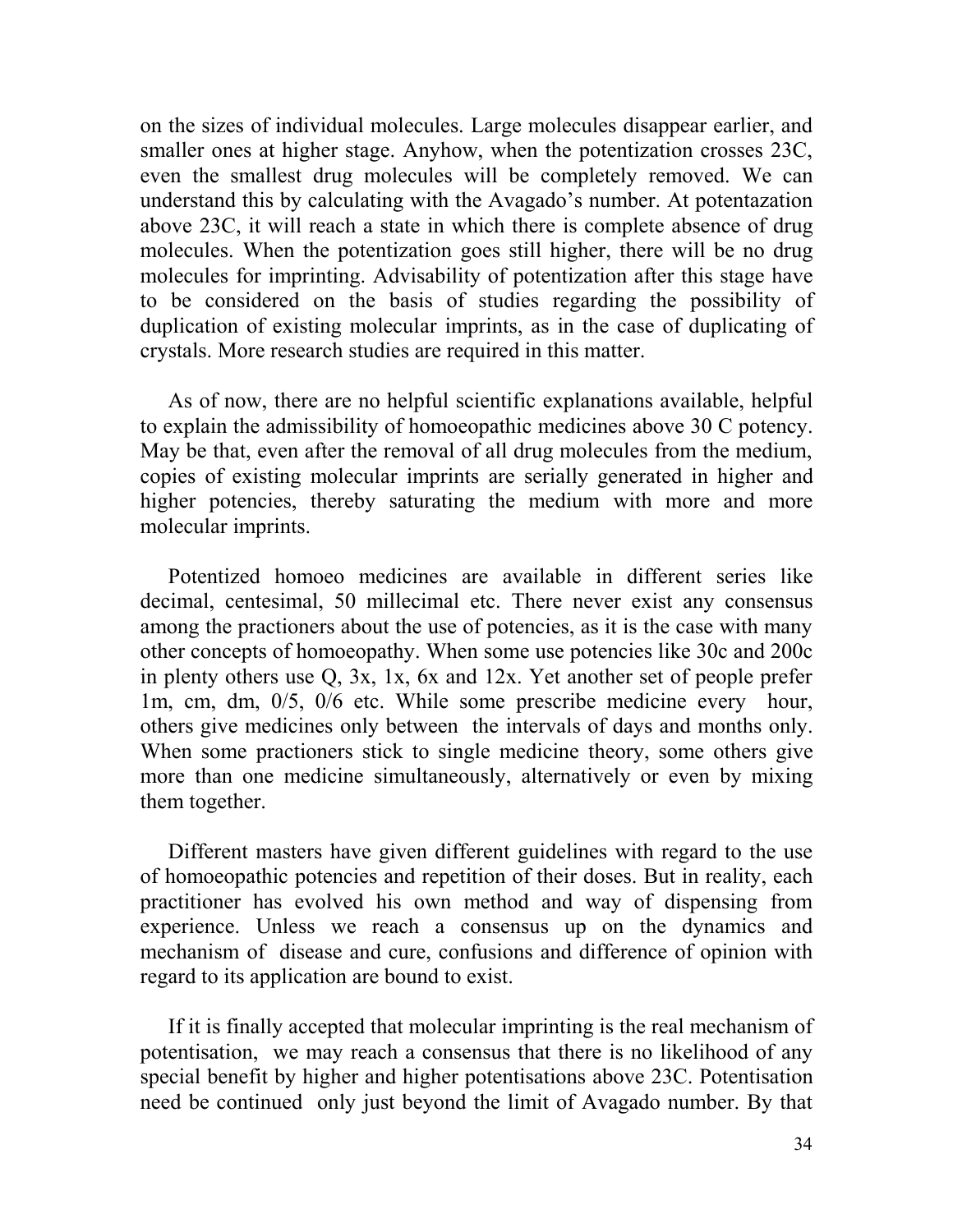time the molecular imprinted water–alcohol mixture will have attained sufficient medicinal properties, to be used on the basis of 'similia similibus curentur'. The three-dimensional structure of drug molecules will have already got imprinted into the hydration shells or hydrosomes by that time. There is no point in continuing potentisation even after that.

It means that the medicinal property of any homoeopathic potency beyond 23 will be the same. It is a rare possibility that there could be any significant difference between various higher potencies used by us, with regard to their content or medicinal qualities. Many master prescribers have already placed on record that if the selection of drug is correct, any potency would produce the expected therapeutic result.

Though still greatly controversial, on the basis of this perception, homoeopathic potencies can broadly be divided into two groups: (1) The low potencies which contain original drug molecules (2) High potencies which do not contain drug molecules.

Low potencies contain original drug molecules acting as Competitive Molecular Factors(CMF), and can be labelled as CMF.

High potencies contain molecular imprinted Counteractive Complementary Factors(CCF) , and hence can be labelled as CCF.

Eg: Nux vom. CMF and Nux Vom. CCF. The numbers ordinarily used to indicate potencies can be here avoided.

In certain situations, where there is real scarcity of certain molecules necessary for metabolism, crude substances and low potencies or mother tinctures can be used by their supplementary or nutritional value. This belongs to Nutritional Therapy, and should not be confused with homoeopathy.

I know, these statements are not so easy to be welcomed or accepted by the mainstream homeopathic profession, conditioned for long years by dogmatic concepts and fixed mindsets on these issues. I may be running into a major controversy due to my interventions and revisionist theories. But somebody have to dare to 'bell the cat', and open up a discussion on these lines, at any point of time. If my assumption that the secret of potentisation lies in the phenomenon of 'molecular imprinting' is proved and accepted some day, there is the possibility that my suggestions shall become more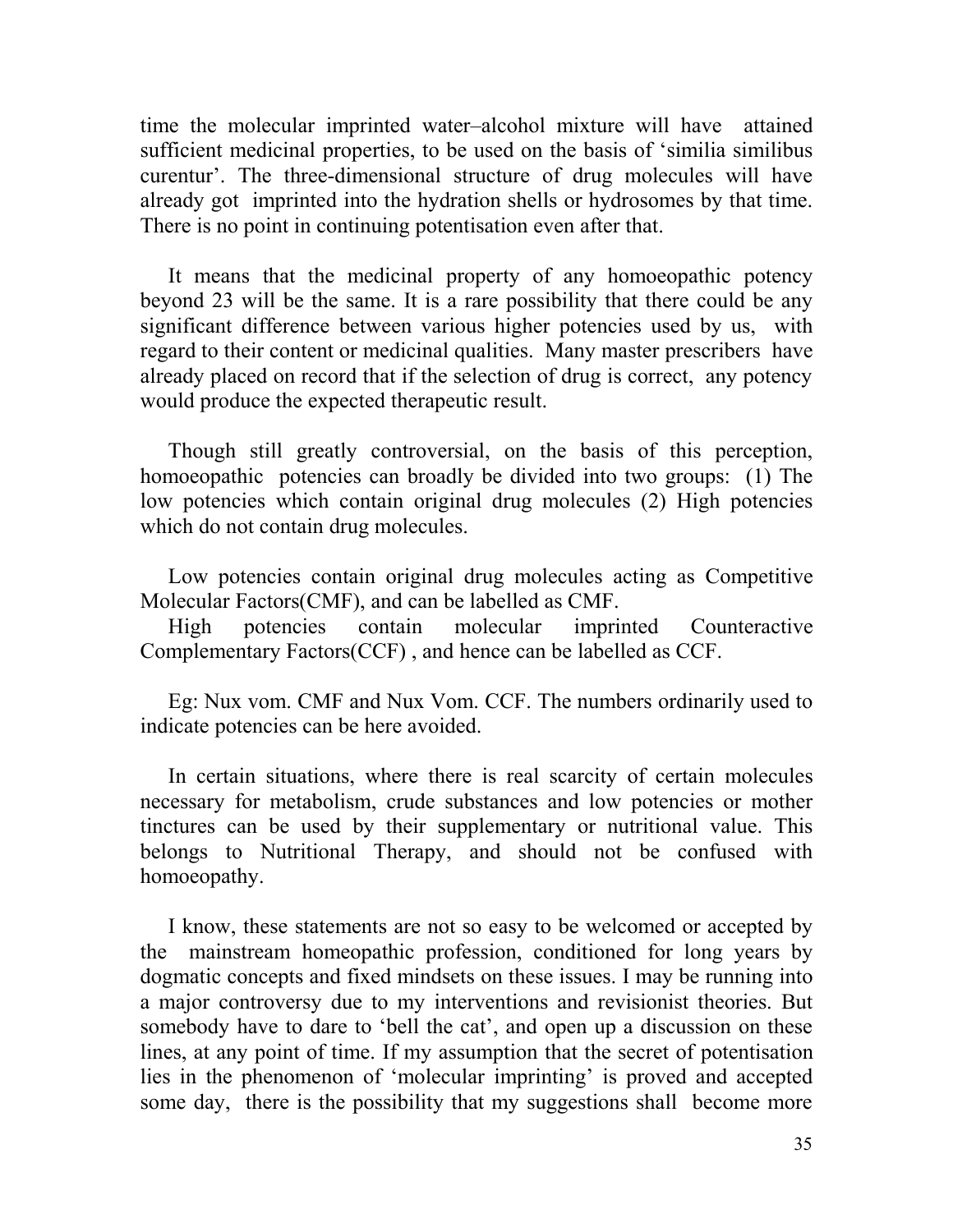relevant. More over, instead of the existing primitive method of potentisation, modern science and nanotechnology could definitely develop a more perfect and scientific technology of molecular imprinting within near future. If it is possible to develop a more advanced and perfect technology of molecular imprinting in water, we should whole heartedly welcome such a development. Until such a perfect technology of molecular imprinting evolves, the existing system of homoeopathic potentisation with all its limitations is bound to prevail.

 During the period of Samuel Hahnemann, even the very idea of molecular imprinting was impossible to develop, due to historical limitations of the then existing physical sciences. When Hahnemann started diluting of drug substances, his only aim was to prevent unwanted side effects and medicinal aggravations. When he found that there is no loss of medicinal quality due to diluting, he started to higher and higher. He observed that medicinal properties of drugs progressively increased by the process of trituration and serial dilution. He also found that inert substances becomes potent therapeutic agents through this process. Encouraged by these results, he proceeded ahead with higher and higher dilutions. It was quite accidentally that Hahnemann discovered the technique of potentisation. When the medicinal properties were found to increase by this procedure, he was compelled to provide an explanation to this wonderful phenomenon. Since there was no chance of drug molecules remaining in those high dilutions, he developed the concept of 'dynamic force'. The scientific tools necessary to understand that the dynamics of 'molecular imprinting' was not available in those days. It was his historical limitations that compelled Hahnemann to explain the wonderful therapeutic properties unravelled before him with the concepts such as 'dynamic force' and 'vital force'.

# **Molecular Dynamics of Cure**

We are now in a position to provide a rational and scientific explanation to the molecular dynamics of homoeopathic cure. It has been already explained that low potency and high potency medicines contain different class of active principles, and hence, their mode of actions are also entirely different.

A drug means, a sample of substance containing chemical molecules, that can interact with biological molecules, effecting deviations in biological processes. Normally, when a drug substance is introduced into an organism,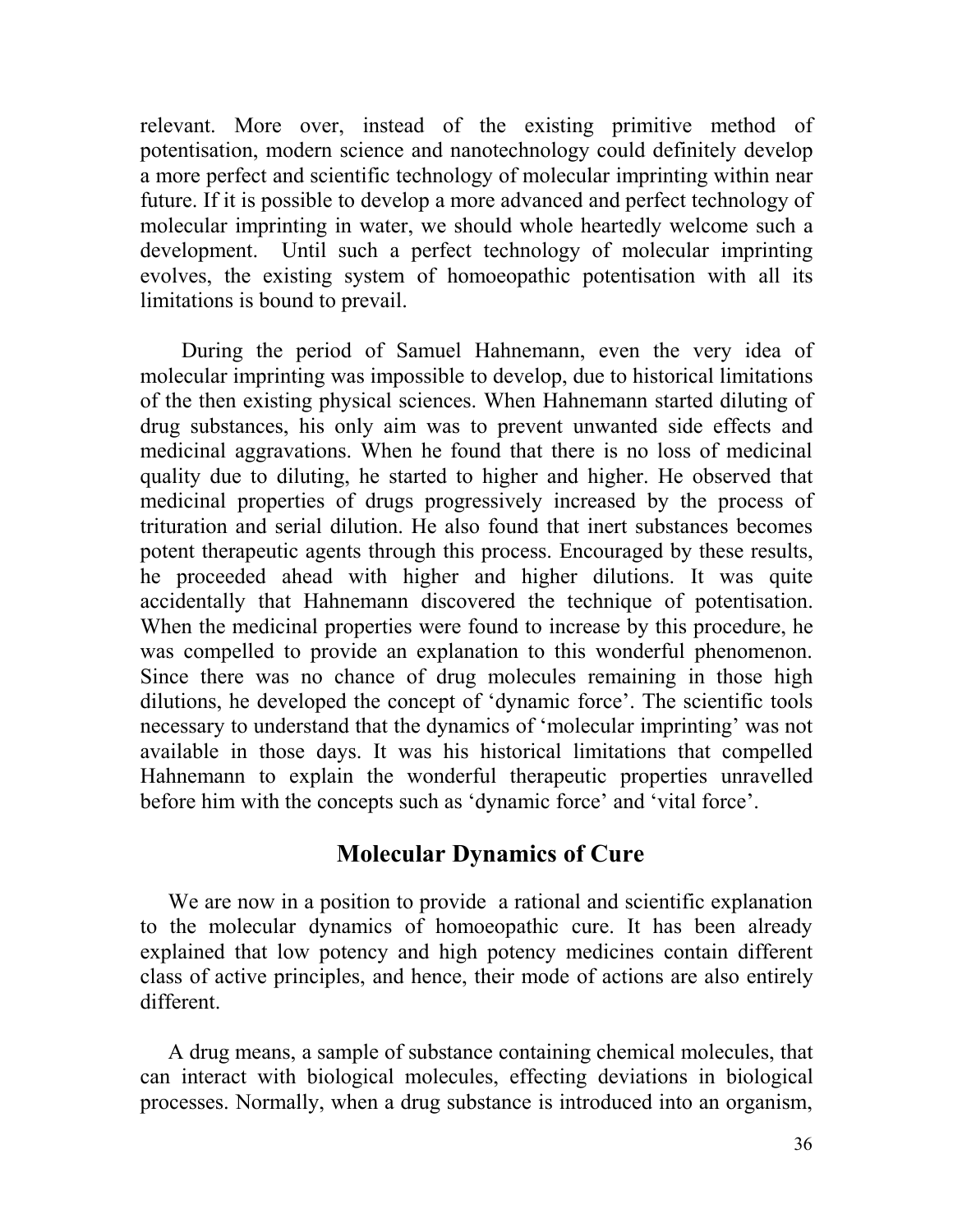the constituent drug molecules exhibit their action in any of the following ways:

1. Acting on various structural membranes, deranging their permeability.

2. Engaging in chemical reactions with various molecular substrates and metabolites inside the body.

3. Interacting with enzyme proteins, and other complex biomolecules, thereby inactivating or incapacitating them for biochemical processes.

4. Interaction with various structural proteins.

5. Interacting with carrier proteins.

6. Interaction with ion channels.

7. Binding to Hormone receptors, and Neuro-transmitter receptors.

But the therapeutic properties of highly potentised homoeopathic preparations cannot be explained by any of these ways. Once we admit that there is no chance of single drug molecule being present in the higher homoeopathic potencies, we will have to seek some other models of drug action entirely different from those described above. Attempts to explain the properties of higher homoeopathic potencies basing on the phenomenon of 'hormesis' had been done by some people earlier. This phenomenon was proposed by Southam and Ehrlich and Stebbing. They proposed that a substance which acts as a toxin in high conentrations, acts as a stimulant in low concentrations. This phenomenon is known as 'hormesis'. There is a theory known as Arndt-Schulz rule or Schulz' law to explain this phenomenon. The essence of this theory is "For every substance, small doses stimulate, moderate doses inhibit, and large doses kill". Hugo Paul Friedrich Schulz and Rudolf Arndt are the exponents of this theory. Toxins in their highly diluted form stimulates biological processes. In their concentrated forms the toxins inhibit or kills the biological processes. But even today it has not been made possible to explain this phenomenon scientifically.

The scientistfic experiments conducted at Utrecht University, undertaken by a team under the leadership of Roeland van Wijk and Fred A.C.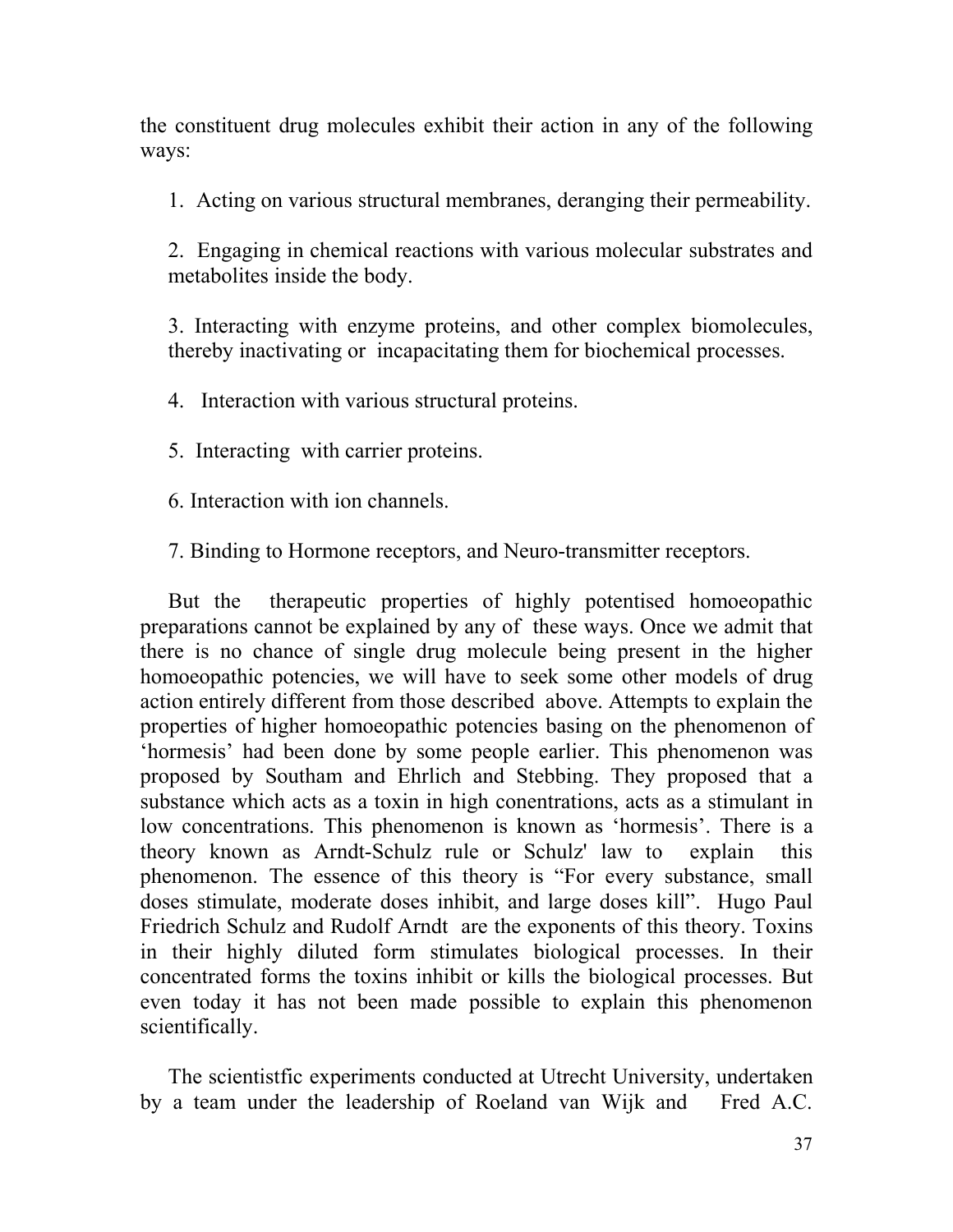Wiegant tried to explain homoeopathy on the basis of theory of 'hormesis'. Even though these experiments succeeded in proving the therapeutic properties of potentized drugs to a certain extent, they failed to explain the phenomenon on the basis of 'hormesis', and to uncover the molecular kinetics of 'hormesis'. In my opinion, the phenomenon of 'hormesis' could have been better explained on the basis of 'hydrosomes' or 'molecular imprints' of drug molecules, which are likely to be formed in the highly diluted solution of a toxic substance.

Obviously, molecular tracking protocols employed in modern medical research are not at all applicable in the study of transportation and targetting of potentized drugs inside the organism, since there is no single drug molecule present in our medicinal preparations. As for now, there is no scientific technology available for this purpose to track the molecular imprints inside the organism. Rational analysis and deductions based on available scientific premises alone are possible in this respect.

Some homoeopathic theoreticians argue that potentezed medicines act through nervous system, being transported through nervous system as nerve impulses, and the mind in turn induces the cure of disease. The fact that we can display the medicinal properties of potentized drugs in vitro, where nervous system is not present, clearly negates this theory. The theory that homoeopathic potencies directly acts up on 'vital force' as a 'dynamic power', and cures diseases from 'dynamic' plane is also disproved by the fact that these drugs can exhibit their effects in vitro experiments, as in clotting of blood, or antibody-antigen interactions.

A more rational and scientifically viable model is required, to explain the therapeutic effects of high potency homoeopathic preparations. Potentized homoeopathic medicines, when introduced into the organism by any root, is carried by the body fluids, and transported to different parts of body. When they come in the vicinity of active groups of pathological foreign molecules, having similarity to the molecular imprints (of complementary configuration)) contained in them, these molecular imprints selectively bind to the pathological molecules. By this process, pathological foreign molecules are prevented from establishing binding with biological molecules, thereby relieving the biological molecules from pathological molecular blocks. This can be described as some sort of 'molecular scavenging' or entrapping of pathological molecules, by 'hydrosomes' or molecular imprints contained in the potentized medicines.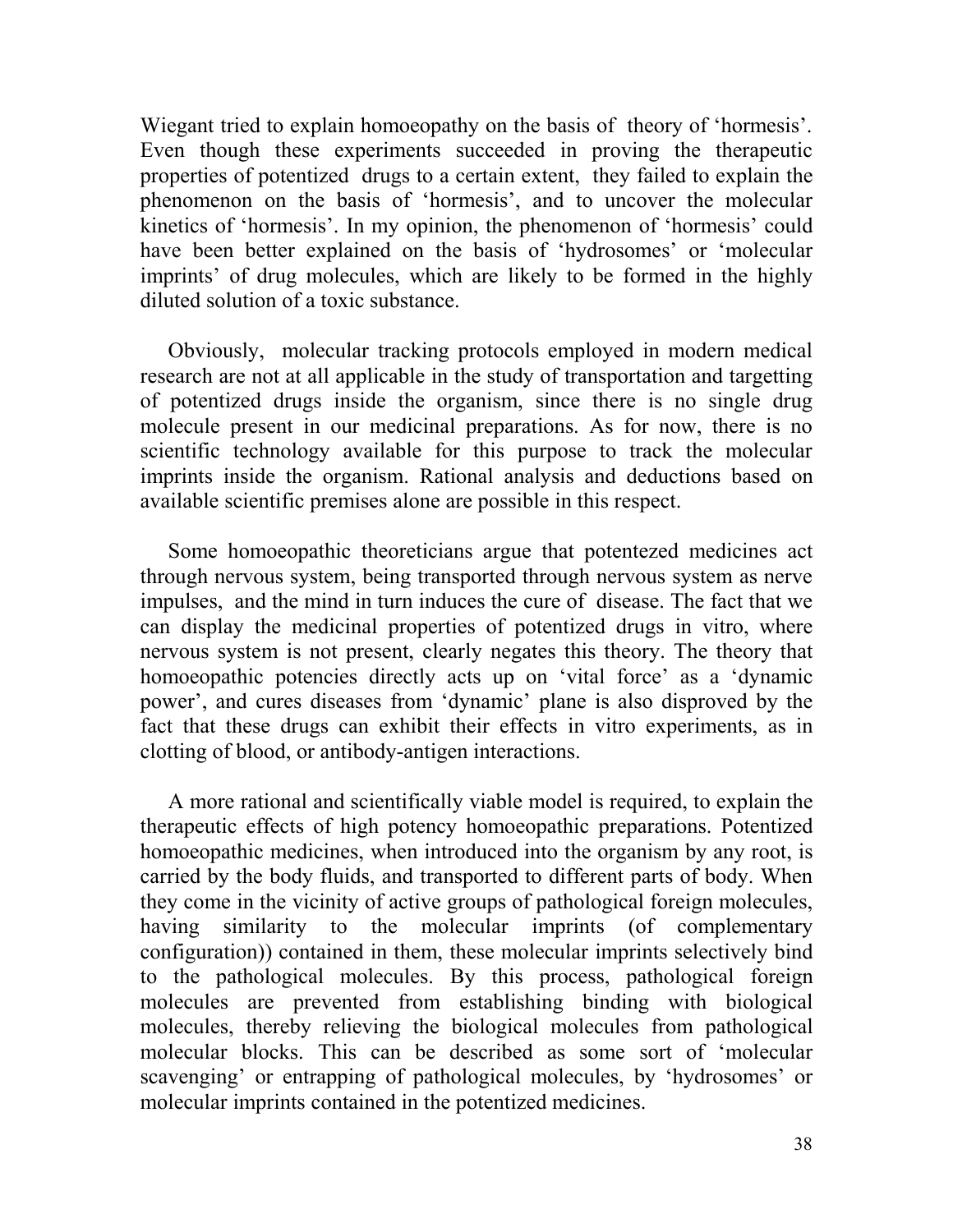The concept of 'similimum' has to be examined here in a new perspective. We have seen during our earlier discussions, how the constituent molecules of a drug substance introduced into the organism during drug proving creates molecular blocks, leading to inhibitions of certain biochemic channels, expressed by a specific train of subjective and objective symptoms. These symptoms are called drug symptoms, and compiled in the materia medica of that particular drug substance. When similar train of symptoms appears in an organism during a disease condition, it means that, the pathological foreign molecules responsible for the disease has been attacking same biological molecules, causing similar molecular blocks and biochemic inhibitions, expressing similar subjecive and objective symptoms. The fact that both drug molecules and pathologic molecules could attack same biological molecules in an identical way, shows that the drug molecules and pathologic molecules were having some factors(chemical groups) with similar spacial configurations. Due to such a configurational similarity to the pathological molecules, the molecular imprints of drug molecules contained in the potentised preparations will be having a counteractive configurational affinity towards the pathologic molecules. Due to the configurational affinity, these molecular imprints or 'hydrosomes' can selectively bind to the active groups of pathologic molecules, when coming in their vicinity. This is the exact molecular dynamics of homeopathic cure, underlying the therapeutic principle of 'similia similibus curentur'.

When we apply a highly potentized homoeopathic drug as a therapeutic agent on the basis of similarity of symptoms, we are actually using the molecular imprints or 'hydrosomes' of drug molecules, having complementary configurational affinity towards the pathologic molecules, so that they can bind and inactivate the pathological molecules by capping their active groups.

# **Re-defining "Similia Similibus Curentur"**

Homeopathy, as a specialized branch of modern molecular medicine, may be defined as the therapeutic technique of removing the the molecular blocks and relieving the biological molecules from pathologic inhibitions (curentur), by selectively capping and de-activating the interactive groups of pathogenic molecules, utilizinging the three-dimensional complementary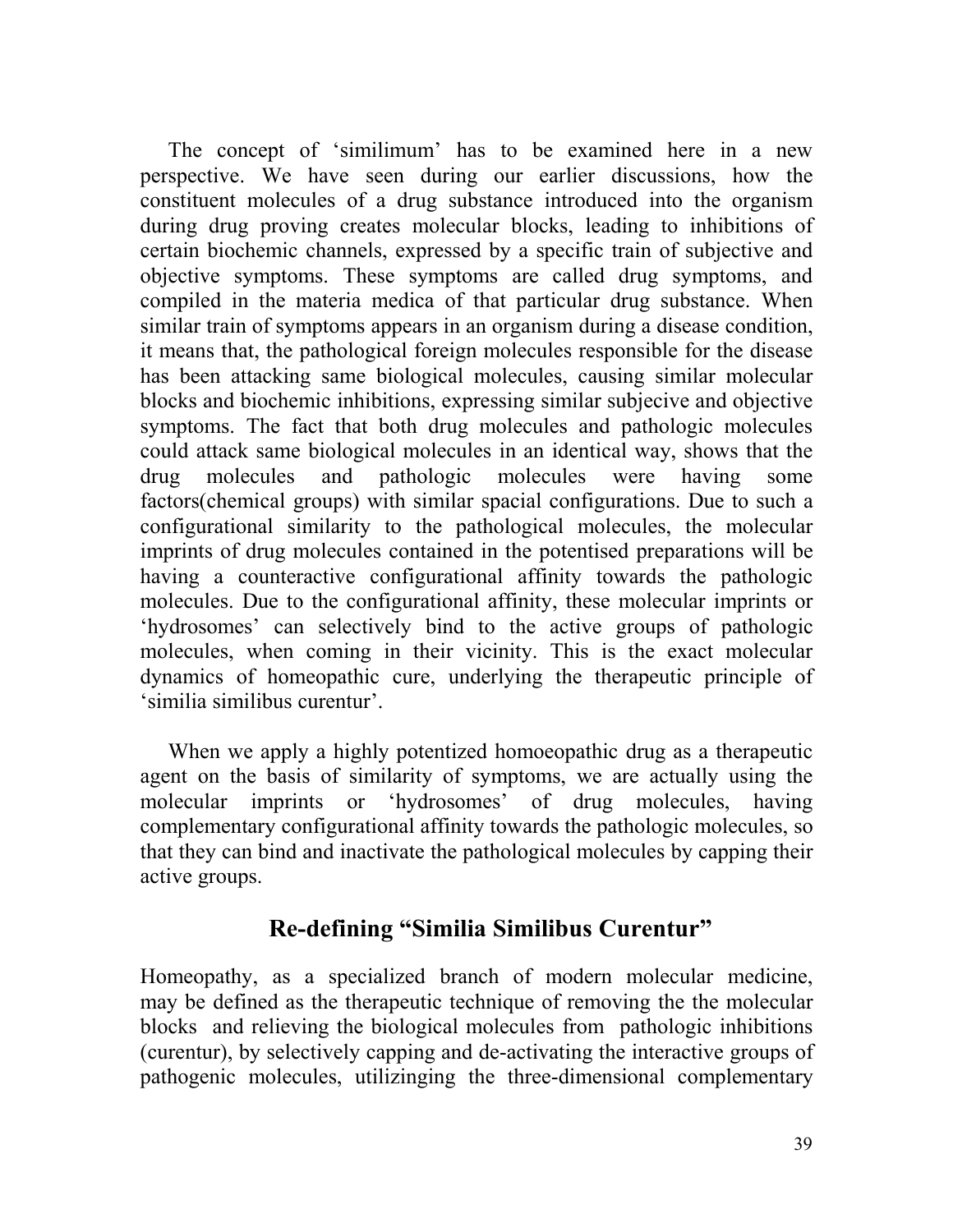configurational affinity of the molecular imprints (potencies) of same or similar molecules (similimum).

Now we are in a position to re-define 'similia similibus curentur' more accurately. Original drug molecules, having configurational similarity to the active groups of pathological molecules can compete with the pathologic molecules in binding to the target molecules, and in that process, relieve the bio-molecules from pathological inhibitions. Drug molecules act as 'competitive molecular factors' (CMF) towards pathologic molecules. It thould be understood that crude drugs and low potentcies act as therapeutic agents by this 'competitive' mechanism, even though selected according to the principle of 'similia similibus curentur'.

Drugs potentized above Avogadro limit act by an entirely different mechanism. 'Hydrosomes' or 'molecular imprints' formed during potentization are configurational complementaries of original drug molecules. They act 'counteractive complementary factors' (CCF) and bind to the active groups of pathologic molecules having configurational similarity to the drug molecules used for potentisation. Thus the pathologic molecules are prevented from interacting with the bio-molecules, thereby relieving the molecular bocks and pathological inhibitions.

We should also be aware of the difference between crude drugs and low potencies or triturations. Eventhough both preparations contain same drug molecules, their therapeutic properties are found to be different. In crude form, drug molecules are packed tightly, with theirchemical bonds remain saturated by interacting with various other molecules or ions. Hence, they are not at all free to exhibit all their individual interactive potentials. Whereas in triturations and low potencies, the drug molecules are free or ionized, they can exhibit all their properties. Hence, pathologic and therapeutic capability of triturations and low potencies are much higher to crude forms of same drug. We already know that various drugs which appear comparatively inert in their crude forms become very potent medicinal agents in triturated forms. Differences between crude Siliciea and Silice 3x, crude Lyco and Lyco 3x etc. are examples for this phenomenon.

# **Vital Force**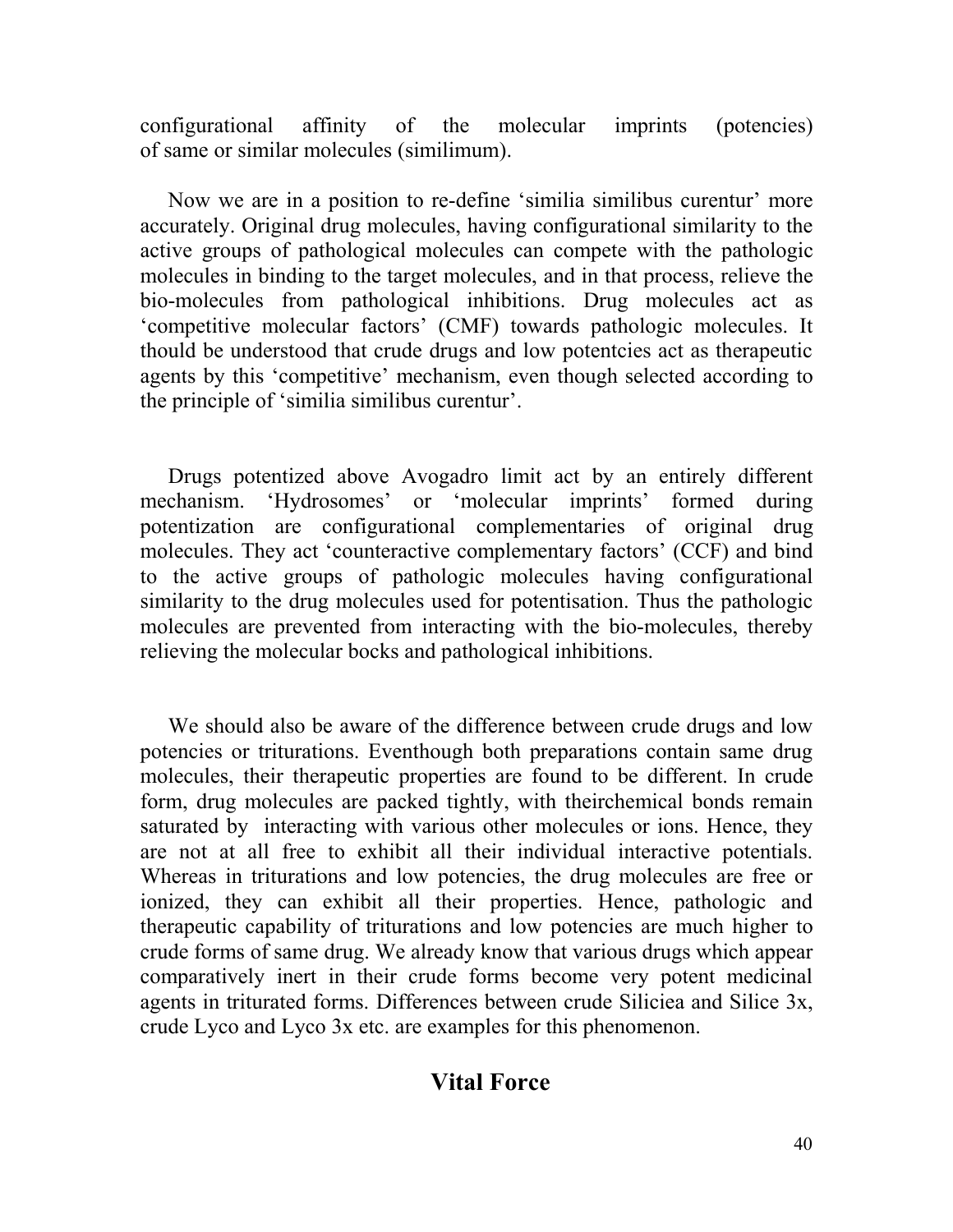The concept of 'vital force', on which the whole philosophical system of homoeopathy is built up on, stands as a formidable stumbling block in its way of harmony with modern science and its methodology. The theoretical basis of homoeopathy is based on the some what spiritual oncept that there is an abstract 'vital force' alien to the physical body, existing as a part of 'universal force' which enters the body and possesses to enliven it, and leaves it with the advent of death. Homoeopaths percieves diseases as disordered states of this 'vital force', and believe that it is only on the level of this 'vital force' that the cure of diseases might take place.

It is not here intended to convert the ongoing scientific discourse on therapeutics into a dialogue between the divergent world views of spiritualism and materialism, and hence, I do not here endeavour to question the existence of a 'universal' 'vital force' as such. But, at least we have to agree to replace the concept of 'vital force' with a more rational expression, 'vital process' if we could discuss homoeopathy as a scientific discipline. 'Vital force', what ever it may be, expresses itself in a living organism only through 'vital processes', complex chains of interconnected biological processes known as biochemic pathways. According to scientific viewpoint, a condition of disease is created through some or other deviations in these normal biochemical processes. Hence, every pathology starts as an error at the molecular level. We cannot proceed further with our scientific discourse on homoeopathy, without a consensus at least about this fundamental position of modern science. Scientists of various disciplines, engaged in the study of various natural phenomena, adopt such a practical stand even if ideologically they happen to be absolute spiritualists. It is impossible for any nuclear physicist to engage himself in his particular research activities, viewing the atoms or other material particles as spiritual entities. The homoeopathic physicians also should follow this example. They should be able to deal with phenomena of life, disease, therapeutics, and medicinal substances primarily as material forms and processes. It would be better for homoeopathy at large, if they could confine themselves to a scientific vocabulary, refraining from mixing it up with unnecessary spiritualistic and philosophical jugglery of words, while talking about a scientific theory of therapeutics.

Even if we subscribe to the concept of 'vital force' at the ideological level, we have to answer the question: "How the vital force exists in a living organism?" As molecular level 'vital processes'. Using medicinal agents of material qualities, we can deal with these 'vital processes' only at the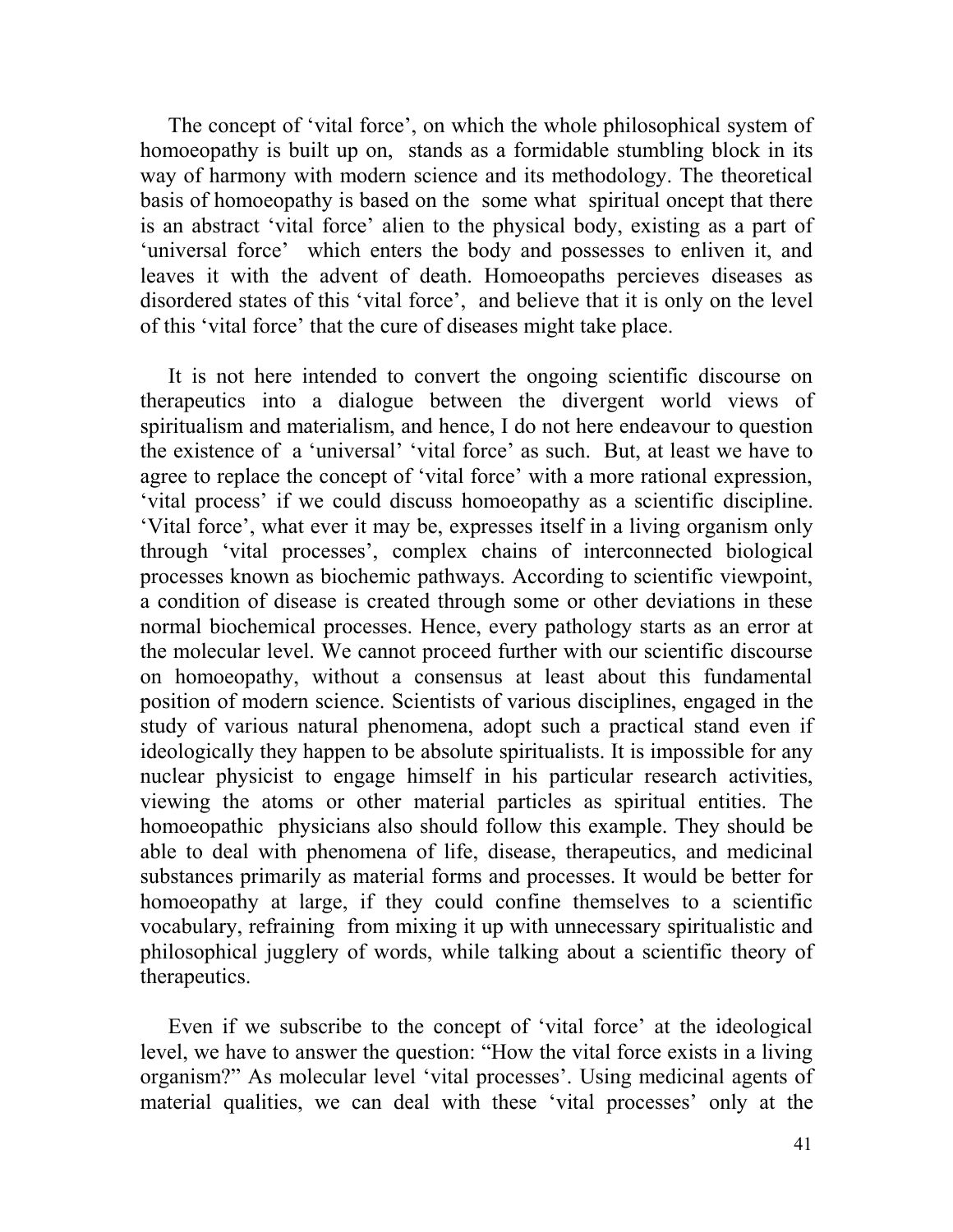material level. It is an absurdity to think that as physicians, we are dealing with an immaterial 'vital force', that too, using medicinal agents of purely material nature.

There is an argument that homeopathic drugs act not by their 'material qualities', but by an immaterial medicinal force, called 'dynamic force'. But they would not be able to deny that these 'dynamic power' of drugs' are determined by material properties of their constituent molecules, since the 'dynamic power' varies from drug to drug, depending up on their molecular composition. If we were dealing with an immaterial 'vital force' and 'dynamic power', all those different types of drugs we use now become irrelevant. While talking about 'immaterial dynamic healing power', which can be carried in bottles as sugar pellets, we should be aware, how much homeopathy would become a laughing stock in the eyes scientific world. If we are still claiming that there is a spiritual force in homeopathic medicines, independant of material qualities, which is soluble in water and alcohol, can be transferred from bottles to bottles, acts on the 'vital force' when applied on tongue, lost when subjected to physical forces such as heat or electricity, how can we engage in a scientific dialogue? What type of 'dynamic force' is we talking about?

We have to be aware that the theory of 'vital force' was adopted by Hahnemann from vitalistic philosophy then existed in Europe. Since modern material science was only in its rudimentary stage, he was not able to explain the phenomena he observed, in scientific terms. He was naturally compelled to accept some sort of vitalistic explanations for his new inventions.

Now, we live in a new era, totally different from that of Hahnemann. Modern science has unravelled the molecular basis of life and diseases to such a level that we can explain the fundamental principles of homoeopathy on a scientific basis. It is an injustice to the great genius of Hahnemann, if we still continue to stick on to the old unscientific explanations. We should exhibit the intellectual courage to discard the unscientific and obsolete parts of Hahnemannian homoeopathy, same time protecting its inner kernel, such as 'similia similibus curentur' and 'potentization'. We should replace 'vital force' with materialistic concept of 'vital process'.

As long as we continue to hold the adament stand that homoeopathy is a complete-in-itself philosophical and therapeutic system, resisting any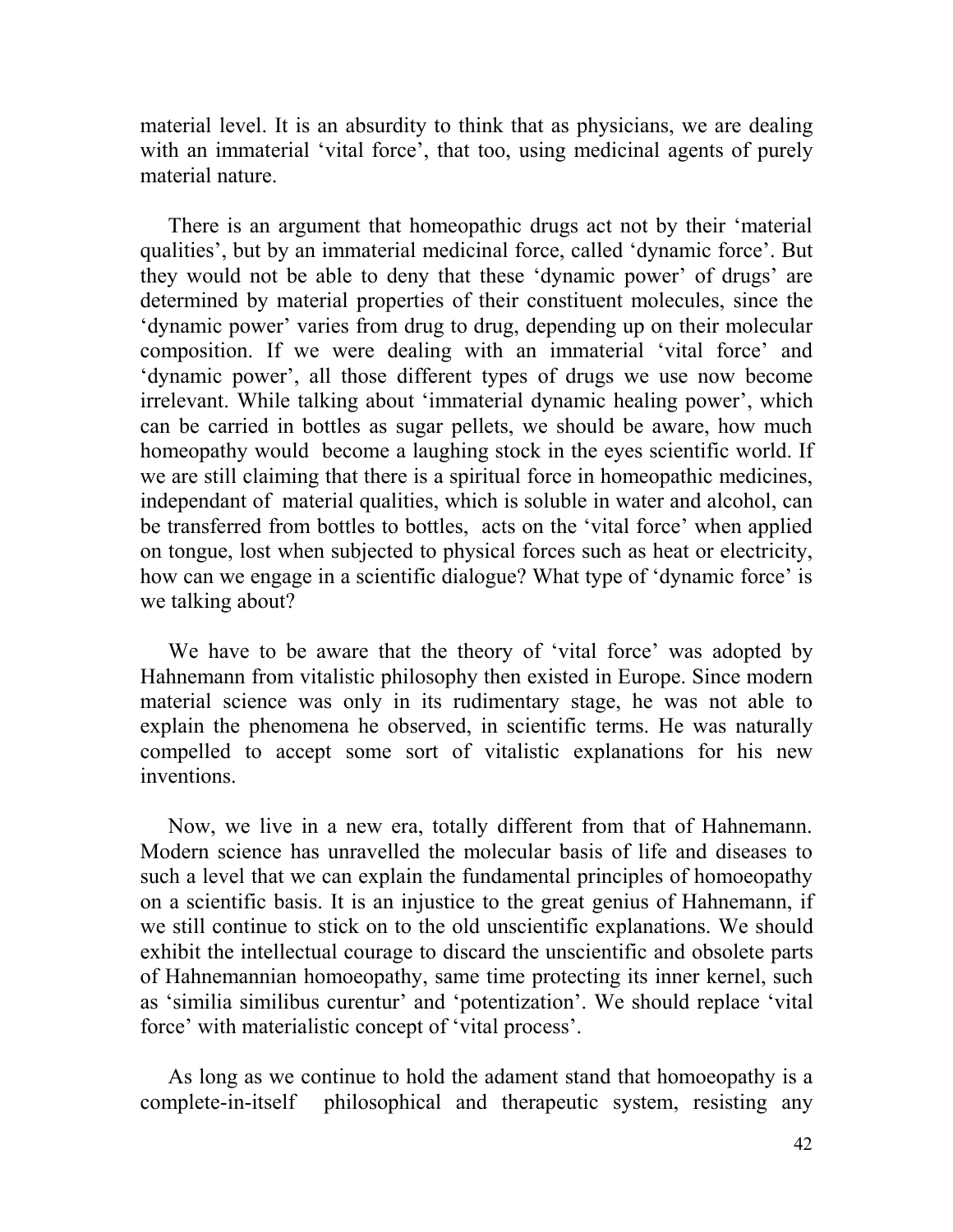change and development, there is no chance for meaningful scientific dialogue. It is this adamancy on the part of homeopaths that enstranges this great therapeutic system from main stream science.

The main challenge we face when attempting to offer a scientific explanation of homeopathy, is that homeopaths make the situation complicated by mixing up the basic concepts regarding life, disease , drugs and therapeutics, with idealistic philosophical speculations and their unscientific spiritualistic world outlook.

At the very beginning, we have to adopt certain factors as the foundation of our research. 'Vital force' exists only through 'vital processes', which are absolutely material in its nature. These complex molecular biochemical processes are the material foundation of 'vital force'. A state of pathology is created by some or other deviations happening in these biochemical processes due to molecular errors of pure material nature. Therapeutics is possible only through materialistic intervention in these biochemical processes. Medicines are the material means for such an intervention. It is due to the peculiar material properties of medicines that they are able to intervene in biochemical processes. Therapeutics is a totally materialistic activity. If we do not agree upon at least this much of fundamental propositions, no meaningful discussion will be possible on homeopathy.

Since we are now competent to offer a molecualar scientific interpretation of 'similia similibus curentur', and 'potentization', the main fundamental principles of homeopathy, there is no need for relying upon the vitalistic explanations of Hahnemann, based on the concept of 'vital force' and 'dynamic medicinal force'. Instead of the abstract term 'dynamic force', we can now explain the homoeopathic potencies on the basis of 'molecular imprinting'.

### **Miasms and Chronic Diseases.**

Concept of Miasm is the corner stone of Hanheman's theories about 'Chronic Diseases'. Hahnemann has provided detailed descriptions about three types of 'miasms' such as 'psora', 'syphills' and 'sycosis'. Theories regarding miasms and chronic diseases were developed during his later part of life. He devoloped these concepts, when he learned from his experience that medicines selected on the basis of similarity of symptoms offered only temporary relief. According to him, 'psora' , the miasm of suppressed 'itch',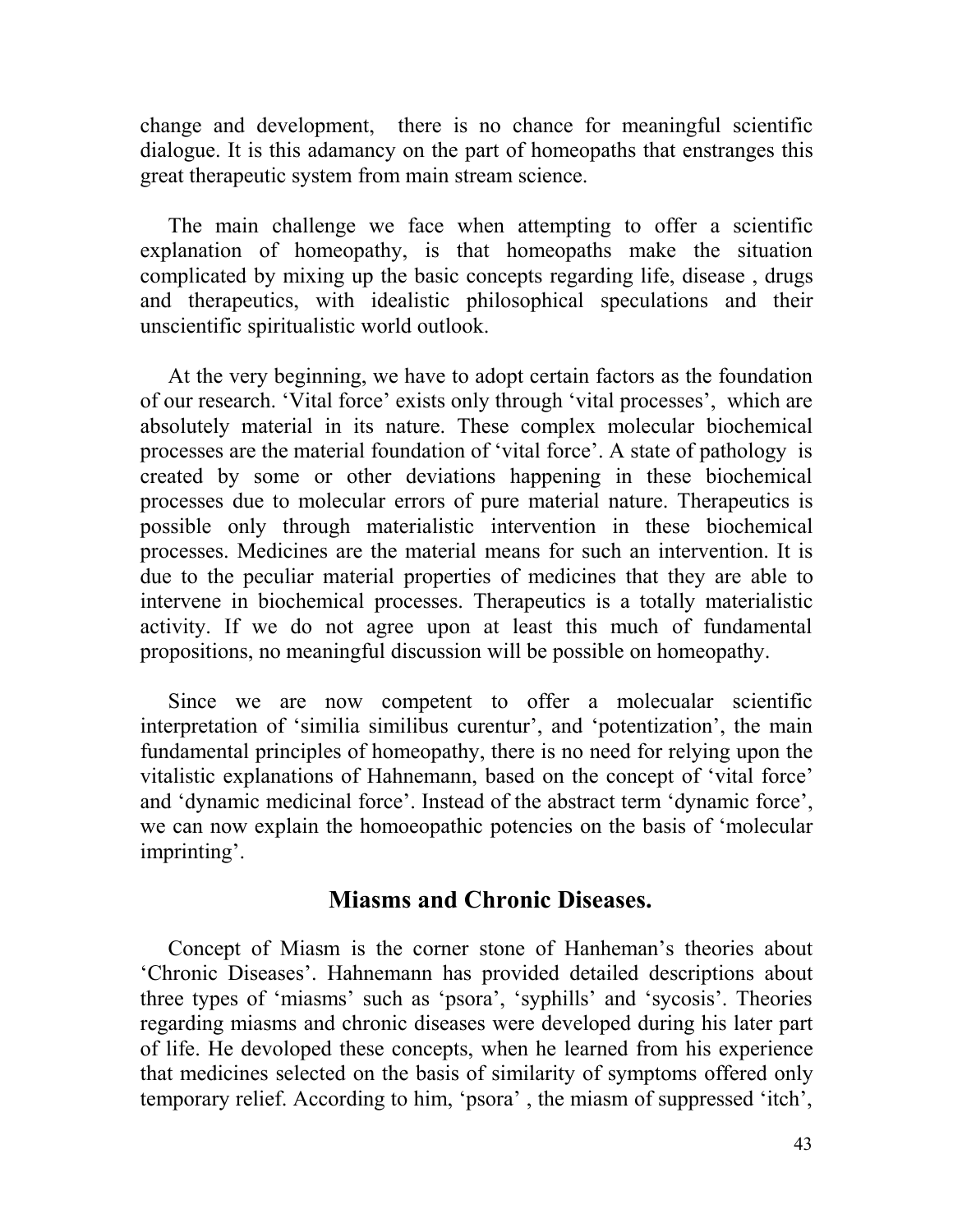is the underlying cause of all chronic diseases other than those of venerial causes. 'Psora' is the greatest objection to cure. Other two miasms, 'Syphilis' and 'sycosis' are considered to be miasms of venereal diseases, 'syphilis' and 'gonorrhoea' respectively. Hahnemann considered 'psora' to be the most important and universal one. Unless this miasm is eradicated with appropriate anti-psoric drugs, permenant cure cannot be attained.

The fundamental form of expression of psora is considered to be itching eruptions on skin, that of syphilis unhealing malignant ulcers, and that of sycosis warts and condylomata. symptoms of psora are the different types of itches that appear on the skin. Hahnemann considered these miasms to be inherited through generations of human kind.

Here, we have to analyze the concept of miasms and chronic diseases in the light of previous deliberations on 'similia similibus curentur' and 'potentization'.

Human organism is constantly exposed to the attacks of various types of exogenous foreign molecules and ions, which may bind to the complex biological molecules, thereby deforming their configuration and making them unable to participate in normal bio-chemical interactions. We have understood this phenomenon as the molecular basis of pathology.

If the foreign molecules are of protein nature, a different type of molecular interaction takes place. Native biological proteins having configurational affinity to these foriegn proteins attaches to them and removes them from the organism. During this process, some native proteins get configurationally deformed by the action of foreign molecules. These native deformed protein molecules will carry the imprints of foreign molecules on their periphery. Three dimensional pockets, having a configuration complementary to that of foreign proteins are imprinted into the native proteins. These imprinted native proteins become incapable of participating in any normal biological processes, and remains in the organism. Antibodies are in fact such deformed native proteins, imprinted by foreign proteins.

Certain endogenic molecules and ions such as hormones, neurochemicals, and other metabolic byproducts such as superoxides, when circulated in excess, may also attach to various bio-molecules other than their normal targets sites, and induce configurational changes in them.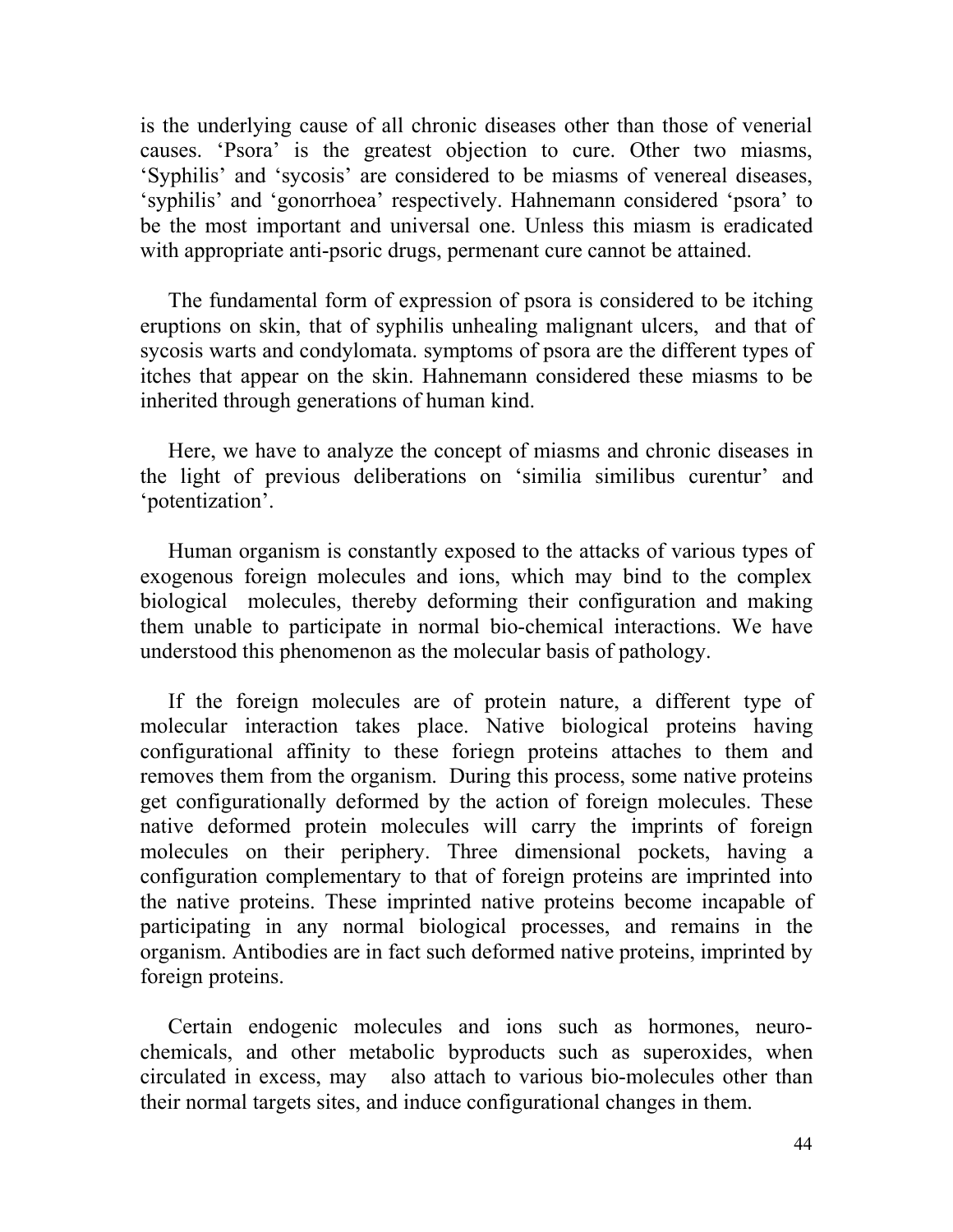These deformed native proteins may circulate in the system, and attach to various macro-biomolecules, thereby creating various pathological conditions.

Configurational changes in proteins associated with DNA synthesis may ultimately lead to genetic errors, resulting in mutations in genetic material, and heriditory diseases. If the enzymes associtaed with genetic expressions are deformed, it may affect the process of protein synthesis, and related pathologies. It may be noted that heavy metal ions and certain poisonous substances such as alkaloids and organophos chemicals also can inhibit the enzymes associated with DNA synthesis, and create genetic errors.

Obviously, modern scientific knowledge regarding subjects such as antibodies, genetic expression, molecular imprinted proteins, proteinopathies etc., were not available during the era of Hahnemann, when he took up the study of chronic diseases. Had he understood the bio-molecular basis of these phenomena, he would have provided a theory of chronic diseases entirely different from that he had formulated. At that time, it was a wonderful insight of the the great genius of Hahnemann that enabled him to observe some deepseated factors playing behind the chronic diseases, and he called it 'miasms'. During that period, before the appearance of antibiotics, eczema, leprosy, syphilis and gonorrhoea were rampant in europe, and were the most dreaded diseases. He observed that inspite of the various primitive forms of treatments available then, these diseases continued their manifestations during the whole life span of patients. Naturally, his study of chronic diseases were more involved with the long term effects of these diseases. He used the term 'miasm' to describe these disease factors. He only meant 'disease toxins'. The miasm of 'itch'(and leprosy) was called as 'psora', the 'miasm of syphilis as 'syphilis', and that of gonorrhoea as 'sycosis'. **Now, we can say that 'miasms' are the antibodies or molecular imprinted proteins created in the organism due to the interaction of native proteins with various bacterial, viral or fungal toxins of protein nature.** Various environmental allergens, and ceratain endogenous molecules and metabolic byproducts can also imprint up on native proteins and converting them into 'miasms'.

Antibodies produced in the organism against scabies(itch), leprosy, and tuberculosis belong to same class, and give positive reaction to 'tuberculin' antigen tests. This indicates that toxins released by these bacteria have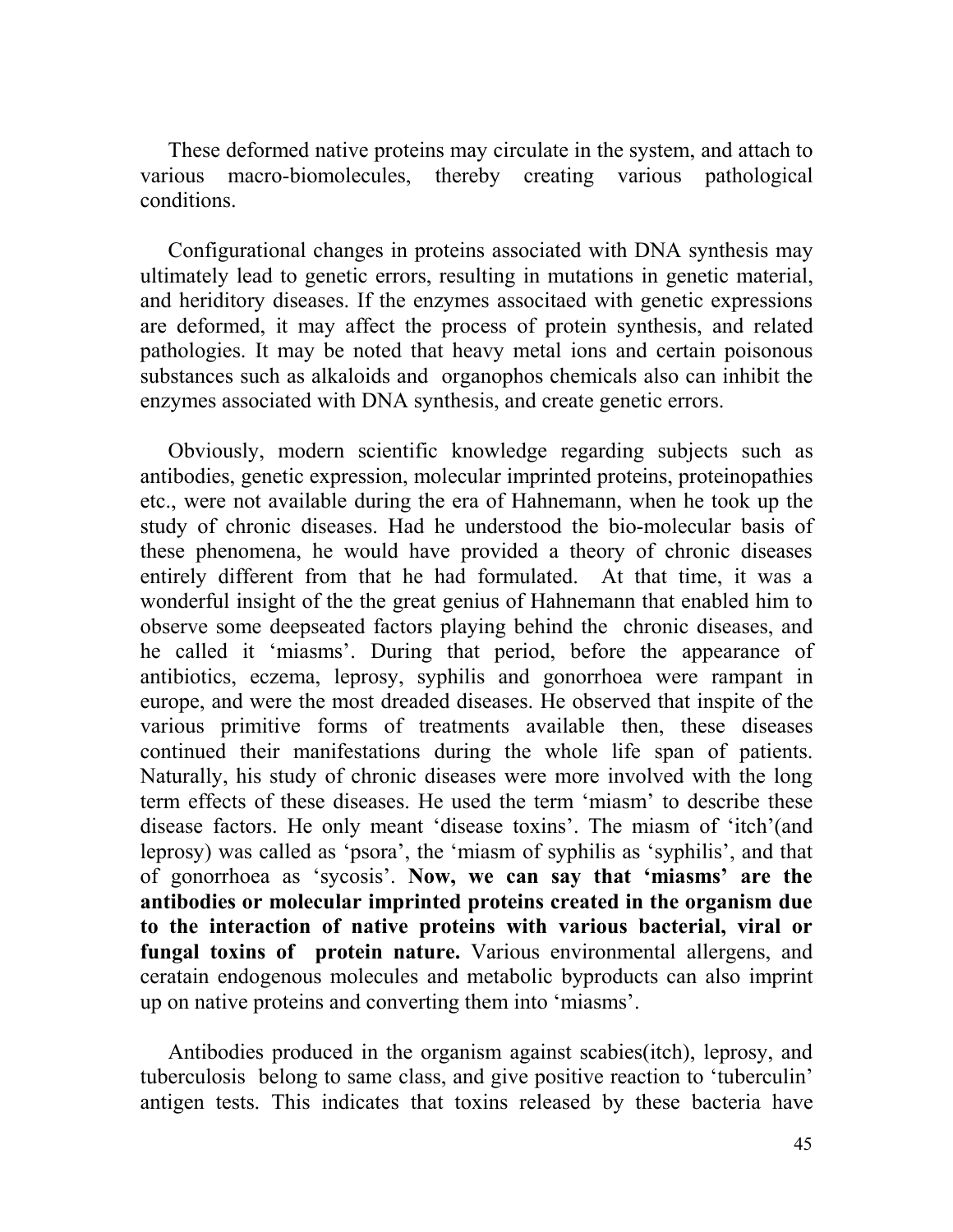similar molecular groups in them, and the molecular imprints or antibodies against them also have certain configurational similarities. Actually, they belong to the 'miasm' of 'psora'described by Hahnemann. Homeopaths know that potentized 'tuberculinum' play a role in the treatment of secondary effects of scabies and other skin eruptions.

It is interesting to observe that toxins released by bacteria belonging to mycobacterium group, are molecules containing 'sulphide' in their active groups. The presence of sulphur containing amino acid called Cysteine is responsible for this factor. During infection, bacterial toxins bind to the biological molecules of organism using this sulphide group. Naturally, the imprints or antibodies of these toxins contains complementary negative configurations of this sulphide group. These molecular imprints can attack various bio-molecules in diverse biochemic channels, resulting in different constitutional diseases of 'psoric' nature. We already know that the antibodies produced against bacterial skin infections may attack heart, kidney, brain, and other vital organs causing different types of diseases. Streptococcal and staphylococcal antibodies formed against acute throat and teeth infections may attack synovial membranes of joints, endocardial linings, and valvular structures of heart. During proving, sulphur also binds to the same molecular targets as the bacterial toxins. Please notice here, the similarity between certain symptom groups produced by these bacterial infections and the homeopathic provings of sulphur. Here we get the scientific explanation for the observation of Hahnemann that potentised sulphur is the most important antipsoric medicine, 'The King of Antipsorics'. It is already known that the amino acid called 'cysteine', containing 'sulphide' groups, play an important role in almost all molecular interactions in the organism, involving protein molecules. It may be the reason for the appearance of so many symptom groups, involving almost every organ of the body, in the homoeopathic proving of sulphur. Potentized sulphur can compete with the molecular imprints or antibodies, in their interactions with biological molecules, and act as a most powerful 'anti psoric' drug.

Equipped with the knowledge accumulated by modern science in recent years, we are now in a position to provide satisfactory answer to the centuries old riddle of 'miasm' and chronic diseases. There is no further scope or space for metaphysical speculations any more.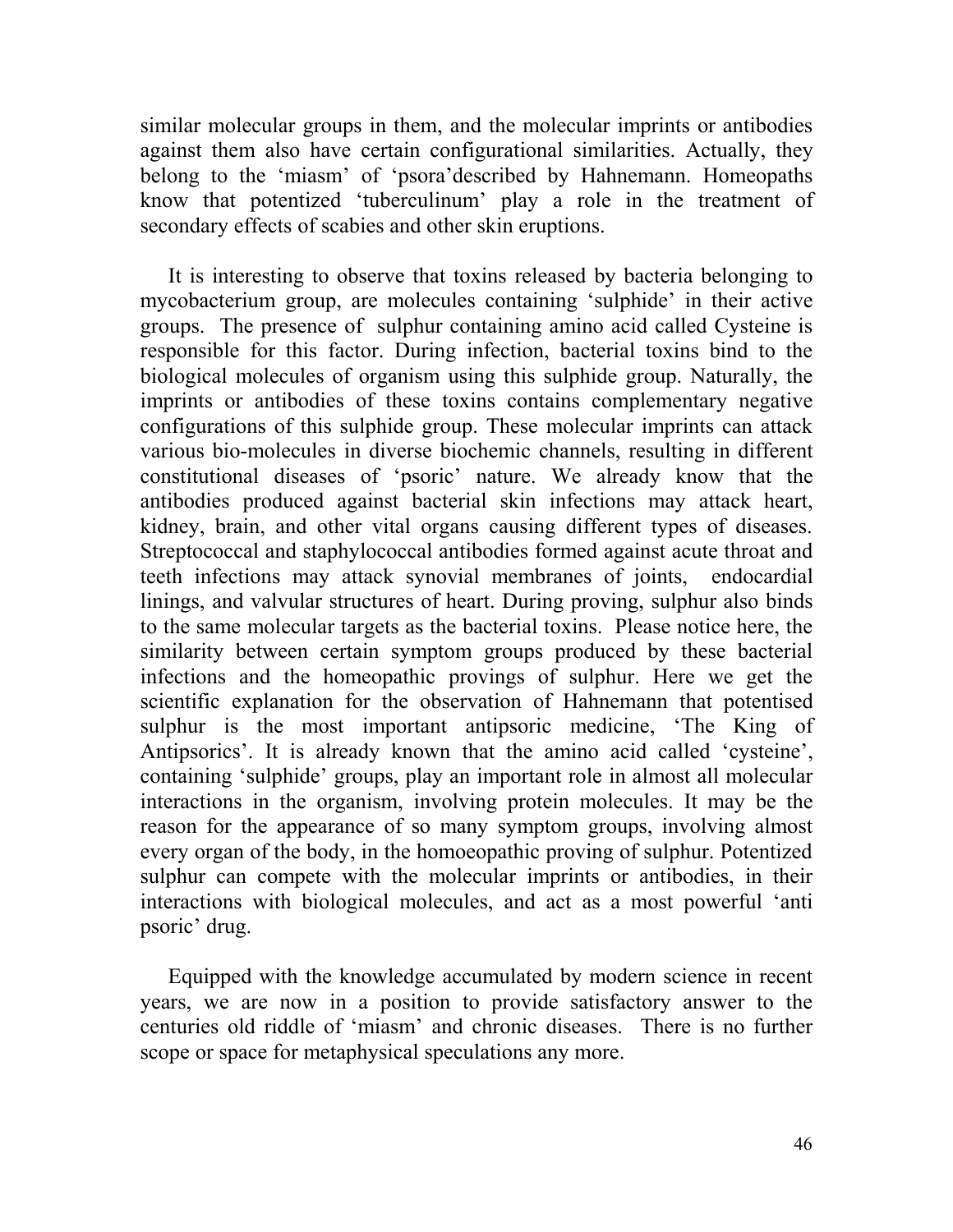In recent years, we have heard a lot about researches on a certain class of disease causing agents, called 'prions'. Prions are deformed complex protein molecules acting as pathogens. Prions were invented during the research on 'scrapie' or 'mad cow disease'. The actual mechanism of normal protein molecules turning into 'prions' have not been well understood yet. Recent studies on the molecular basis of Alzhiemer's disease, also indicates to the role of deformed proteins in its pathology. Molecular changes associated with normal aging process also have to be examined from this stand point. In my opinion, these issue can be solved from the viewpoint of molecular imprinting in proteins. More studies are required in this direction.

This is an era of vaccinations. Every human being is subjected to a series of vaccination protocols from the moment of birth, to protect from various diseases. We have to worry about the unknown long term after effects of these vaccinations. Live or attenuated viruses are introduced into the organism to produce antibodies against pathological infections. Actually, this process induces molecular imprinting of native proteins, with the foreign proteins contained in the vaccines. The molecular imprints or antibodies thus formed, shall act as 'miasms' in the organism. f this type of molecular deformity happens in proteins associated with DNA synthesis or genetic expression, it may result in serious genetic abnormalites. It is high time that we realized this dangerous situation. All these deformed proteins created by vaccinations, act as 'miasms', and throw humanity into a sea of complicated chronic diseases much beyond the level observed by even Hahnemann.

Presumably, sulphur potentized above 23C, shall contain molecular imprints of sulphur. Antibodies against sulphur-containing bacterial toxins being molecular imprinted proteins, may contain some groups on their molecular periphery, imprinted with similar spacial configuration as potentized sulphur. Hence, potentized sulphur can compete with these antibodies in binding with bio-molecular targets. At the same time, we should not forget that these antibodies or deformed proteins may contain various other active sites not similar to sulphur. Hence, potentized sulphur may not be capable to antidote all the pathological properties of antibodies.

At the same time, if we could prepare potencies of antibodies themselves, those molecular imprints shall be exact negative complements of those antibodies. They can completely antidote the appropriate antibodies, due to their exact configurational affinity. Homoeopathic Nosodes such as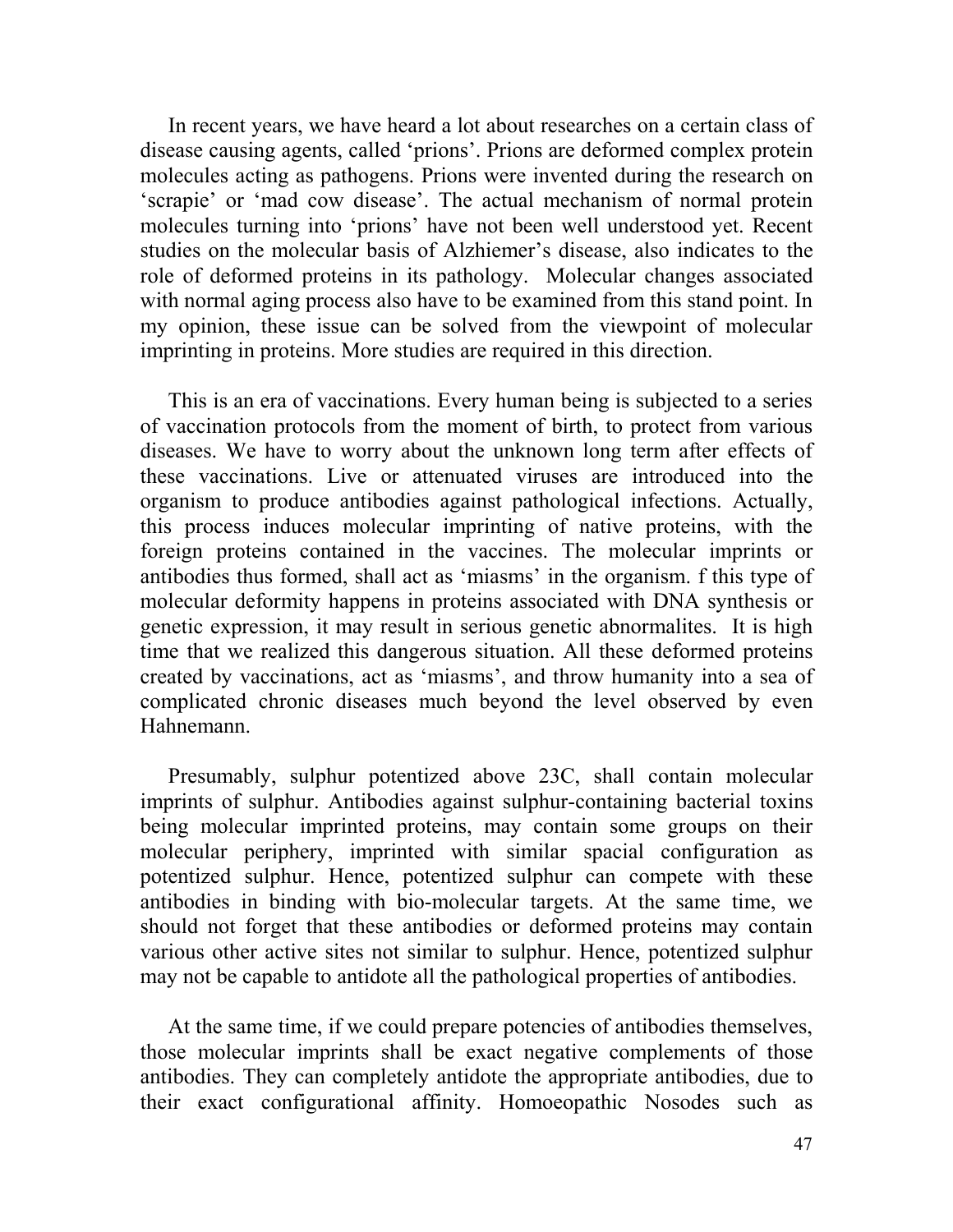psorinum, tuberculinum, syphilinum, medorrhinum etc., belong to this class. Appropriate nosodes may antidote the 'miasms' perfectly.

#### **Constitution**

'Constitution' is an important concept in homeopathic theory and practice. It may be concieved as the general essence of the personality of an individual. It represnents the qualities which make a particular individual different from another. Constitution may be defined as the sum total of physical and mental make up of a person. Constituion is determined by the comprehensive unity of genetic, miasmatic and acquired factors.

Constitution of an individual is determined by the totality of diverse biological processes occuring in the organism, outwardly expressed by subjective and objective symptoms called 'constitutional symptoms'.

There are two main aspects fundamental to constitution. They are : (1) Genetic and (2) Acquired.

Genetic factors may be inherited or mutational.

General characetistics common to all members of the species are purely genetic. Genetic mutations happened through generations also add up to this fundamental genetic constitution. An individual inherits these traits through genes obtained from his parents. Genetic abnormalities lead to faulty protein synthesis, and may result in deep rooted constitutional pathologies. Genetic mutations due environmental or metabolic causes also may affect the constitution of an individual. These belong to the class of mutational genetic errors.

Acquired factors that may contribute to the constitutional make up are many. The locality, climate, soil conditions, water resources etc., are very important in this category. Exposure to sunlight, exercise, environmental radiations, etc. are also very decisive.

The food we eat and the method of cooking will also play their role. We homoeopaths are aware of the phenomenon of 'calcarea' constitution developing in persons who regularly consume excess calcium. Same way, Natrum Mur constitution is implanted upon a person who regularly consume excessive sea salt. Those who take in plenty of vegetables acquire vegetable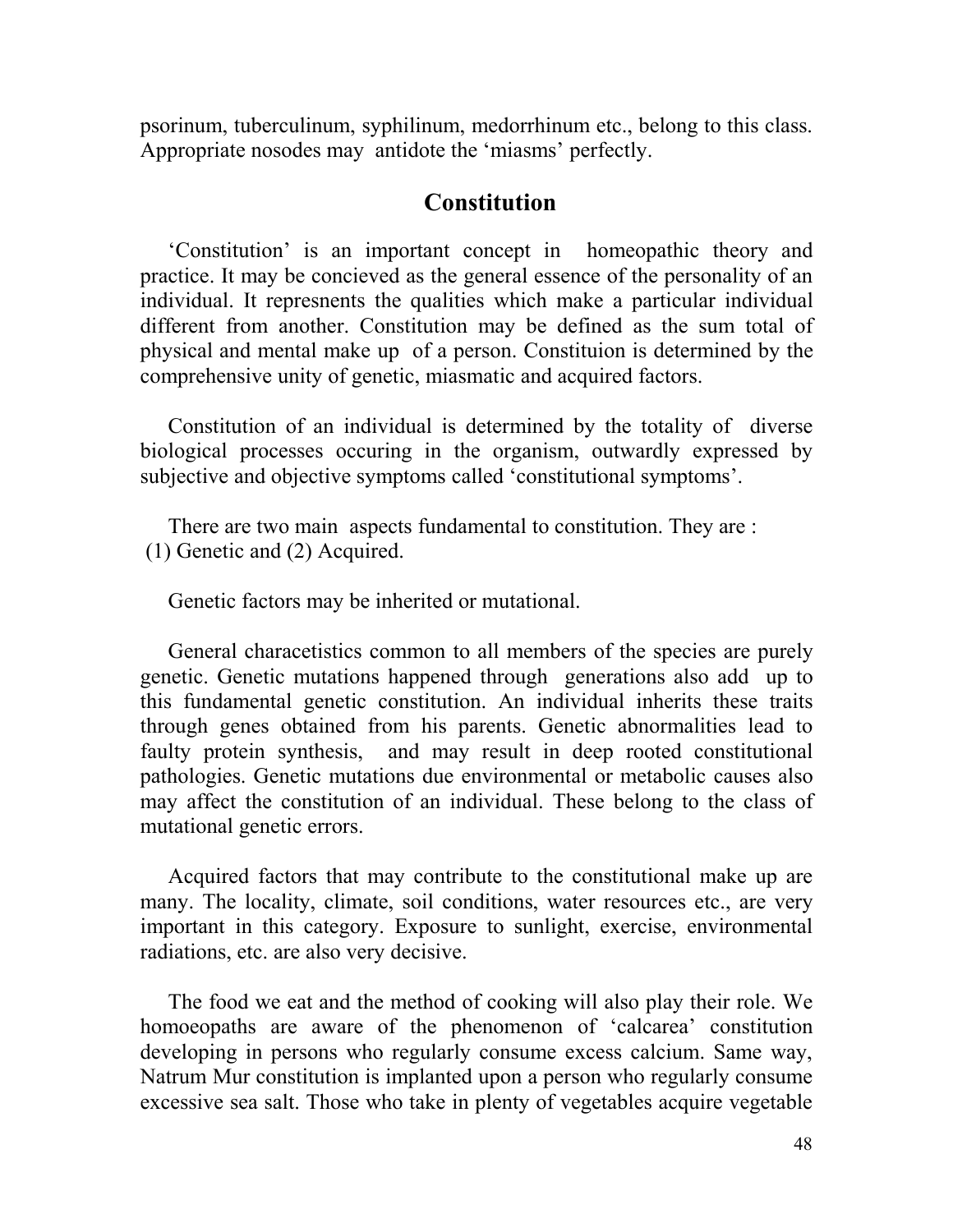nature similar to Nux. Meat eating and fish eating also influence constitutions. Excessive vegetarian diet, especially raw vegetables contribute in developing Nux Vomica constitution. Most of individuals consuming alcholic beverages containing various phytochemicals regularly, end up with Nux constitutions. The staple food like rice, wheat, potato etc., also contribute in deciding constitutions. Childern consuming large quantity of milk or egg may end up in certain constitutional groups. Chemicals, alkaloids, glycocides , enzymes, phyto-chemicals and hormones contained in various food articles also contribute their share. The antibodies which formed as a result of vaccinations or infections, production of excess hormones in the body etc., are also important. Emotional states, occupations, and history of diseases etc., are also deciding factors.

Various endocrine secretions, neuromediators, and neurotransmitters are capable of influencing the constitutions of individuals. We know, chronic grief developing constitutions of Natrum mur, disappointments that of Aurum, indignation that of stafysagria, anxity situations that of Argentum nit, jealousy that of Lachesis, excessive sexual emotions that of Hyscyamus, suppressed sexual instict Conium, certain uterine complaints Sepia, female sex hormones pulsatilla, etc, etc.

The term 'constitution' indicates the sum total of the deviations gradually happening in the complex molecular processes which are the fundamental to the existence of the organism.

Totality of constitutional symptoms reveal the personality of an individual. We cannot expect a perfect cure without considering the constitutional background.

It is irrational to expect a single homoeopathic similimum covering all the constitutional traits of an individual. The constitutional nature of an individual is revealed to us through different groups of symptoms representing diverse constitutional deviations belonging to genetic and acquired molecular errors. One drug may cover one aspect of the personality, where as another drug cover another aspect. Yet another drug may be required to cover a third aspect. We can observe different 'train of symptoms' representing each aspect of the constitution. For example, an individual may show separate 'train of symptoms' indicating lycopodium, calc carb and sulphur, and all this drugs are required to cover the totality of his constitution.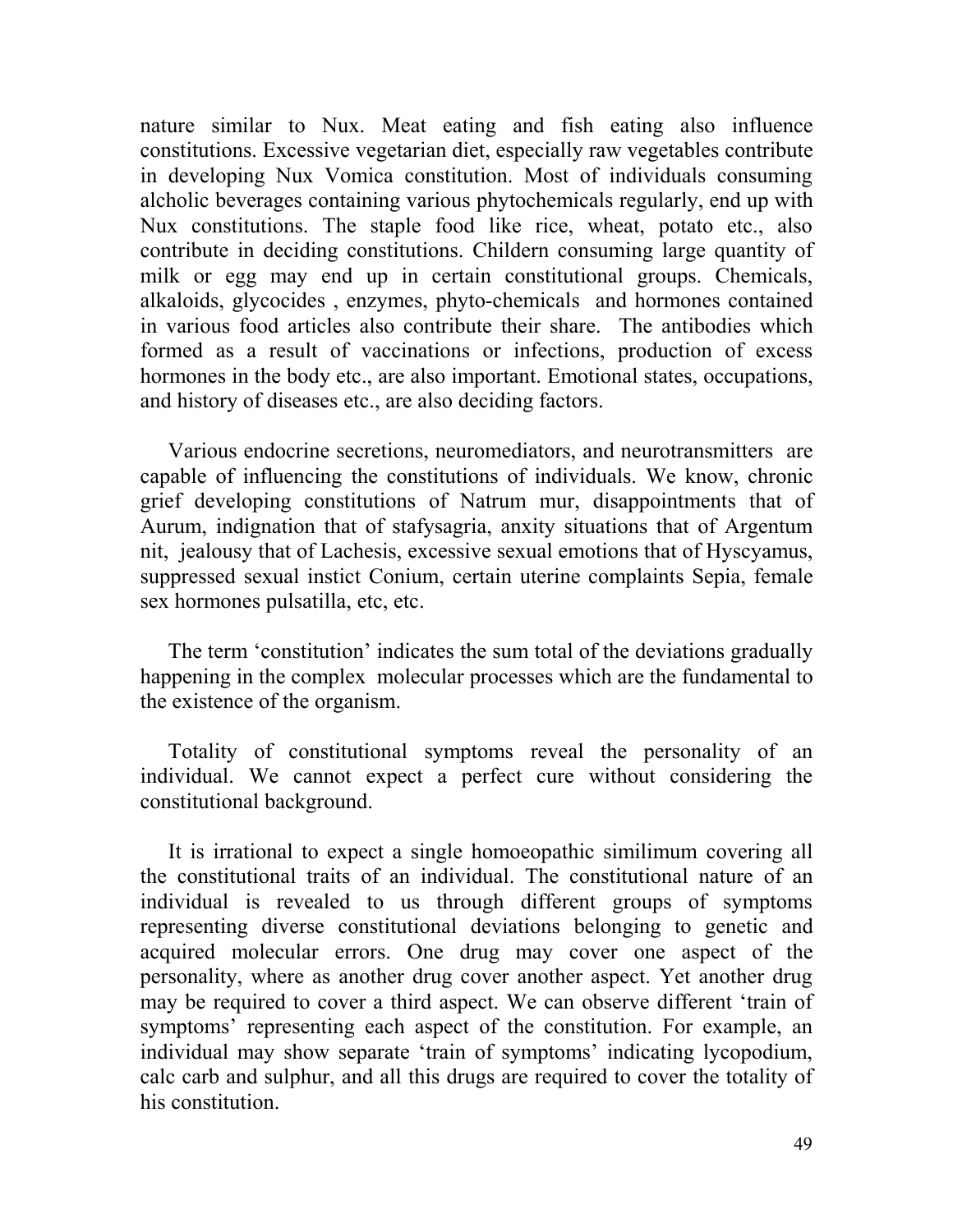As far as scientific homoeopathic treatment is concerned, collecting all the constitutional symptoms, and grouping them into appropriate 'train of symptoms' is very important to determine the constitutional drugs to be included in the total treatment package.

#### **Mental Symptoms and Peculiar Sensations**

Peculiar mental symptoms and special sensations are given primary importance in homoeopathic therapeutic applications. It is particularly insisted by some masters that selection of medicine should be done only after specially considering the peculiar mental symptoms and special sensations exhibited by the patient. This special importance to mental symptoms were given on the theoretical reasoning that disease primarily originates in the level of vital force, and mental symptoms are the real language of deranged vital force.

During our earlier discussions, we have already found that diseases originate in the vital molecular processes, as deviations caused by some or other molecular errors. Obviously, mental and physical symptoms, whether subjective or objective, are the expressions of these molecular errors. Mind, consciousness, feelings, emotions, understandings, thought, sensations , mental symptoms etc., are the functions of a complex material system, known as brain and nervous system. There is no mental symptom without brain. Brain is the material substratum of mental symptoms. When some molecular errors occur in any biochemical channels in the organism, the information will be passed to the central nervous system, through concerted actions of bio-molecules belonging to the class of neuro transmitters and neuro mediators. This initiates complex bio-chemical processes in different regions of the central nervous system, and expresses as mental symptoms and sensations. Each group of special sensations and abnormal mental symptoms indicates particular deviation in one or other molecular processes in the organism.

Any pathologic deviation in the biochemical processes instantly create certain reverberations in the neuro-endocrine systems. These reverberations are the real basis of diverse mental symptoms and special sensations. These processes are mediated by complex molecules known as hormones, neuromediaters and neurotransmitters. Limbic system, being part of central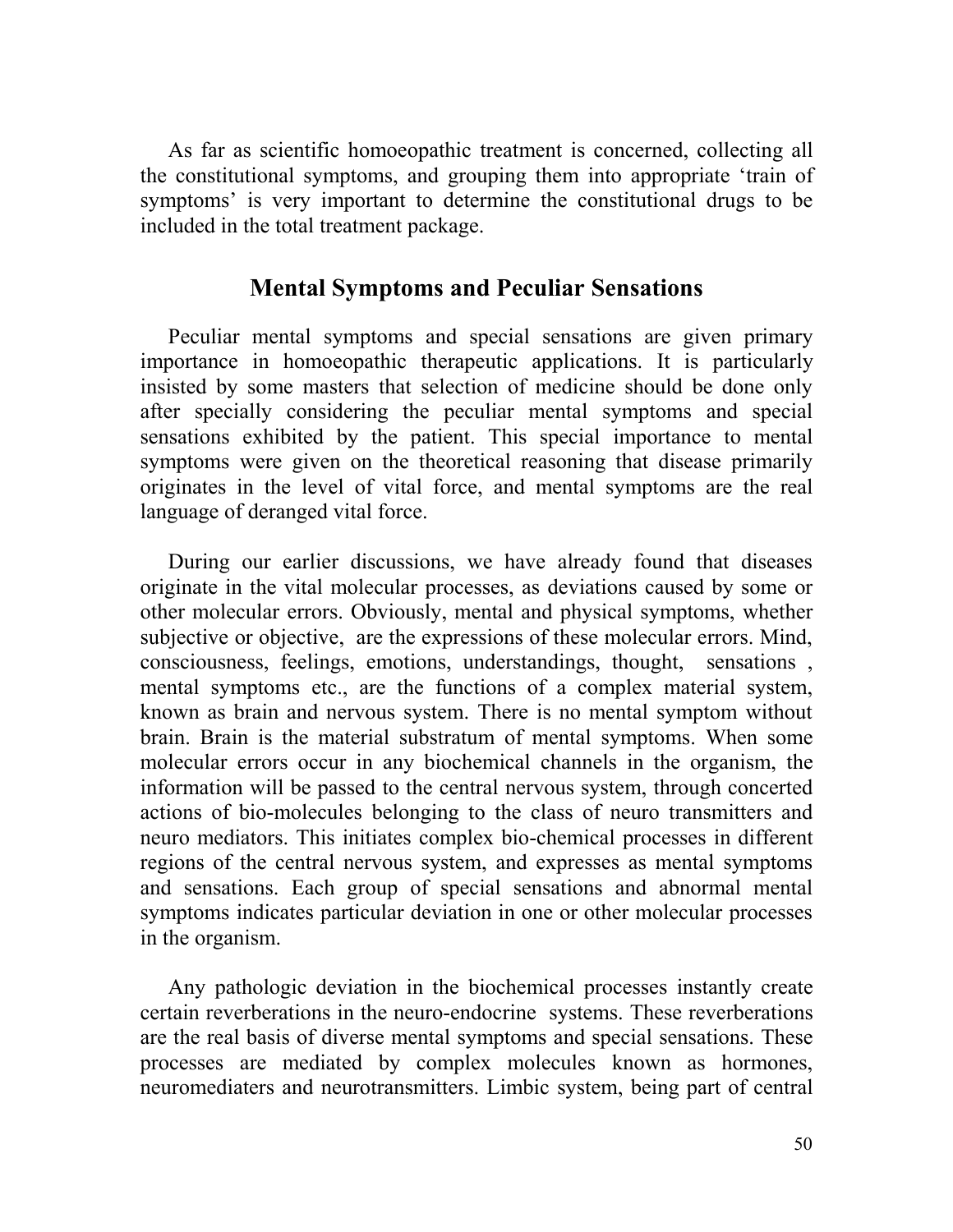nervous system plays a major role. Hypothalamus, pineal body, pituitary gland, thyroid gland, parathyroid gland, heart , skin, adipose tissues, stomach, liver, pancreas, kidneys, adrenal gland, tests, ovary, placenta , uterus- all thsese organs function as part of this complex neuro-endocrine, system, synthesizing different types of hormones. Aspartate, N-Acetylaspartylglutamate, Glutamate, Gamma-aminobutyric acid, Glycine, Acetylcholine, Dopamine, Norepinephrine, Epinephrine, Octopamine, Tyramine, Serotonin, Melatonin, Histamine, Gastrin, Cholecystokinin, Vasopressin, Oxytocin, Neuropeptide Y, Pancreatic polypeptide, Peptide YY, Corticotropin, Dynorphin, Endorphin, Enkephaline, Secretin, Motilin, Glucagon, Vasoactive intestinal peptide, Growth hormone-releasing factor, Somatostatin, Neurokinin A, Neurokinin B, Substance P, Bombesin, Gastrin releasing peptide, Nitric oxide, guanylyl cyclase, Carbon monoxide, Anandamide, Adenosine triphosphate etc., are the important neuromediators and neurotransmitters.

All the fantastic sensations and peculiar mental and physical symptoms are the result of inter-related chemical processes involving limbic system and central nervous system mediated by above said chemical substances.

Hence, homoeopathy utilizes these sensations and mental symptoms to locate the exact picture of pathology and concerned molecular blocks. Thus, we can select and apply an exact therapeutic agent to relieve these molecular blocks on the basis of 'similia similibus curentur'. Certain molecular errors happening in certain bio-chemic channels reflect themselves through sensations and mental symptoms, much earlier than observable objective symptoms are produced. Hence, we erronneously think that such diseases begin in the mental plane, and later move to material plane. **All diseases begin in the plane of material vital processes as molecular errors, and the mental symptoms indictaes their reflections in the chemical processes of central nervous system. Obviously, cure also happens in the material molecular level, and hence therapeutics is a fundamentally material process.** 

These peculiar sensations and mental symptoms help us correctly select an appropriate homoeopathic medicine, according to the principle of 'similia similibus curentur'. Since the mental symptoms and special sensations appear much before the appearance of observable material changes in the organism, homoeopathy is able to intervene in the biochemical deviations much earlier in the disease process.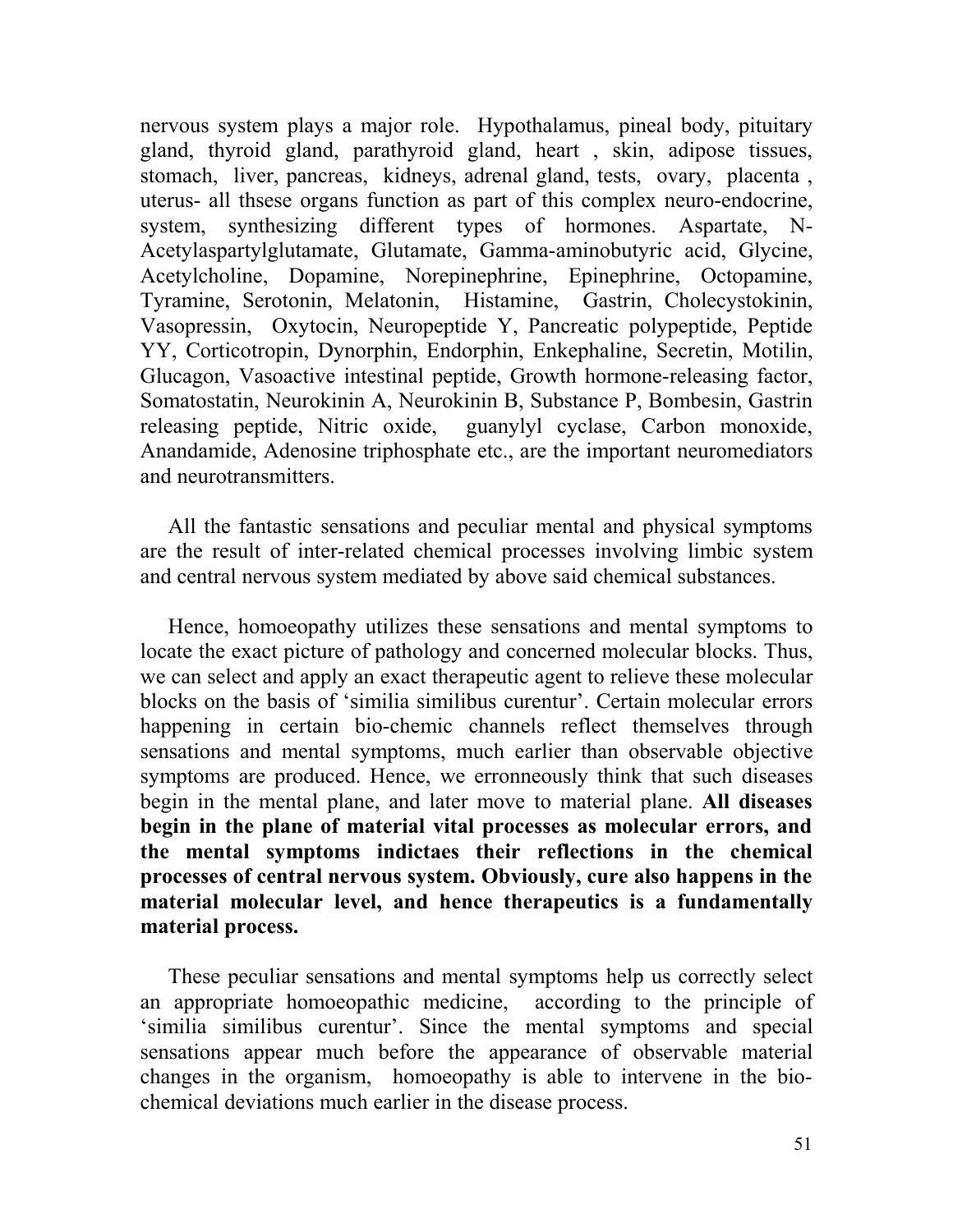## **'Totality of Symptoms'**

"Totality of Symptoms" is yet another controversial concept in homeopathy. Homeopaths differ from each other on the interpretation and application of this concept. We may hesitate to admit, but most homeopaths are very much confused over it.

Based on the ideas discussed in previous chapters of "Dialectical Homeopathy", now we have to examine the concept of 'totality of symptoms' in detail.

"Total symptom" and 'Totality of symptoms' are different concepts, according to 'Dialectical Homeopathy".

Any individual symptom, representing a particular molecular error in the organism, exists as a 'symptom complex', consisting of its associated symptoms, with their qualifications such as causations, locations, sensations, aggravations, ameliorations, concomittants and extensions. Such a symptom complex may be called a 'total symptom'. A 'total symptom' may be repertorized in its own capacity, and similimum determined.

An individual may be presenting more than one separate 'symptom complexes'. Sum total of all separate 'symptom complexes' may be considered as 'totality of symptoms' of an individual. For a perfect cure, we should give a combination of drugs obtained from repertorizations of all 'symptom complexes' separately.

A particular pathologic deviation in a bio-chemical channel, caused by a particular molecular error will be expressed as a 'symptom complex'. An individual may be having pathologic deviations in various biochemic channels, caused by different types of molecular errors. Obviously , there will be different 'symptom complexes' existing simultaneously.

Each 'symptom complex' consists of a prominent clinical presentation, with its qualifications such as causation, location, sensation, aggravation, amelioration, concomittants, alternations, extensions etc. When all the available aspects are considered, this symptom complex becomes a 'total symptom' by itself. Concomittants, alternations and extensions have special importance, as they are links to associated symptoms.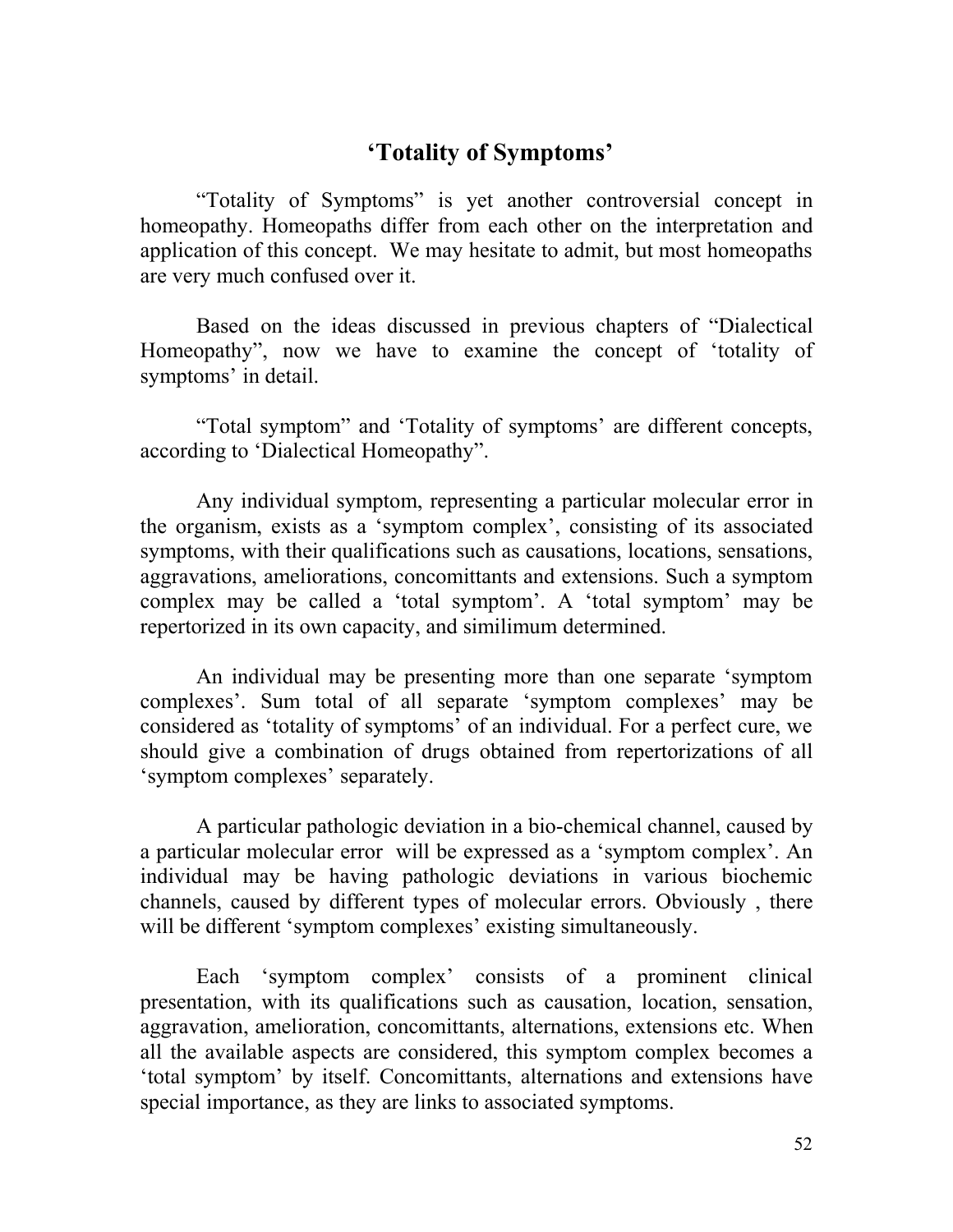When analyzing a case, we should group each subjective or objective symptom expressed by the patient in its relationship with the 'symptom complex' it belongs.

'Totality of symptoms' of a patient consists of the sum total of individual 'symptom complexes' representing different molecular errors and pathological conditions. 'Totality of symptoms' will represent the total constitutional picture of the individual.

Symptoms belonging to general physical and mentals may be grouped into 'symptom complexes', and appropriate similimum selected.

Presribing similimum on the basis of individual 'symptom complexes' may be successful in giving relief to the patients in their acute complaints and pathological conditions. Usage of 'specifics' and 'key-note' prescriptions rely upon this method. However, for a perfect cure, we will have to prescribe on the basis of 'totality of symptoms' of a patient, covering the sum total of individual 'symptom complexes', representing different molecular errors and pathological conditions, including constitutional deviations.

 Here, each 'symptom complex' may require separate similimum. Obviously this discussion leads us to the necessity of a 'combination of similimum' to effect a perfect cure.

# **On Prescribing Multiple drugs**

Homeopaths generally consider that prescribing more than one medicine at a time, simultaneously, alternatively or mixing with each other is totally unscientific, un-principled and un-homoeopathic practice. Of course, they quote extensively from our great masters as supporting evidences. If one is any how constrained to do so in certain compulsory practical situations, it is done with a conscience of guilt as if he is committing a grave sin. We all shy to declare openly, and try to cover up what we have done. The theory of 'one medicine, one dose' is considered to be the golden homoeopathic rule, and everybody strive to convince others that he is an ardent follower of this rule. People who claim to follow the 'one medicine, one dose' rule are held in high esteem by the profession, as true homoeopaths .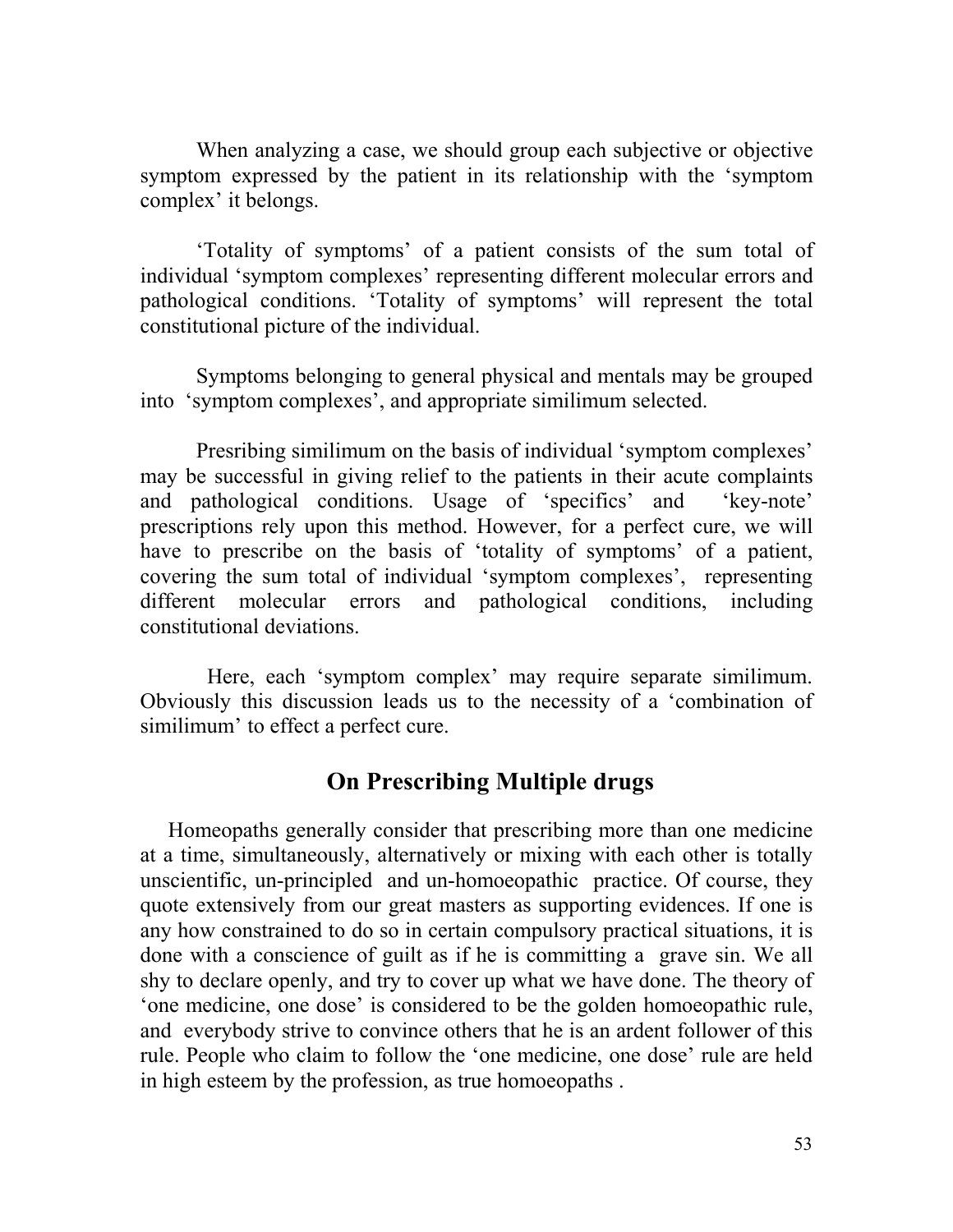We have to examine this issue with honesty and a rational scientific mindset. Is it acceptable in homoeopathy to prescribe more than one medicine at a time? To answer this question, we will have to examine certain fundamental factors here.

In homoeopathic terminology, any sample of drug substance used for proving is considered as a single entity. It is called a single drug, even though it may be a mixture of several substances. For example, an alcoholic tincure extracted from the plant Nux Vomica is evidently a mixture of many types of enzymes, alkaloids, glycosides, phytochemicals, and other organic and inorganic molecules. Minerals and chemicals absorbed from the soil, water and atmosphere will also be part of it. It may contain various accidental contaminants and pollutants also. Yet we consider it as a single medicinal substance!

When we introduce a quantity of tincture of Nux Vomica into the living organism for proving, its constituent molecules are instantly subjected to various chemical processes such as ionization, hydration and certain chemical transformations. Constiuent molecules are carried and conveyed through blood and other internal transport systems to cells in different parts of the body. They interact with various enzymes, receptors and other biological molecules inside the organism. These interactions are decided and directed by the chemical properties of individual drug molecules, and their specific configurational affinity towards individual biological molecules. It should be noted that constituent molecules of Nux Vomica interact with different biological molecules, not as a singular entity, but as individual molecules and ions. These individual drug molecules and ions are capable of binding to some or other biological molecules, effecting configurational changes in them, and thereby inhibiting the bio-chemical processes which can take place only with their presence and mediation. Such molecular inhibitions in bio-chemical channels result in a condition of pathologiy, expressed as a train of subjective and objective symptoms, due to the involvement of neuro-mediator and neuro-transmitter systems.

The symptoms we get from the proving of Nux Vomica are in reality the results of diverse deviations in different bio-chemical processes and channels, created by the drug molecules contained in it, in their individual capacity and specific configurational affinity. Each type of drug molecules binds to a specific group of biological molecules, and creates their own individual groups of symptoms. Suppose we could completely remove all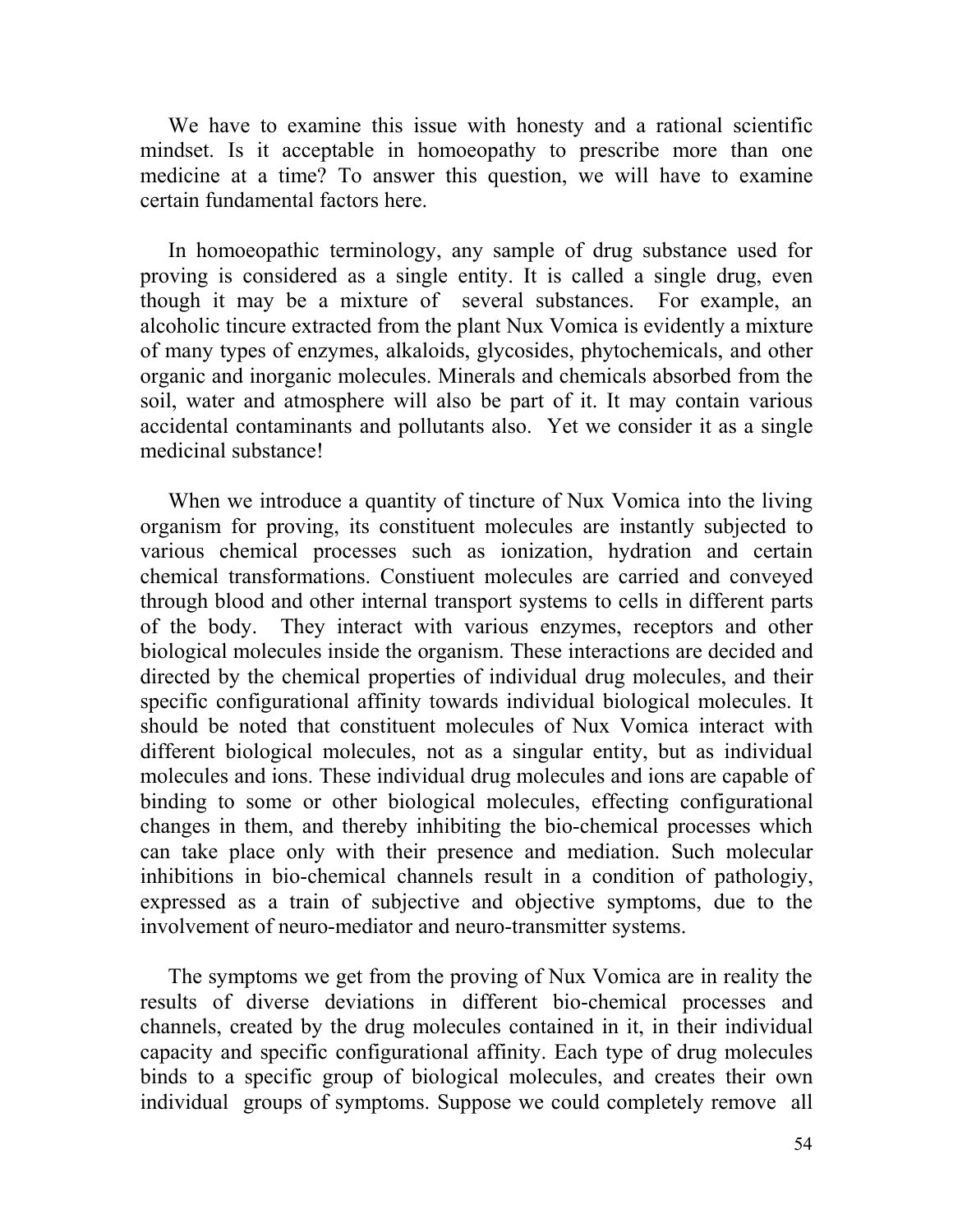molecules of a particular alkaloid from a sample of Nux Vomica before it is used for proving. Naturally, during the process of proving, we shall be missing the groups of symptoms that should have been created in the organism by the molecules of that particular alkaloid. This type of proving may be called 'differential proving'. By conducting such differential provings, we can learn about the particular state of pathology that may be attributed to individual constituent molecules contained in each medicinal substance. More over, this type of scientific differential provings may be utilized to study the biological effects of various constituent molecules of drug materials that we erroneously consider as single drugs. Such differential provings may disprove our mis-conceptions regarding 'single drug' at large. This is a subject that warrants serious attention from the part of homoeo researchers and research institutions.

There are a few more points to be considered in association with the issue of 'single drug'. Chances of drug samples used in proving being contaminated with various environmental particles and foreign molecules should be seriously considered here. Especially in the olden days of most of the drug provings, our knowledge regarding environmental pollutions and contaminations was very limited. During drug proving, molecules of such contaminants also would have obviously undergone proving, along with original drug molecules. Especially for homoeopaths, who are convinced about the power of micro doses, this factor cannot be overlooked. The water, alcohol, sugar of milk etc., used in the process of preparing drugs for proving may also have various contaminants. The vessels, utensils, equipment, tools, air, and provers themselvs also may add their own contaminations. These contaminants and impurities also would have been subjected to proving along with original drugs, and their symptoms also included in our materia medica unknowingly, although we don't take these factors seriously into account. We should be aware of the fact that the biological deviations created in the prover by these un-recognized foreign molecules are also included by us in the accounts of medicinal substances used for proving. It means that at least some of the symptoms we learn in the Materia Medica of a drug may not be actually related to that drug at all, but to the contaminants. This issue will have to be considered in more details later, when discussing about 'materia medica'.

It is not realistic to imagine that the same drug sample of nux vomica used for proving is always used for preparing its potencies also. It may have been procured and prepared from another location, climate, environment,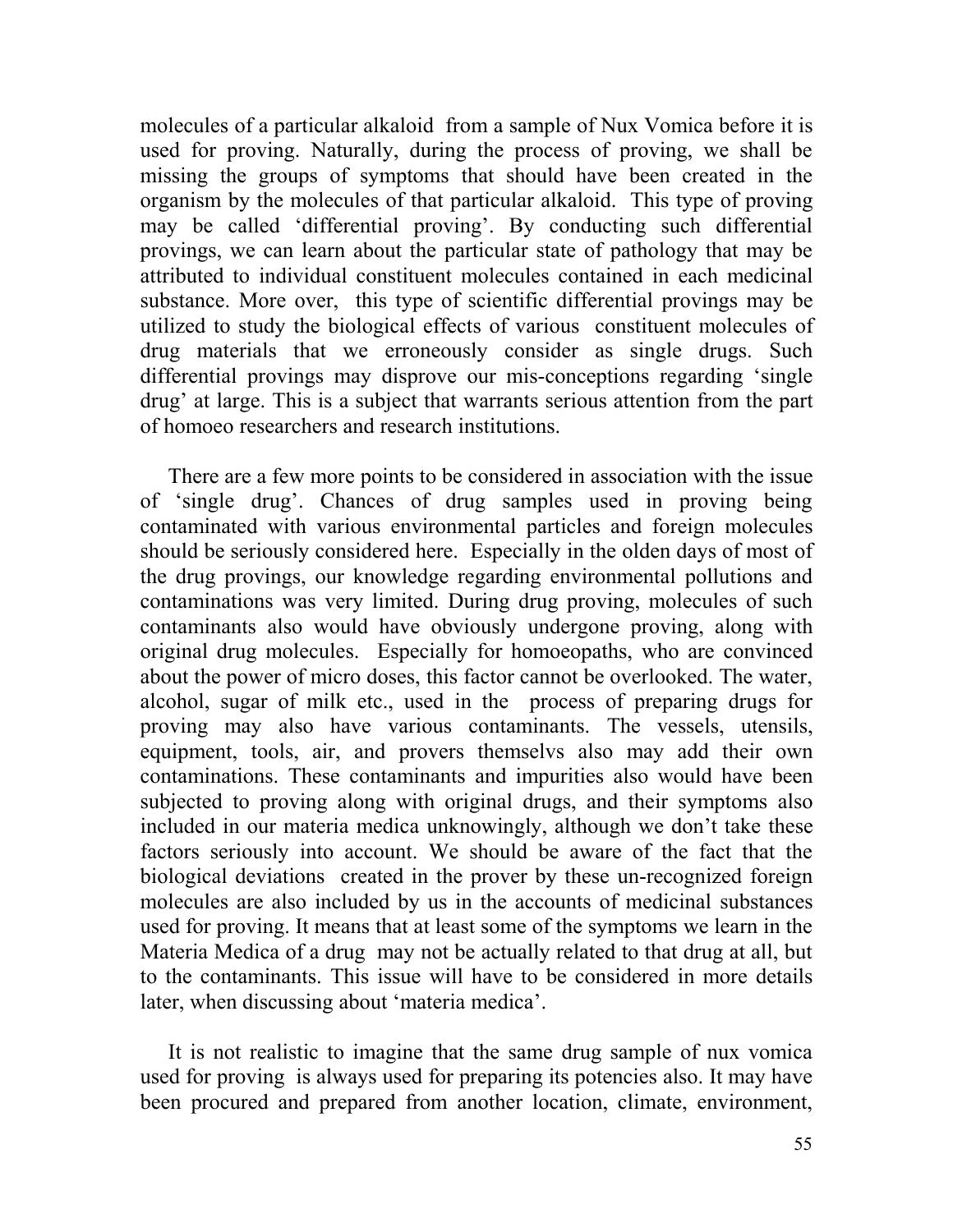time and circumstances. All of these factors may necessarily influence their chemical constitution also. Contaminants and pollutants also differ with time, place and persons who handled it. Yet, we are obliged to call all these samples as nux vomica, and use it as same drug, believing that it is a 'single drug'.

In reality, potentized nux vomica we get now from pharmacies are prepared from samples very much different from the samples used for proving it two hundred years back. It might not necessarily be the same contaminations and foreign molecules which happen to be mixed with the drug during procurement and potentization. Entirely new type of impurities and foreign molecules, different from proven samples, shall definitely get mixed with drugs while potentizing. Naturally, these contaminants and foreign molecules also get subjected to potentization along with original drug molecules. It is evident that the homoeopathic potencies of nux vomica we get from pharmacies contain the potentized forms of these new contaminant molecules also. In other words, they are mixed with potentized forms of these unknown substances, entirely different from those were subjected to proving. We cannot ignore the fact that we are not using potencies of same drug, that have been proved earlier and recorded in the materia medica, eventhough we call it with same name. It is composed of an entirely different mixture, much more different in molecular structure from the one subjected to original proving. We use the potentized form of this new combination, on the basis of symptoms produced by another combination earlier, using the therapeutic principle 'Similia Similibus Curentur'. Is not this realization somewhat embarassing? Unless we provide convincing solutions to the ethical, theoretical and practical problems raised by this situation, it would be unfair to continue claiming that we are using 'single drugs'!

The following facts are evident from this deliberation. At least some or other groups of symptoms attributed in the Materia Medica as that of a particular drug substance used for proving might not be related to it at all, but to the contaminants subjected to proving. Same way, in the potentized form, we are administering to the patient some additional molecules also in the potentized form, entirely different from those subjected to earlier provings. In short, Nux vomica we read in materia medica is different from nux vomica we use for treatment, even though both bear the same label. It means that while there will be some of the expected qualities in the potencies we use, there will definitely be the absence of at least some or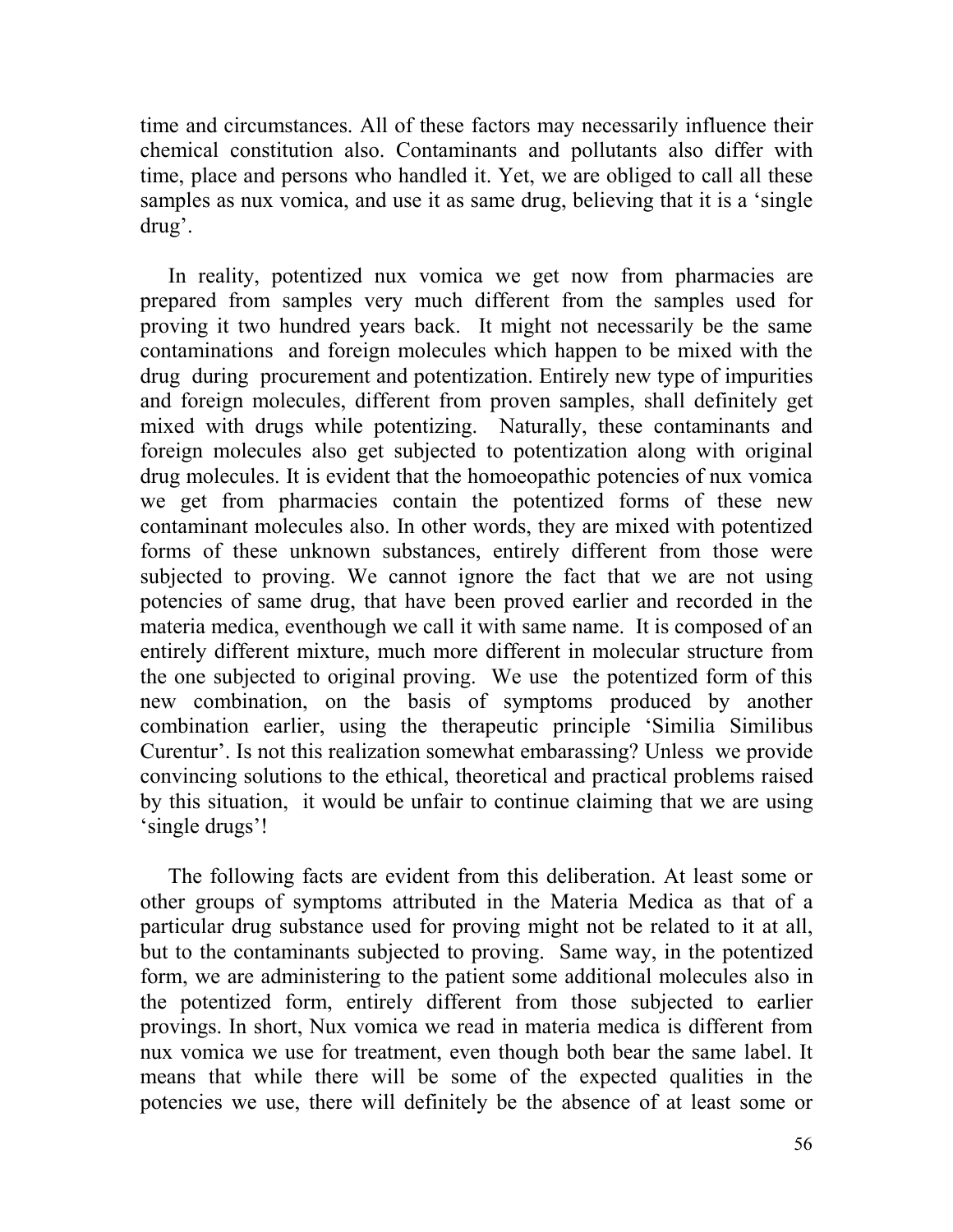other qualities we expect. Because, certain contaminant molecules subjected to proving and represented in the materia medica, might not be present in the samples used for potentization. It shows how much uncertain and unpredictable is the outcome of homoeopathic medication in present situation.

Now, we have to consider the factor of foreign molecules which are likely to contaminate unexpectedly into the samples used for the commercial preparation of potencies. These foreign molecules have never been proved. We are totally ignorant about the different ways in which they might have interacted with the molecules of the original drug. We have no idea regarding the molecular inhibitions or the groups of symptoms they are likely to produce in the living organism. Inspite of all these deficiencies, we apply the potencies of such unknown foreign molecules also, along with the original medicinal substance in to the body of a patient. Same time, we claim we are using 'single drug' only!

During our clinical practice, we would have experienced instances of removal of totally unexpected symptoms and diseases from the patient. Those symptoms might not be included in any text book of Materia Medica of the given drug. I suspect it may be the potencies of those unknown impurities entering during potentization that is playing this trick.

The above facts more than expose the hollowness of our belief and often repeated claim that we give a 'single medicine' to our patient. It is undeniable that we are using medicines selected on the basis of similarity of symptoms, mixing it with potencies of different types of impurities as well. This is an unpleasant situation which we cannot neglect. We should understand that we are giving the patient a mixture of potencies of different types of molecules, about some of which we have no idea at all. Same time, our medicines provide expected results when applied correctly on the basis of 'similia similibus curentur'. It shows that the presence of potencies of any unproved and unknown foreign molecules in no way negatively affect the effectiveness of the potentized medicine we use.

During proving of drugs, the molecules and ions contained in them act individually up on different bio-molecules, on the basis of their configurational affinity, and produce their own groups of symptoms. Like wise, when drugs are potentised, the constituent molecules and ions are individually subjected to a process of molecular imprinting in water-alcohol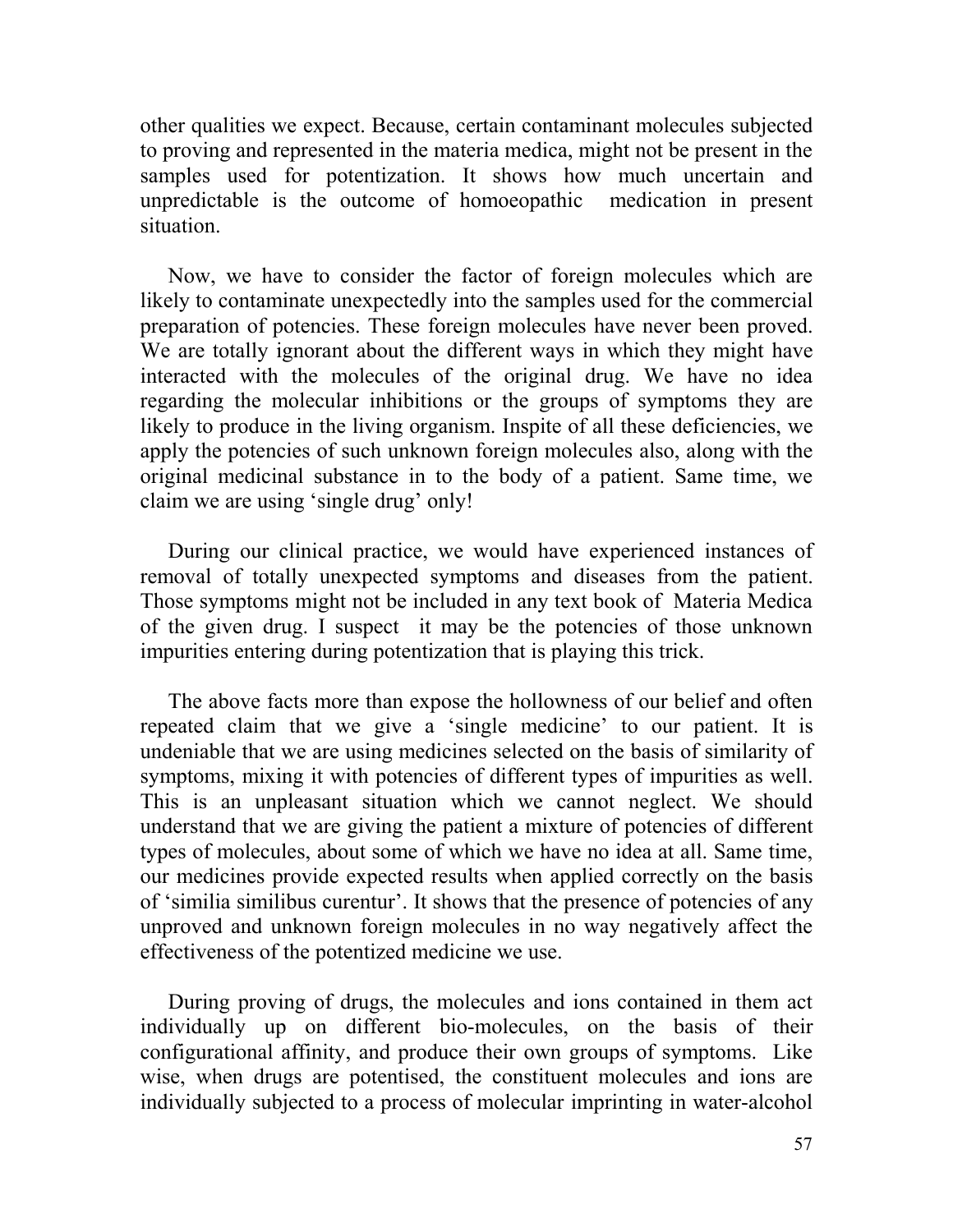mixture, forming hydrosomes, that are exact counteractive configurational factors (CCF) of original molecules. That is why the presence of impurities which enter at the time of potentisation never adversely affect the quality of the potencies of original drug. All the potencies, that we consider as single medicine are in realty a mixture or combination of molecular imprints of different types of independent molecules and ions, which never interact with each other in potentized form. This revealation prove that there is no harm to the molecular imprints of original drug molecules contained in the potencies, even if potencies of any foreign molecules happen to be mixed with them, deliberately or otherwise. More over, when introduced into the organism, these molecular imprints interact with biological molecules in their individual capacity, on the basis of configurational affinity. Since molecules and ions are subjected to molecular imprinting in their individual capacities, and they cannot interact with each other in that form, there is no chance of happening any harm, by mixing two or more samples of potencies of different drugs.

There is the least possibility of any constituent molecules of drug substance remaining in their potentized forms above 23c. Only molecular imprints will remain. Hence, when higher potencies of two drugs are mixed together, there will be no chemical interaction taking place between them. In such a mixture, the molecular imprints of constituents of both samples will remain independent, without influencing each other, and with out loosing their own individual qualities whatsoever.

What happens when such a mixture of two or more potentized drugs is introduced into the organism of a patient? Naturally, the molecular imprints of each constituent drug molecule interacts with biological molecules and pathological molecules individually, based on their specific configurational affinity. As counteractive configurational factors, they can bind to the pathological molecules, which are similar to them. The biological molecules are thereby relieved from inhibitions caused by pathological molecules. This process ultimately removes the state of pathology, and relieves the subjective and objective symptoms of disease. A homoeopathic cure is said to be effected. Due to their specific configuratioanal affinity, each type of molecular imprints can locate, identify and bind to exact molecular targets, whereas in the absence of exact molecular targets, these imprints stay neutral, since they are composed of mere water and alcohol molecules. The saying that 'if a homoeopathic potency is not similimum to a patient, it will not act' is explained here.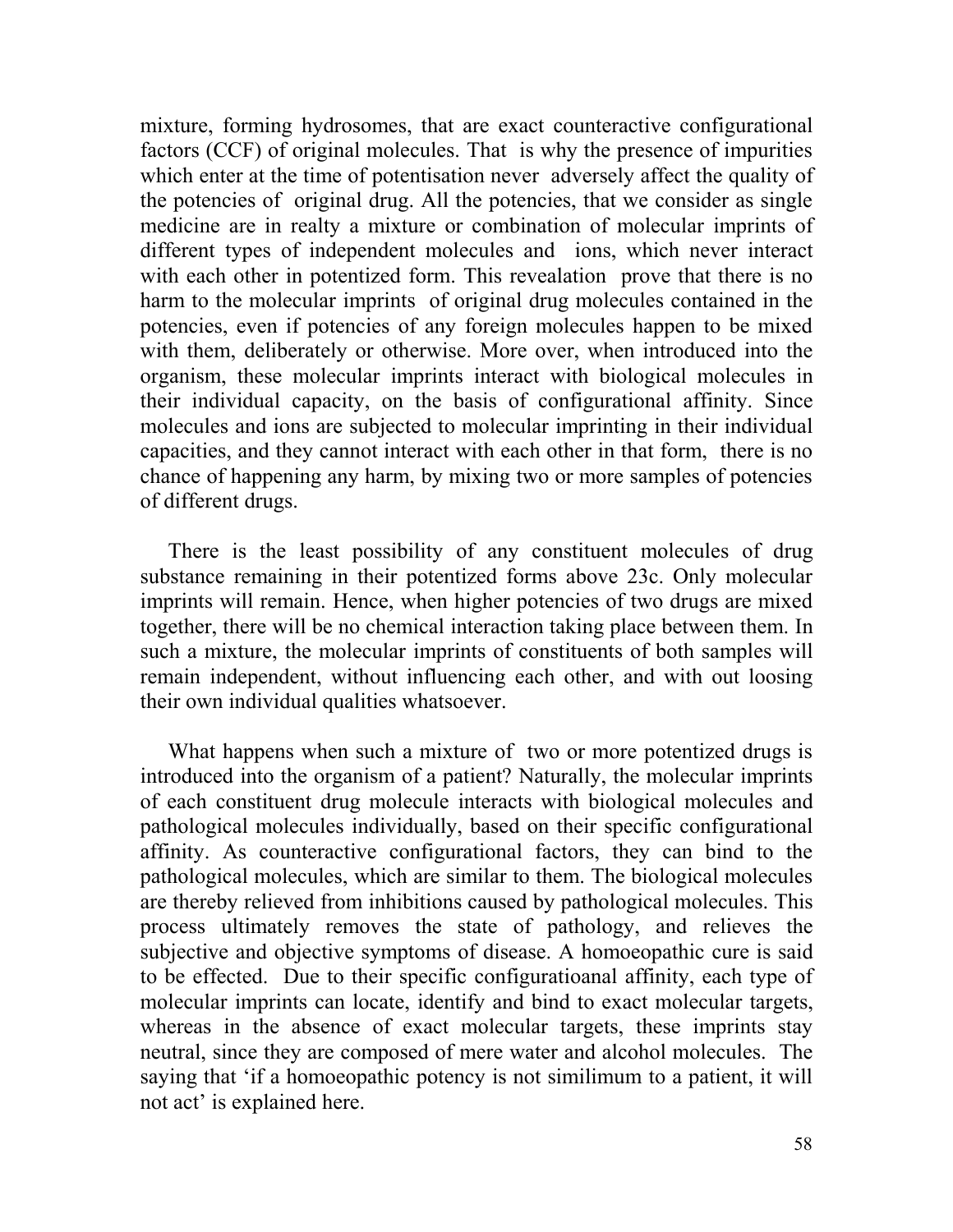The qusetion of acceptability of administering two or more homoeopathic medicines in potentized form, by mixing, alternating, or simultaneously, should be discussed in the light of the above findings.

It is a very important fact that the drugs in the potentized form, which have no similarity with any group of symptoms shown by the patient, will not be able to create any sort of reaction in the living organism. Chemically, potentized drugs being only a mixture of alcohol and water, their chemical properties will remain confined to that molecular structure. Therefore, when we mix homoeopathic potencies of different drugs together, there is no chance for any chemical interactions to take place. More over the medicinal properties of the diverse types molecular imprints contained in them are not in any way destroyed by this mixing.

To conclude, there is no harm in mixing together, alternating or applying simultaneously, any number of potentized homoeopathic drugs above 23c. As such, there is no need of any guilty feeling on the part of homoeopaths who practice this method. They need not shy away from declaring this fact openly, fearing that it is unscientific.

#### **Drug Relationships**

Drug relationship is a subject about which most homoeo practitioners are very much worried and confused. Some practitioners very much rely upon 'drug relationships' even in deciding their treatment protocols. Concepts such as 'complementary', 'inimical', 'antidotal' etc., are frequently utilized in everyday practice. Some doctors even deviate from the theory of similimum, due to their over indulgence with 'drug relationship' protocols. When prescribing a drug based on its so-called complementary relationship to the earlier prescriptions, we forget to consider whether it is a similimum by totality of symptoms. Yet, we call it 'classical' homeopathy. When searching through the literature and authorities regarding drug relationships, it will be seen that no serious scientific studies have been done on this subject. Most of the drug relationships are proposed by empirical clinical observations of practitioners, and not corroborated by scientific studies or evidences. More over, practitioners who are not much bothered over this relationships between drugs swear that their experiences prove otherwise. Some homeopaths prescribe so-called inimical drugs even simultaneously or alternatingly, and get expected clinical results.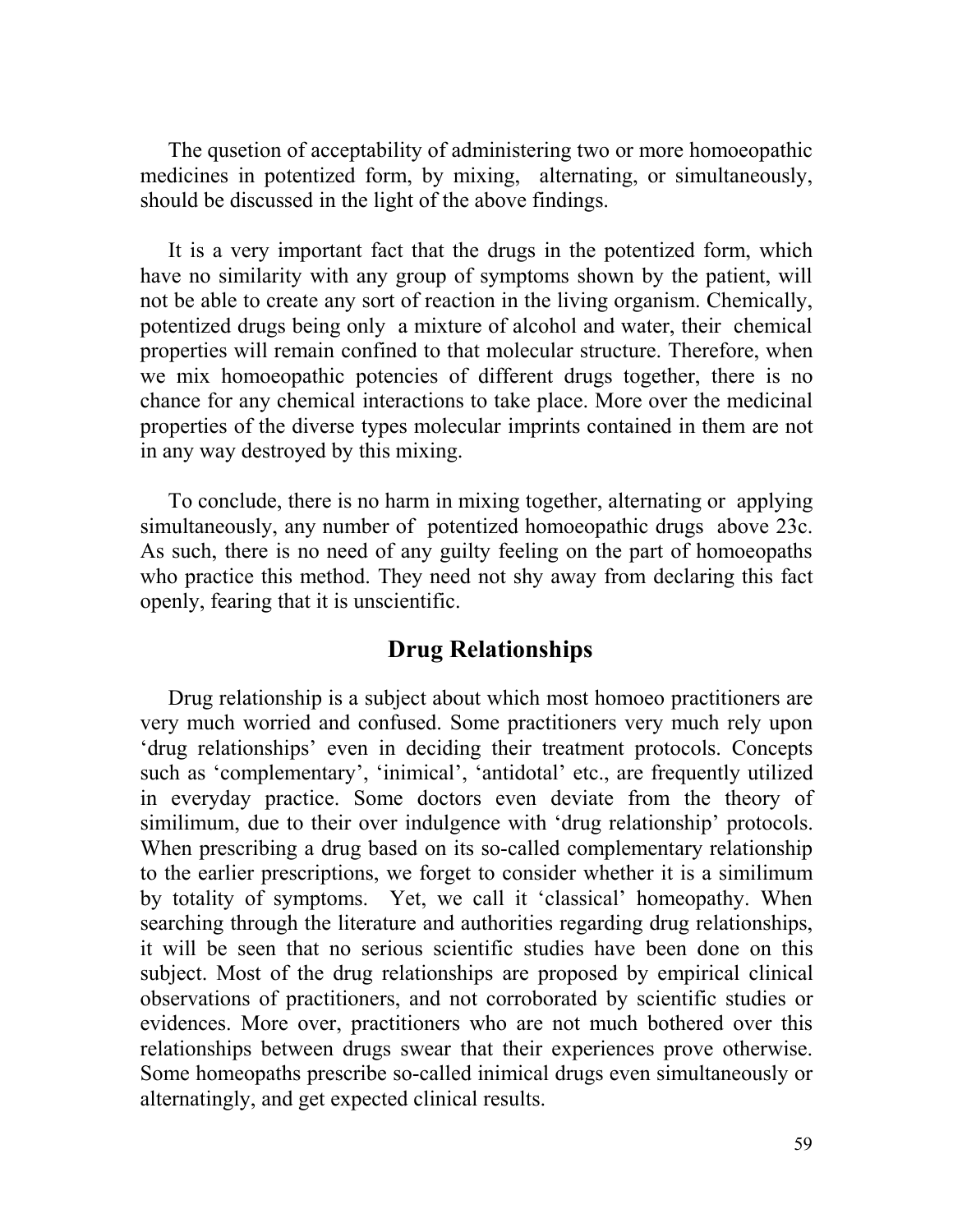We have already seen during our previous deliberations that in homoeopathic potencies above 23C, there is no chance of drug molecules to exist. These preparations contain only molecular imprints of constituent molecules of the drug substance subjected to potentization. Molecular imprints are only supramolecular formations or hydrosomes. Chemically, they contain only water and ethyl alcohol molecules. Even a given sample of homeopathic potency contains hundreds of types of individual imprints, representing the diverse types of molecules contained in the original drug substance. It is clear that they co-exist without disturbing or influenzing each other in anyway, same time preserving their individual properties as molecular imprints of specific drug molecules.

- 1. This clearly indicates that highly potentized homoeopathic preparations cannot interact with each other , since they contain no drug molecules. Obviously, they are not likely to engage in any mutual interaction within or outside the organism. They can never antidote or destroy each other.
- 2. Same time, the case of mother tinctures and preparations below 23c potencies may be totally different. They contain crude drug molecules, which can interact with each other due to their chemical properties. The concept of 'drug relationships' may be valid in the case of these low potencies. Low potencies may be more active than crude drugs, since they contain free molecules and ions.
- 3. Low potencies and mother tincture of a drug may antidote higher potencies of same drug, due to the interaction with the counteractive complementary factors(CCF) contained in the higher potencies.
- 4. Same way, low potencies and mother tinctures of a drug may antidote higher potencies of another drug that may contain similar constituent molecules, due to the interaction with the counteractive complementary factors(CCF) contained in the higher potencies. Obviously, drugs containing similar molecules may have more or less similar symptomatology during drug proving.
- 5. Higher potencies of a drug may antidote the physiological effects of low potencies and mother tinctures of same drug, due to the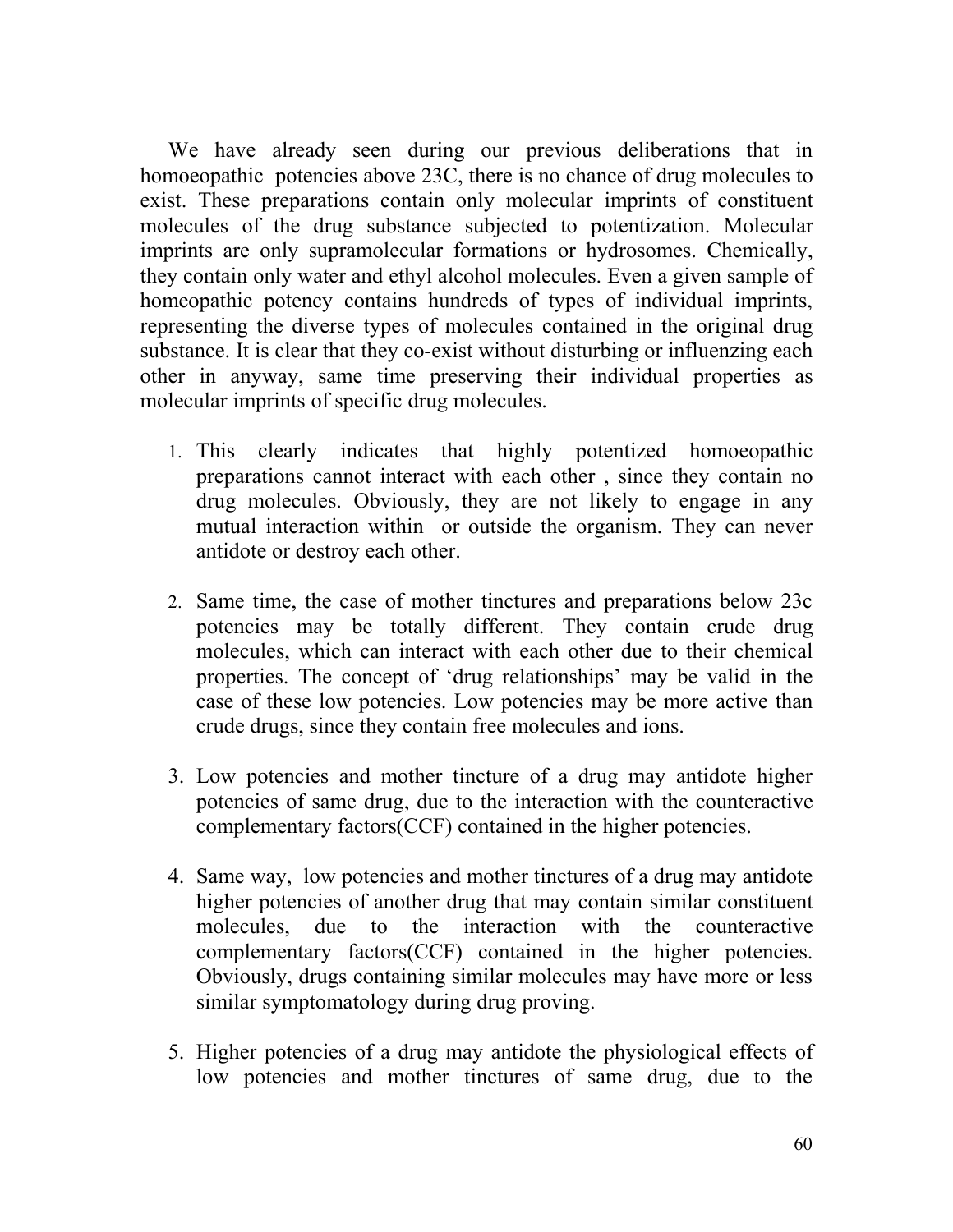interaction with the counteractive complementary factors(CCF) contained in the higher potencies.

6. Same way, higher potencies of a drug may antidote low potencies and mother tincture of another drug, that may contain similar constituent molecules, due to the interaction with the counteractive complementary factors contained in the higher potencies.

If there is similarity only between certain types of constituent molecules of two drugs, partial antodoting is possible. That means, molecules having configurational similarity only are subjected to antidoting by this way. Such drugs will have partially similar symptomatologies.

We should be aware of the possiblity of dangerous chemical interactions that might result between the constituent drug molecules of different drugs, when we mix or administer two or more mother tincures and low potency preparations together.

#### **Mother Tinctures**

We know that many homeopathic practioners prescribe plenty of mother tinctures and low potency preparations. They do very successful practice also. But, I am a bit suspicious regarding the desirability of using mother tinctures and low potencies, especially in a routine way for long terms.

It may relieve some of the symptoms, of course. But chances of emerging new pathological conditions really exist in such a treatment protocol.We must not forget that the symptomatologies provided in our materia medica give the list of symptoms that can be generated in healthy persons by the use of these drugs in crude form. Indiscriminate long-term use of mother tinctures containing plant enzymes, poisonous alkaloids, glycosides and various other phyto-chemical ingredients is an unpardonable crime even if it is done in the name of homeopathy. The drug molecules and ions contained in these tinctures might give temporary relief by nutritional supplementation, or competitive relationship to pathological molecules due to configurational similarity. But it is evident from their symptomatologies that those molecules and ions are capable of creating dangerous pathological molecular inhibitions in various bio-chemic channels in the organism. We should never forget that the subjective and objective symptoms provided in our material medica were created by the molecular deviations happened in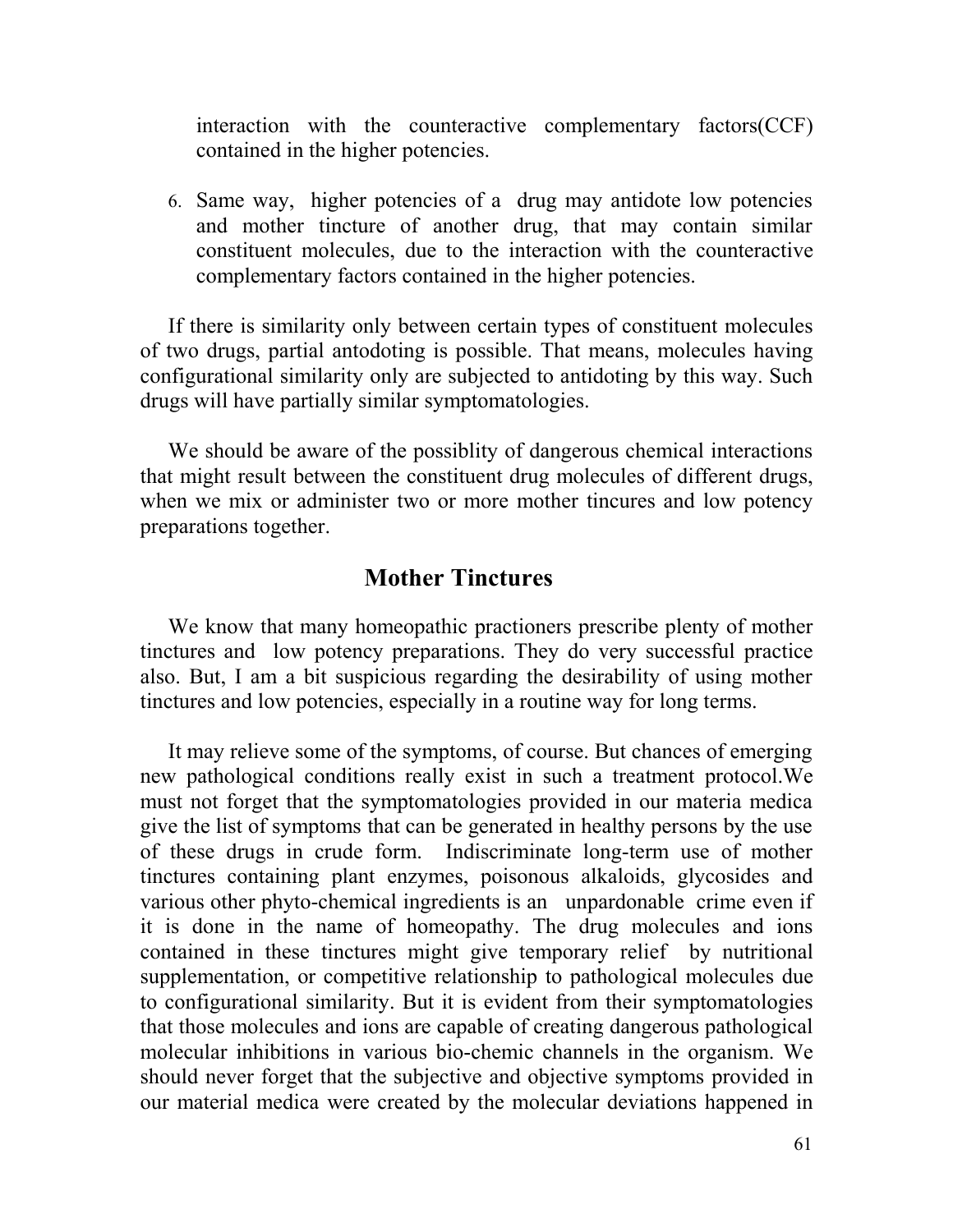healthy individuals during drug proving. Hence in my opinion, it is ideal to treat patients using potencies above 23c, which do not contain any trace of the drug molecules of the original drug. If our selection of drug is correct, there is no chance of failure in such a protocol. Other wise, it will have to be considered as identical to Ayurveda, Allopathy or Herbal treatment. Those who indulge in excessive use of mother tinctures, without bothering about the constituent drug molecules and their adverse long term impacts on the organism, are more hazardous to human health than our allopathic counterparts. I humbly request them to think over.

From our materia medica works, it may be understood that most of those people who had participated in proving of Hydrastis Canadensis developed symptoms of gastric ulcer and hyperacidity along with many other deep seated pathological conditions. Doctors who administer large doses of Hydrastis Tincture to relive gastric symptoms as part of homoeopathic treatment should note this point . Of course, we may get temporary relief, by the way of competitive relationships with pathological molecules, due to configurational similarity of drug molecules and pathological molecules. The prolonged use of Hydrasts Tincture not only produce the symptoms mentioned in the materia medica, but may even induce very serious genetic errors to happen. If hydrastis is the similimum for the patient, it will be effective in high potencies. This is real homeopathy.

Please do not be provoked when I say that who give Passiflora for inducing sleep, Rauwolfia for lowering blood pressure and Syzijium for high blood sugar in their tincture form, are not practicing ideal Homeopathy even if they may be well known Homeopaths, producing results. No homeopath with some common sense, who had carefully read the materia medica of Alfalfa will dare to prescribe it as tonics to improve the appetite and general health of innocent children. It is evident from its symptomatology that Alfalfa is capable of producing diabetes, bulimia, and upsetting the normal functioning of kidneys.

We should remember that there was no exact knowledge regarding the long term evil effects of many drugs, when many of them were proved and their materia medica prepared. There was least knowledge about the genetic disorders they were likely to produce. It is found in Boecricke Materia medica that Arsenic Bromide Mother Tincture is indicated for Diabetes. No physician with scientific awareness will even think of prescribing it today. Who will now dare to prescribe Ars iod 3x, Iodum 3x, Sulphur Q, or various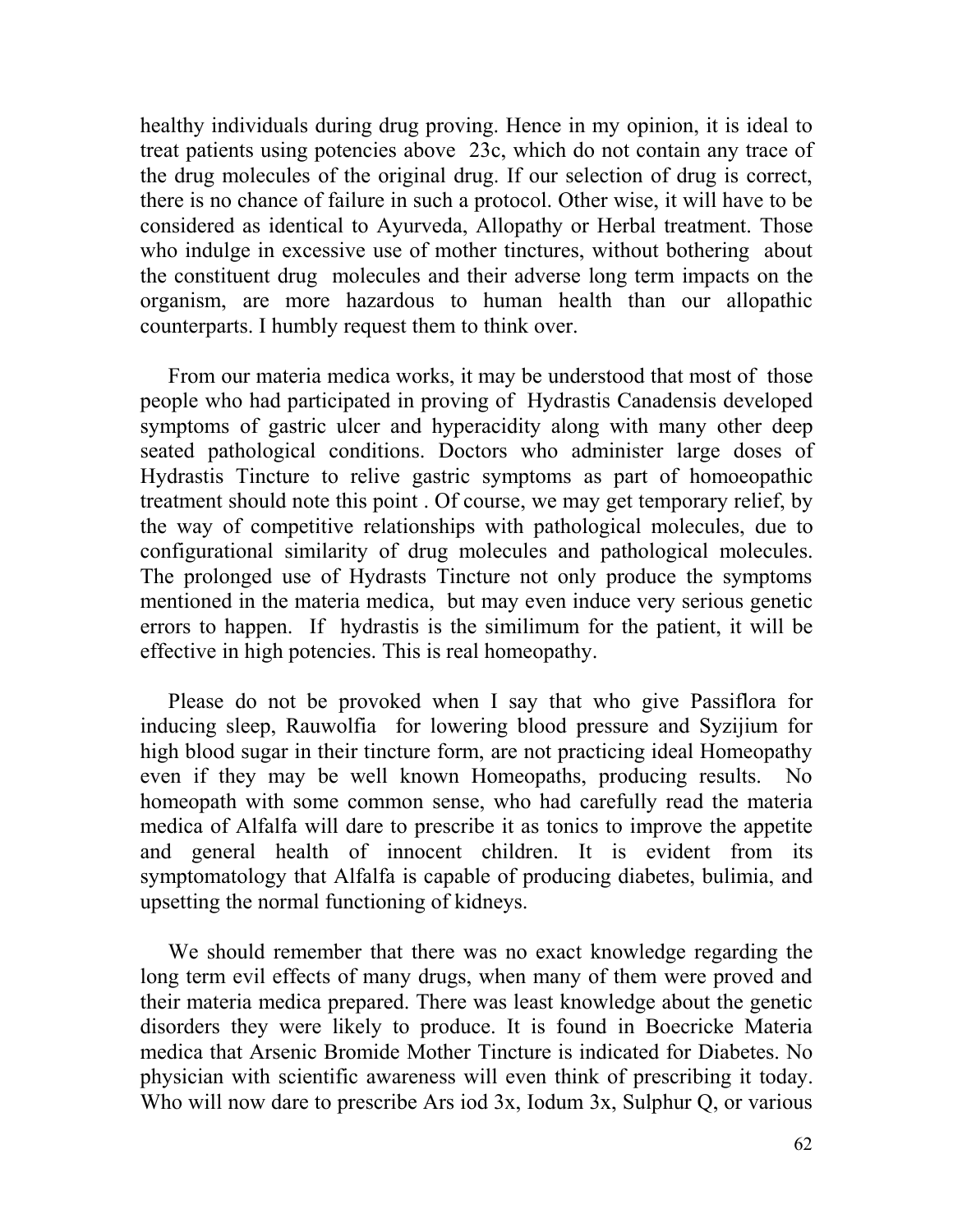compounds of Mercury and Lead only because they are found in our text books of Materia Medica?

We know of homeopaths who make their patients consume for prolonged periods, the mother tinctures of several drugs, including various patented combinations flooding the market in the name of Homeopathy. How can Homeopaths prescribe them without any prick of conscience? Those who love homoeopathy should take urgent initiative to prevent such tendencies either through awareness programs and campaigns, or through stringent legislational procedures.

#### **External Applications**

A homoeopathic medicine, as any other drug substance, works internally, irrespective of the route through which it is introduced into the body. Even if a drug is applied externally, intended as a local medication, it will be absorbed into the body fluids through capillary systems, conveyed through blood, lymph or other internal transport systems, undergo bio-chemical changes, and act on various target molecules, according to the configuration of their constituent molecules. This is true whether it is applied on the tongue or on the skin. Hence the term 'external application' is a misnomer.

Even if we decide to use a homoeopathic medicine externally, it would be ideal to use a smilimum, in potentized form, selected on the basis of symptomatology. In the case of mother tinctures and low potencies, their usage should be considered only if one intend to administer the mdicine in its crude form itself. In that case, even though we may get some palliations, it will not be much different from allopathy or ayurveda, and cannot be considered a legitimate homeopathic practice. We should bear in mind the fact that when we apply homeopathic drugs as external applications, they act on the basis of therapeutic principle of 'Similia Similibus Curentur'.

It is an absolute blunder to consider that medicines used externally on the skin act only on the skin. The homeopathic ointments, hair tonics, creams and toilet soaps flooding the market are to be seen as the growing trend of unethical commercialization of homeopathy. Homeopaths should fight this trend with all their might.

# **Need for Concerted Research**